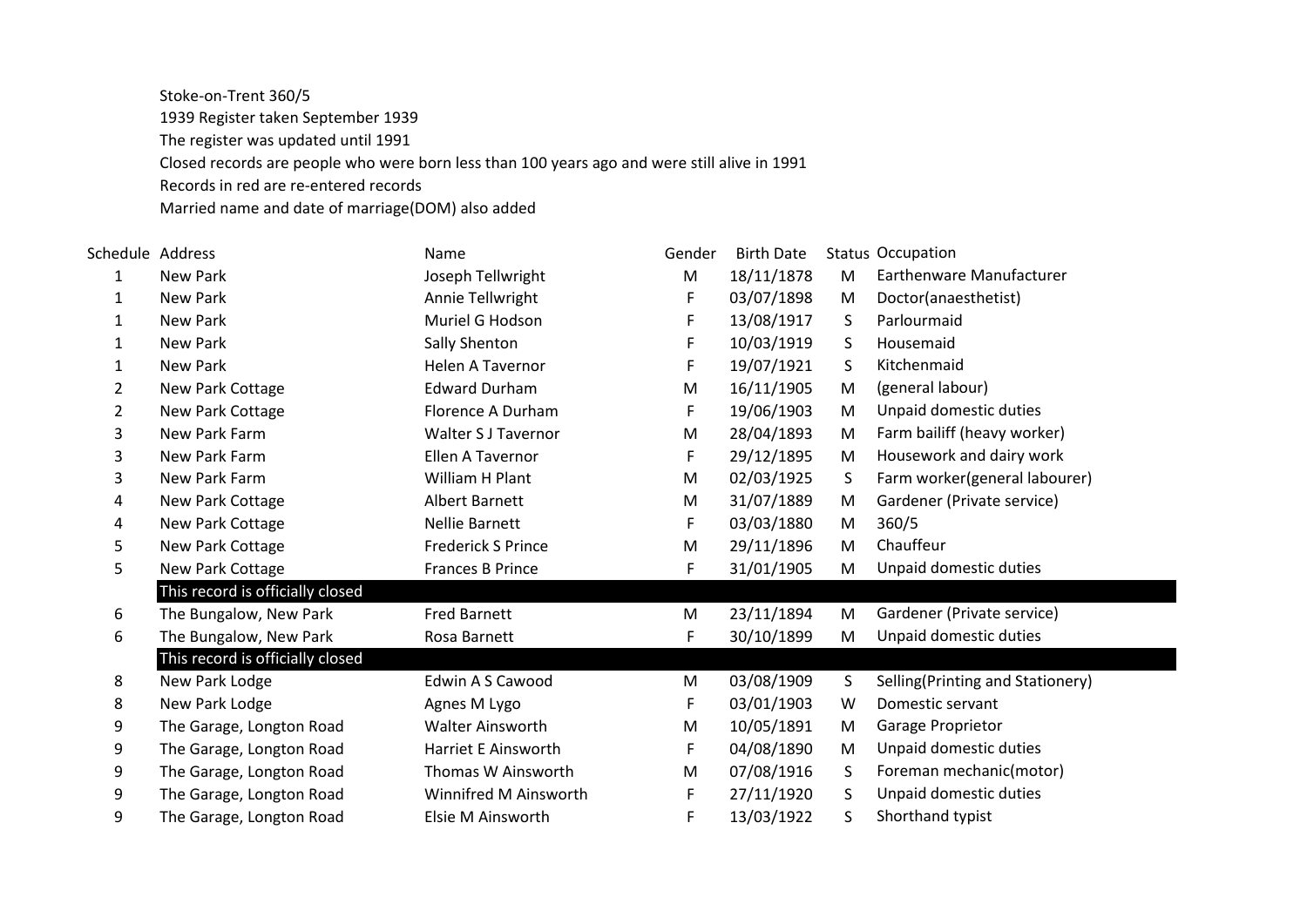| 9  | The Garage, Longton Road         | <b>Gladys I Maudsley</b> | F | 15/08/1897 |   | Head teacher                          |
|----|----------------------------------|--------------------------|---|------------|---|---------------------------------------|
| 9  | The Garage, Longton Road         | Thomas H Salt            | M | 10/1890    | W | Carpenter                             |
| 10 | Hem Heath Farm                   | Arthur Ainsworth         | M | 13/07/1883 | M | Dairy farmer                          |
| 10 | Hem Heath Farm                   | Louise Ainsworth         | F | 07/02/1893 | M | Unpaid domestic duties                |
|    | This record is officially closed |                          |   |            |   |                                       |
|    | This record is officially closed |                          |   |            |   |                                       |
|    | This record is officially closed |                          |   |            |   |                                       |
| 11 | The Cottage, Hem Heath           | George H Fowell          | M | 07/05/1891 | M | Plumber/master                        |
|    | This record is officially closed |                          |   |            |   |                                       |
|    | This record is officially closed |                          |   |            |   |                                       |
| 11 | The Cottage, Hem Heath           | Kenneth G Fowell         | M | 16/06/1925 | S | At school                             |
| 11 | The Cottage, Hem Heath           | Catherine Monteith       | F | 08/04/1902 | S | Drapery buyer                         |
| 12 | The Lungslow, Hem Heath Farm     | Henry D Gowen            | M | 24/10/1914 | M | Cowman                                |
| 12 | The Lungslow, Hem Heath Farm     | Evelyn Gowen             | F | 03/12/1914 | M | Tower (Potters)                       |
|    | This record is officially closed |                          |   |            |   |                                       |
| 13 | <b>Trentham Hotel</b>            | Harold V H Jackson       | M | 05/10/1900 | S | Motor engineer                        |
| 13 | <b>Trentham Hotel</b>            | Basil J H Jackson        | M | 19/12/1901 | M | <b>Hotel Proprietor</b>               |
| 13 | <b>Trentham Hotel</b>            | <b>Walter Davies</b>     | M | 25/09/1915 | S | Barman (hotel)                        |
| 13 | <b>Trentham Hotel</b>            | John R Swinnerton        | M | 25/04/1913 | S | Hotel porter                          |
| 13 | <b>Trentham Hotel</b>            | Annie McEvoy             | F | 12/06/1903 | S | Hotel Housekeeper                     |
| 13 | <b>Trentham Hotel</b>            | Rose Jackson             | F | 03/11/1892 | M | Wife of Hotel Proprietor              |
| 13 | <b>Trentham Hotel</b>            | <b>Keith S Kinross</b>   | M | 18/11/1889 | S | <b>Colonial Civil Servant retired</b> |
| 13 | <b>Trentham Hotel</b>            | <b>Stanley E Flory</b>   | M | 11/09/1904 | M | Private means                         |
| 13 | <b>Trentham Hotel</b>            | Kathleen W Flory         | F | 16/03/1909 | M | Unpaid domestic duties                |
| 14 | Red Roof, Beechfield Rd          | <b>Robert G Baines</b>   | M | 29/10/1913 | M | Mech Eng                              |
| 14 | Red Roof, Beechfield Rd          | Dorothy A Baines         | F | 23/08/1911 | M | Unpaid domestic duties                |
|    | This record is officially closed |                          |   |            |   |                                       |
| 14 | Red Roof, Beechfield Rd          | Cyril J Colton           | M | 21/02/1908 | M | <b>Bank clerk</b>                     |
| 14 | Red Roof, Beechfield Rd          | Ada K Colton             | F | 11/05/1911 | M | Unpaid domestic duties                |
| 15 | Lindal, Beechfield Road          | Lennox C Proctor         | M | 12/08/1898 | M | Dental Surgeon                        |
| 15 | Lindal, Beechfield Road          | Mara V R Proctor         | F | 16/10/1909 | M | Dental Surgeon                        |
| 16 | The Croft, Beechfield Road       | <b>Ernest Cooper</b>     | M | 13/08/1899 | M | Dental Surgeon                        |
| 16 | The Croft, Beechfield Road       | Dorothy Cooper           | F | 08/05/1900 | M | Unpaid domestic duties                |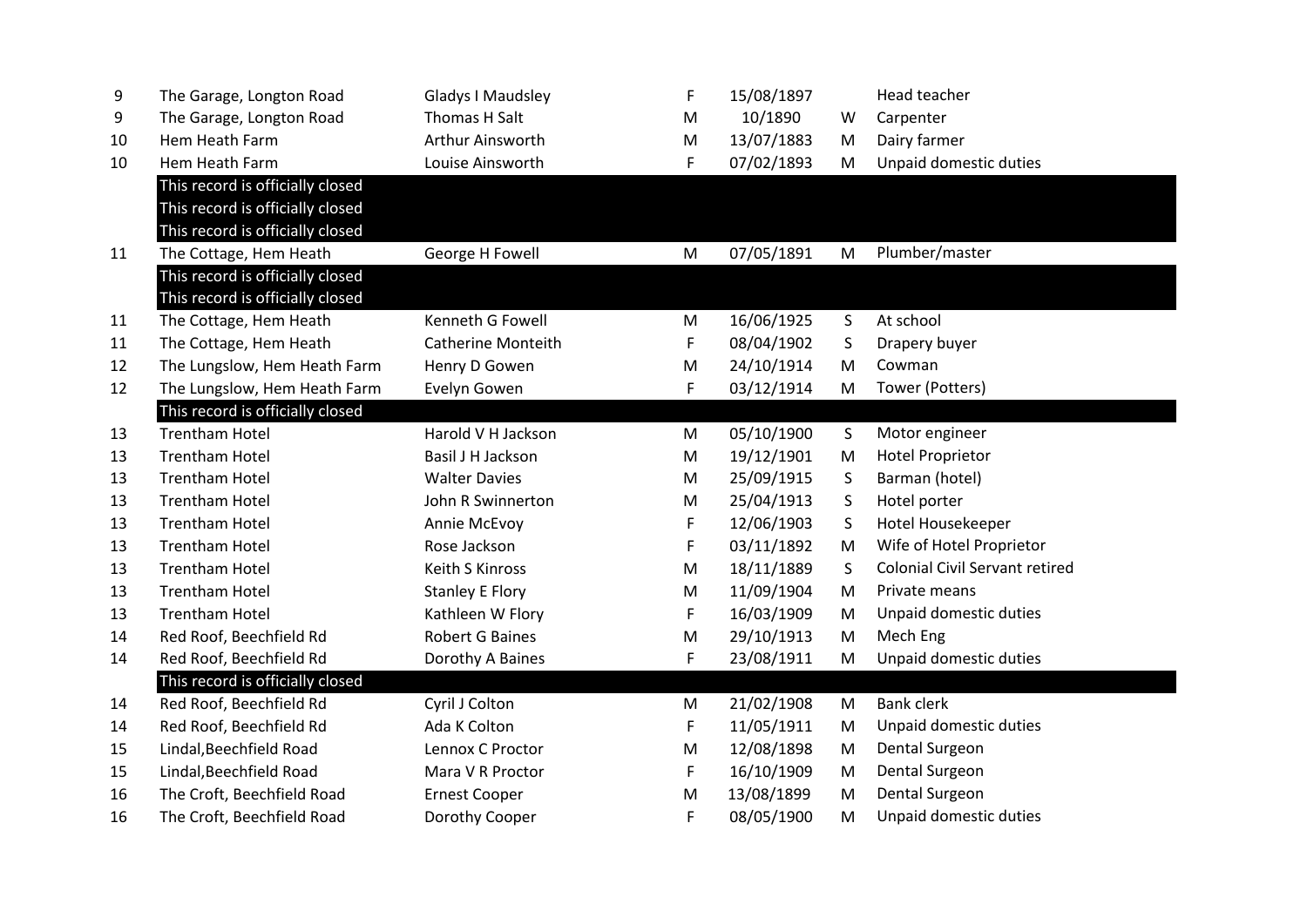|    | This record is officially closed |                          |                |            |                          |                                          |
|----|----------------------------------|--------------------------|----------------|------------|--------------------------|------------------------------------------|
| 16 | The Croft, Beechfield Road       | <b>Minnie Fallows</b>    | F              | 30/11/1894 | S                        | <b>Domestic Servant</b>                  |
| 17 | Southlands, Beechfield Road      | <b>William P Moreton</b> | M              | 24/09/1866 | M                        | <b>Commercial Manager</b>                |
| 17 | Southlands, Beechfield Road      | Jane Moreton             | F              | 10/06/1866 | M                        | Unpaid domestic duties                   |
| 18 | Silverwood, Beechfield Road      | Percy C Edwards          | M              | 29/12/1902 | M                        | Chartered Architect in private practice  |
| 50 | Silverwood, Beechfield Road      | Clara E Parry            | F              | 14/08/1886 | M                        | Unpaid domestic duties                   |
| 19 | Byeways, Beechfield Road         |                          | $\blacksquare$ |            | $\overline{\phantom{a}}$ |                                          |
| 20 | Marley, Beechfield Road          | <b>Frederick Turner</b>  | M              | 12/10/1877 | M                        | <b>General Manager (Potteries)</b>       |
| 20 | Marley, Beechfield Road          | Annie Turner             | F              | 17/03/1877 | M                        | Unpaid domestic duties                   |
| 20 | Marley, Beechfield Road          | Gladys J Barley          | F              | 01/11/1910 | S                        | <b>Domestic Servant</b>                  |
| 20 | Marley, Beechfield Road          | Frank D V Goodall        | M              | 14/02/1892 | S                        | Bank of England official                 |
| 21 | Lynton, Beechfield Road          | <b>Harriet Williams</b>  | F              | 10/07/1882 | M                        | Unpaid domestic duties                   |
| 21 | Lynton, Beechfield Road          | Athol W F Williams       | M              | 17/07/1887 | M                        | District foreman LMS railway             |
| 22 | Llyfnant, Beechfield Road        | <b>Alfred Head</b>       | M              | 25/03/1872 | M                        | Letterpress printer and retail stationer |
| 22 | Llyfnant, Beechfield Road        | Mary E Head              | F              | 29/03/1877 | M                        | Unpaid domestic duties                   |
| 22 | Llyfnant, Beechfield Road        | Joyce E Head             | F              | 19/11/1908 | S                        | Shop assistant stationery fancy goods    |
| 22 | Llyfnant, Beechfield Road        | Margaret C Walter        | F              | 07/02/1918 | $\mathsf{S}$             | <b>Bank clerk</b>                        |
| 22 | Llyfnant, Beechfield Road        | Joan M Linford-Jones     | F              | 27/05/1918 | S                        | <b>Bank clerk</b>                        |
| 23 | Aldridge, Beechfield Road        | Lawrence R Simmons       | M              | 03/10/1899 | M                        | Michelin Tyre worker                     |
| 23 | Aldridge, Beechfield Road        | <b>Frances M Simmons</b> | F              | 16/05/1906 | M                        | Unpaid domestic duties                   |
|    | This record is officially closed |                          |                |            |                          |                                          |
|    | This record is officially closed |                          |                |            |                          |                                          |
| 23 | Aldridge, Beechfield Road        | <b>Miriam M Simmons</b>  | F              | 28/06/1869 | M                        | Unpaid domestic duties                   |
|    | This record is officially closed |                          |                |            |                          |                                          |
| 24 | Walmar, Beechfield Road          | Walter E Bourne          | M              | 18/02/1890 | M                        | House and Estate agent                   |
| 24 | Walmar, Beechfield Road          | Marjorie Bourne          | F              | 07/08/1900 | M                        | Unpaid domestic duties                   |
| 24 | Walmar, Beechfield Road          | Joyce Bourne             | F              | 15/06/1922 | S                        | Unpaid domestic duties                   |
|    | This record is officially closed |                          |                |            |                          |                                          |
| 24 | Walmar, Beechfield Road          | Sarah E Stevens          | F              | 14/4/1870  | W                        | Private means                            |
|    | This record is officially closed |                          |                |            |                          |                                          |
| 25 | Pendersend, Regent Road          | Percy E Hines            | M              | 18/1/1888  | M                        | Potters merchant and agent               |
| 25 | Pendersend, Regent Road          | <b>Nellie Hines</b>      | F              | 10/03/1892 | M                        | Unpaid domestic duties                   |
| 25 | Pendersend, Regent Road          | Margaret D Hines         | F              | 31/12/1917 | S                        | Student                                  |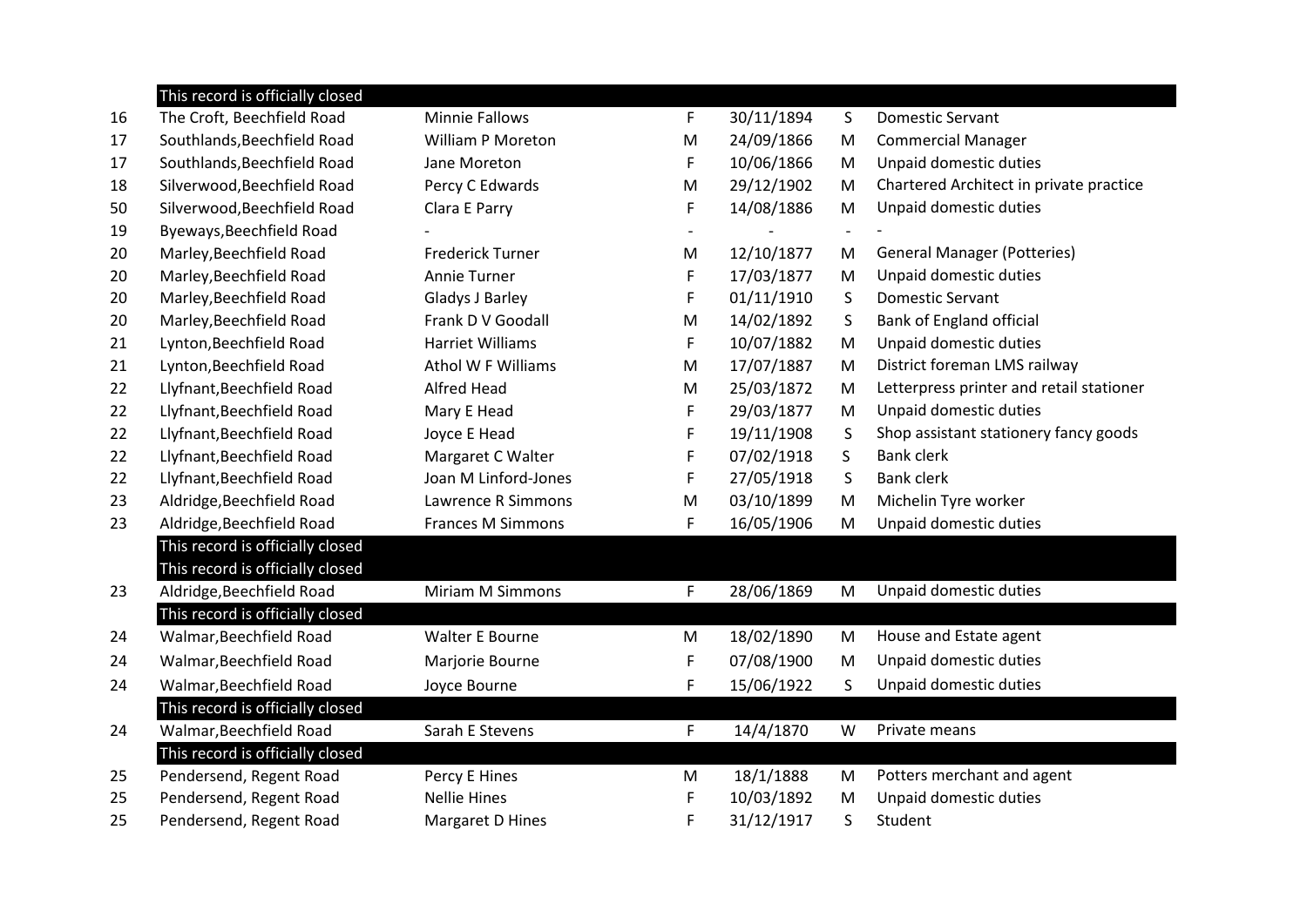| 25 | Pendersend, Regent Road          | David V Hines                   | M | 15/07/1921    | S  | Potters merchant and agent             |
|----|----------------------------------|---------------------------------|---|---------------|----|----------------------------------------|
| 26 | Mayfield, Longton Road           | <b>Reginald C Peate</b>         | M | 29/07/1898    | M  | Physician and Surgeon GP               |
| 26 | Mayfield, Longton Road           | Eileen P Peate                  | F | 19/04/1902    | M  | Unpaid domestic duties                 |
|    | This record is officially closed |                                 |   |               |    |                                        |
|    | This record is officially closed |                                 |   |               |    |                                        |
| 26 | Mayfield, Longton Road           | <b>Frances Babb</b>             | F | 29/06/1894    | S  | Domestic Servant cook                  |
| 26 | Mayfield, Longton Road           | Rose F Higson                   | F | 11/06/1919    | S. | <b>General Domestic Servant</b>        |
|    |                                  |                                 |   |               |    | Clerk in Bank of England at present    |
| 26 | Mayfield, Longton Road           | Frederick R Freeman             | M | 15/09/1887    | M  | employed in central clearing bank      |
| 26 | Mayfield, Longton Road           | Jessie Edith Freeman            | F | 07/09/1894    | M  | Unpaid domestic duties                 |
| 27 | White House, Regent Road         | Hubert A Robinson               | M | 22/08/1884    | M  | China Manufacturer                     |
| 27 | White House, Regent Road         | Mary M Divito                   | F | 24/06/1913    | S  | Domestic servant                       |
| 28 | The Limes, Longton Road          | Elizabeth H Taylor              | F | 16/08/1884    | S  | Unpaid domestic duties                 |
| 28 | The Limes, Longton Road          | John F Taylor                   | M | 02/06/1889    | S  | Buying agent and export merchant       |
| 28 | The Limes, Longton Road          | Francis E Taylor                | M | 06/04/1891    | S  | Pottery manufacturer                   |
| 28 | The Limes, Longton Road          | Jane Platt                      | F | 29/09/1912    | S  | Domestic duties                        |
| 29 | The Hawthorns, Longton Road      | <b>Catherine Holdcroft</b>      | F | 27/10/1861    | W  | Private means                          |
| 29 | The Hawthorns, Longton Road      | Violetta M Gibbard              | F | 25/01/1892    | S  | Companion                              |
| 30 | Leacroft, Barlaston Old Road     | Edwin Gibson                    | M | 26/04/1886    | M  | Commercial Manager export Glazed floor |
| 30 | Leacroft, Barlaston Old Road     | Alice Gibson                    | F | 15/07/1883    | M  | Unpaid domestic duties                 |
| 30 | Leacroft, Barlaston Old Road     | Doris H Goss-Custard (Bustard?) | F | 10/11/1914    | M  | Unpaid domestic duties                 |
|    | This record is officially closed |                                 |   |               |    |                                        |
| 31 | Toronto, Barlaston Old Road      | John C B Windsor                | M | 30/11/1906    | M  | <b>Bank official</b>                   |
| 31 | Toronto, Barlaston Old Road      | Mollie E Windsor                | F | 26/04/1907    | M  | Unpaid domestic duties                 |
|    | This record is officially closed |                                 |   |               |    |                                        |
| 32 | The Oaks, Albert Road            | Sydney M J Bailey               | F | 22/09/1851    | W  | Private means                          |
| 32 | The Oaks, Albert Road            | <b>Margery Bailey</b>           | F | 28/07/1889    | S  | Private means                          |
| 32 | The Oaks, Albert Road            | Kenneth H Bailey                | M | 31/12/1884    | M  | Potters commission agent               |
| 32 | The Oaks, Albert Road            | Olive Elkin                     | F | 21/06/1914    | S  | Domestic servant                       |
| 32 | The Oaks, Albert Road            | <b>Olive Elkin</b>              | F | 21/06/1914    | S. | <b>Domestic servant</b>                |
| 32 | The Oaks, Albert Road            | Olive Moore                     | F | 02/03/1918    | S  | Domestic servant                       |
| 33 | The Gables, Albert Road          | William F Young                 | M | 14/11/1886    |    | Medical officer                        |
| 33 | The Gables, Albert Road          | Rachel F Swindell               | F | ? / 11 / 1917 | S  | Domestic service general               |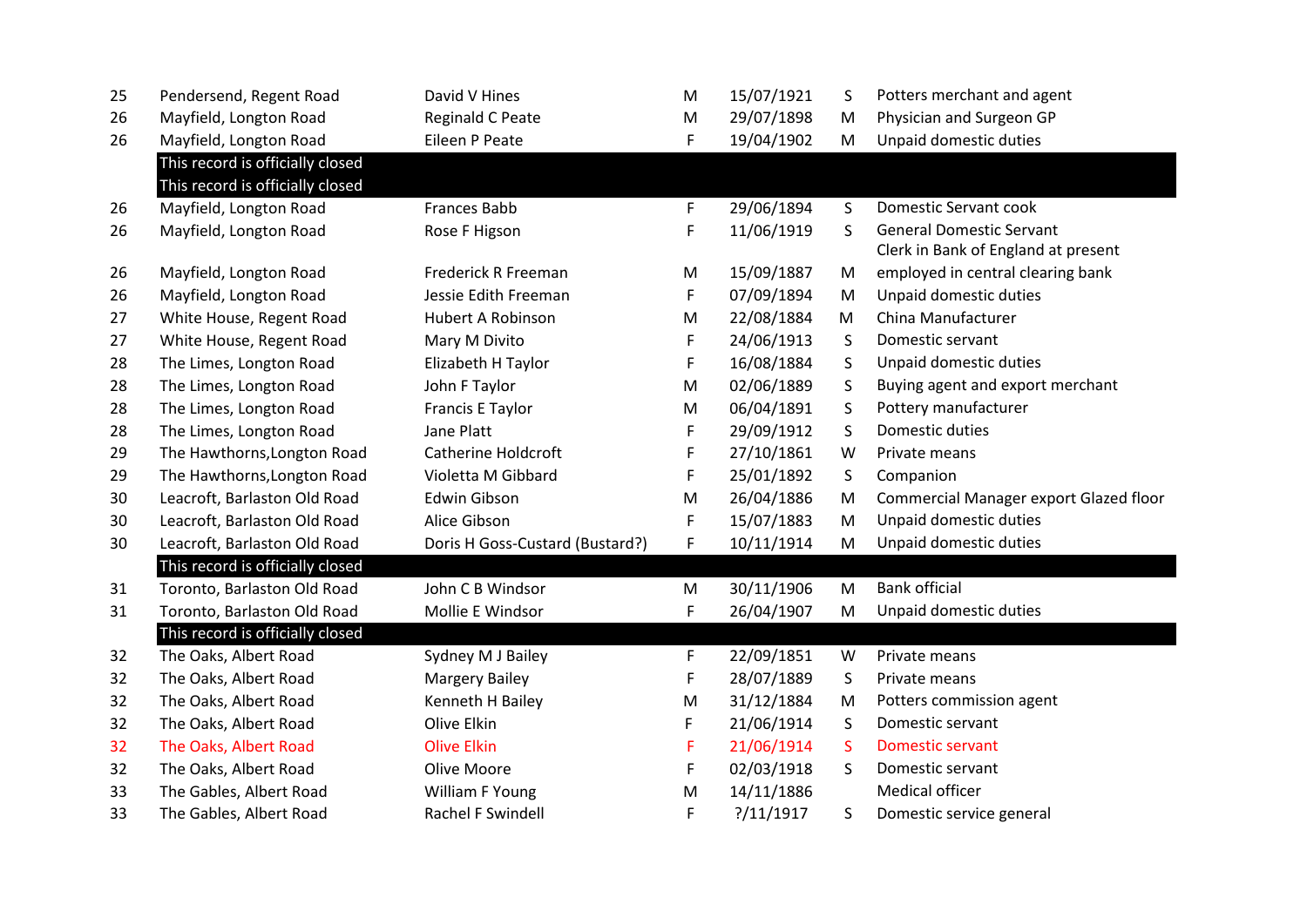| 33 | The Gables, Albert Road          | <b>Margaret Dalby</b>       | F  | 11/01/1924 | S           | Domestic servant                         |
|----|----------------------------------|-----------------------------|----|------------|-------------|------------------------------------------|
| 33 | The Gables, Albert Road          | <b>Arthur Burdett</b>       | M  | 12/06/1879 | M           | RAF Group captain                        |
| 34 | Unnamed house                    | John S Maddock              | F  | 19/12/1887 | M           | Retired Potter and earthenware           |
| 34 | Unnamed house                    | Marjorie Maddock            | F  | 04/01/1926 | M           | Unpaid domestic duties                   |
| 34 | Unnamed house                    | Agnes L Campbell            | F  | 01/02/1916 | S           | Domestic servant                         |
| 35 | Inglewood, Albert Road           | Margaret Pauer              | F  | 10/05/1871 | S           | Private means                            |
| 35 | Inglewood, Albert Road           | <b>Heloise M Pauer</b>      | F  | 10/11/1882 | S           | Private means                            |
| 36 | Tobergill, Albert Road           | John L Boyd                 | M  | 03/06/1886 | M           | medical officer                          |
| 36 | Tobergill, Albert Road           | Margaret C Boyd             | F  | 17/11/1884 | M           | Unpaid domestic duties                   |
|    | This record is officially closed |                             |    |            |             |                                          |
| 36 | Tobergill, Albert Road           | Olive T Alexander           | F  | 03/02/1916 | S           | Domestic servant                         |
| 36 | Tobergill, Albert Road           | Evelyn Bateman-Jones        | F  | 04/01/1892 | M           | Unpaid domestic duties                   |
| 36 | Tobergill, Albert Road           | Peter L Bateman-Jones       | M  | 23/10/1920 | S           | <b>Bank clerk</b>                        |
| 37 | Westfield, Albert Road           | <b>Margery Cooper</b>       | F  | 01/01/1894 | S           | <b>Bank clerk Bankers Clearing House</b> |
| 37 | Westfield, Albert Road           | Lucy Jones                  | F  | 17/06/1876 | W           | Unpaid domestic duties                   |
| 37 | Westfield, Albert Road           | Elsie N Norcop              | F  | 20/05/1913 | S           | Widows War pensioner                     |
| 37 | Westfield, Albert Road           | <b>Edith Nicholas</b>       | F  | 06/09/1886 | M           | Unpaid domestic duties                   |
| 37 | Westfield, Albert Road           | <b>Frederick G Nicholas</b> | M  | 14/06/1888 | M           | Chartered Accountant, Bullock and co     |
| 38 | Beechcroft, Albert Road          | Louis Foschi                | M  | 25/03/1880 | M           | Travelling water biscuit manufacturer    |
| 38 | Beechcroft, Albert Road          | Agnes E Foschi              | F  | 15/5/1885  | $\mathsf F$ | Housewife                                |
| 38 | Beechcroft, Albert Road          | Sylvia Foschi               | F  | 29/03/1911 | S           | Clerk to biscuit manufacturer, domestic  |
| 38 | Beechcroft, Albert Road          | Elizabeth Cusson            | F  | 14/02/1868 | S           | Invalid - permanent                      |
| 39 | Leyland, Albert Road             | Sarah J W Coates            | F  | 07/05/1861 | W           | Private means                            |
| 39 | Leyland, Albert Road             | Minnie Harrison             | F  | 30/05/1881 | S           | Maid                                     |
| 40 | Glendair, Albert Road            | <b>William Moorcroft</b>    | M  | 27/03/1872 | M           | Originator and maker of Moorcroft        |
| 40 | Glendair, Albert Road            | Marian H Moorcroft          | F  | 16/11/1899 | M           | Unpaid domestic duties                   |
| 40 | Glendair, Albert Road            | <b>Walter Moorcroft</b>     | M  | 12/02/1917 | S           | The sole and only manager engaged in     |
|    | This record is officially closed |                             |    |            |             |                                          |
| 40 | Glendair, Albert Road            | Harriet M Jones             | F. | 12/05/1897 | S           | Domestic service                         |
| 41 | Romford, Albert Road             | Joseph C Bladen             | M  | 28/06/1864 | M           | Chartered accountant                     |
| 41 | Romford, Albert Road             | Easter G Bladen             | F  | 09/04/1871 | M           | Unpaid domestic duties                   |
| 41 | Romford, Albert Road             | Albert S Kilmurray          | M  | 04/08/1892 | S           | <b>Bank clerk</b>                        |
| 41 | Romford, Albert Road             | Charlotte Swingewood        | F  | 24/07/1901 | S           | Domestic servant                         |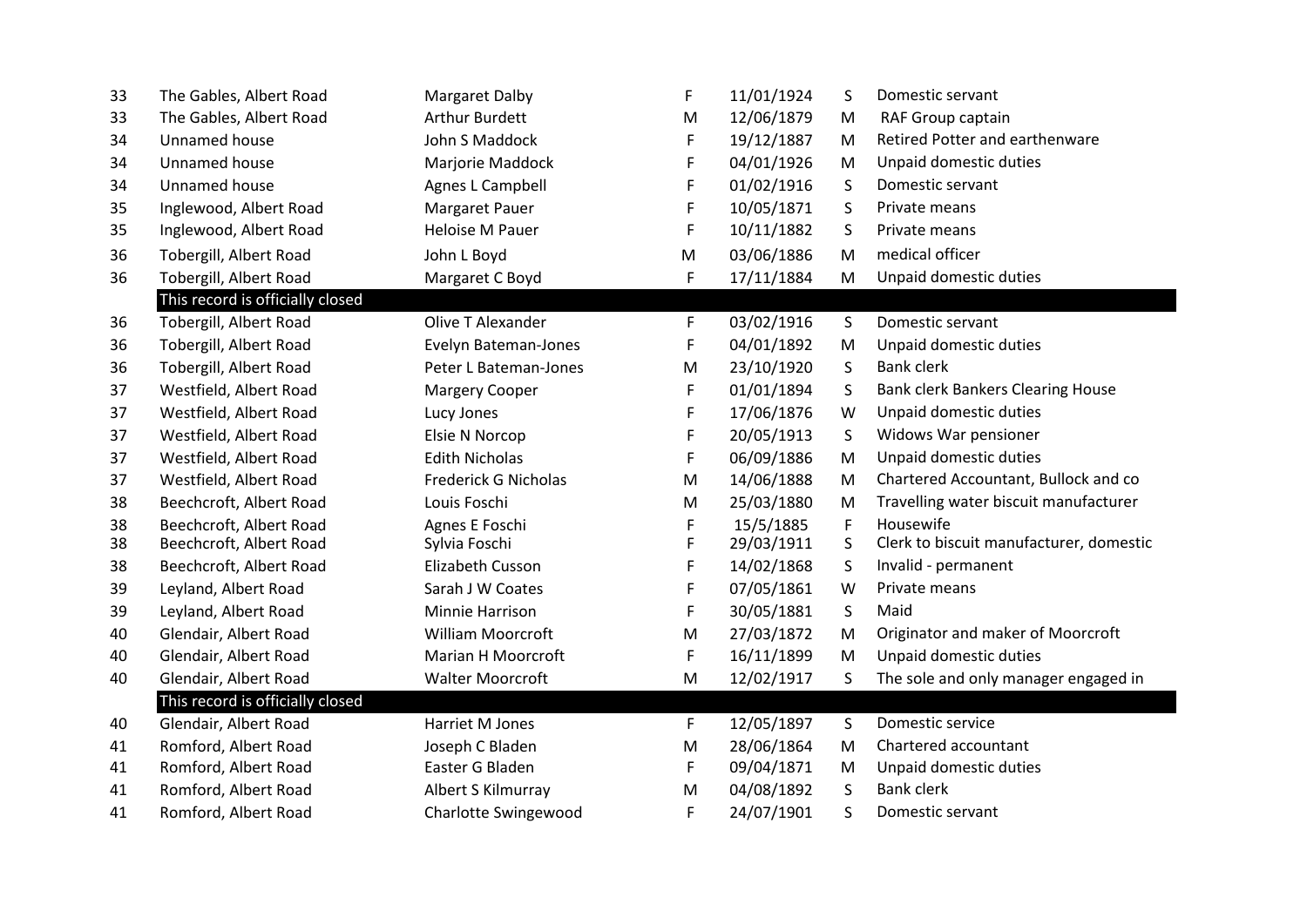| 42 | The Mount, Albert Road           | William H Baggaley       | M | 09/03/1889 | M  | Restaurant proprietor                    |
|----|----------------------------------|--------------------------|---|------------|----|------------------------------------------|
| 42 | The Mount, Albert Road           | Mary J Baggaley          | F | 12/12/1888 | M  | Restaurant proprietress                  |
| 42 | The Mount, Albert Road           | Kenneth R Baggaley       | M | 22/05/1916 | S  | Motor engineer                           |
| 42 | The Mount, Albert Road           | Phyllis J Baggaley       | F | 24/06/1918 | S  | <b>Restaurant Manager</b>                |
| 42 | The Mount, Albert Road           | Eric J Baggaley          | M | 06/04/1928 | S  | At school                                |
| 43 | Danescourt, Albert Road          | William L Wooton         | M | 06/07/1878 | M  | <b>Bank Manager (retired)</b>            |
| 43 | Danescourt, Albert Road          | Agnes M Wooton           | F | 19/03/1883 | M  | Unpaid domestic duties                   |
| 43 | Danescourt, Albert Road          | Sylvia M Wooton          | F | 08/10/1914 | S  | Handicraft and domestic duties           |
| 43 | Danescourt, Albert Road          | Harold T Dees            | M | 15/07/1908 | M  | <b>Bankers inspection staff</b>          |
| 44 | Claremont, Barlaston Old Road    | George Duncalf           | M | 18/01/1891 | M  | <b>Colliery Buyer of stores</b>          |
| 44 | Claremont, Barlaston Old Road    | Jane Duncalf             | F | 22/10/1893 | M  | Household duties                         |
| 44 | Claremont, Barlaston Old Road    | <b>Geoffrey Duncalf</b>  | M | 29/04/1921 | M  | Pottery student                          |
| 44 | Claremont, Barlaston Old Road    | <b>Harold Capper</b>     | M | 07/01/1912 | M  | <b>Potters Materials Merchant</b>        |
| 44 | Claremont, Barlaston Old Road    | Barbara Capper           | F | 28/03/1918 | M  | Household duties                         |
| 44 | Claremont, Barlaston Old Road    | <b>Irene Culverwell</b>  | F | 21/07/1916 | S  | Maid - household duties                  |
| 45 | The Beeches, Barlaston Old Road  | Hubert CT Wiltshire      | M | 02/04/1896 | M  | <b>Bank officer</b>                      |
| 45 | The Beeches, Barlaston Old Road  | Julia E G Wiltshire      | F | 02/06/1896 | M  | Unpaid domestic duties                   |
| 45 | The Beeches, Barlaston Old Road  | Margaret J Wiltshire     | F | 28/03/1925 | S. | At school                                |
|    | This record is officially closed |                          |   |            |    |                                          |
| 45 | The Beeches, Barlaston Old Road  | Herbert J W W Wedlake    | M | 14/3/1870  | M  | Schoolmaster - retired                   |
| 45 | The Beeches, Barlaston Old Road  | Bertha M Wedlake         | F | 27/09/1868 | M  | Unpaid domestic duties                   |
| 46 | Glenley, Barlaston Old Road      | Herbert L Irving         | M | 05/03/1911 | M  | <b>General Manager (Potteries)</b>       |
| 46 | Glenley, Barlaston Old Road      | Joan F Irving            | F | 06/07/1913 | M  | Unpaid domestic duties                   |
| 46 | Glenley, Barlaston Old Road      | Daisy Lockett            | F | 08/11/1913 | S  | <b>Domestic Servant</b>                  |
| 47 | The Cottage, Barlaston Old Road  | <b>Enock James Riley</b> | M | 12/08/1912 | M  | Professional Gardener in private service |
| 47 | The Cottage, Barlaston Old Road  | Gertrude R Riley         | F | 14/02/1914 | M  | Unpaid domestic duties                   |
| 47 | The Cottage, Barlaston Old Road  | <b>Graham J Riley</b>    | M | 10/10/1935 | M  | Under school age                         |
|    | This record is officially closed |                          |   |            |    |                                          |
| 48 | Rose Cottage                     | <b>Henry Hughes</b>      | M | 2/10/1890  | M  | Joiner heavy worker                      |
| 48 | Rose Cottage                     | Sarah A Hughes           | F | 11/10/1886 | M  | Unpaid domestic duties                   |
| 48 | Rose Cottage                     | Ivy C Hughes             | F | 05/10/1920 | S  | Shorthand typist                         |
| 48 | Rose Cottage                     | Ruby S A Hughes          | F | 20/05/1927 | S  | At school                                |
| 49 | The Bungalows, Leyfield Road     | John Hudson              | M | 13/04/1881 | M  | Roadman                                  |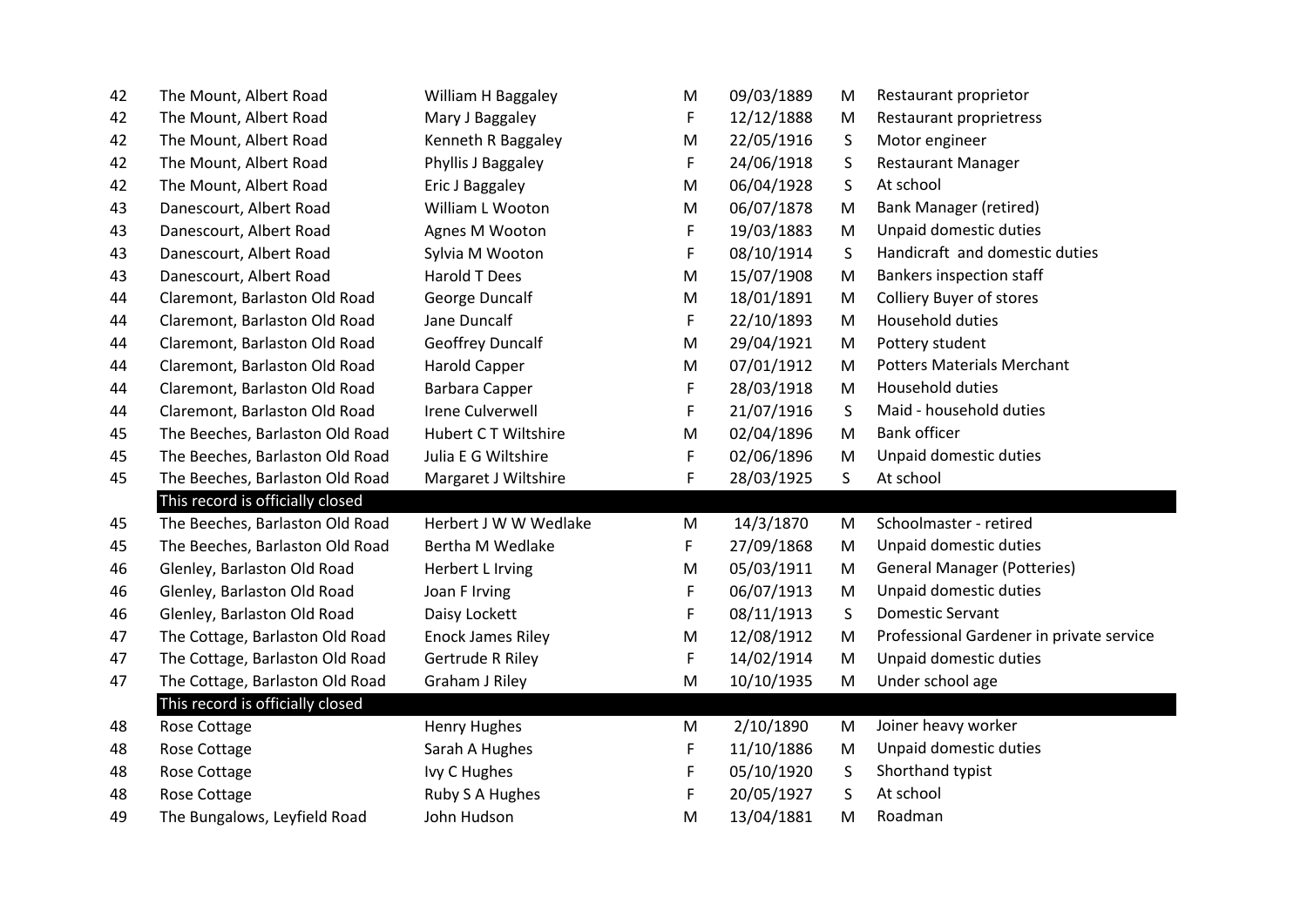| 49 | The Bungalows, Leyfield Road         | Minnie Hudson              | F  | 13/06/1882 | M            | Home duties                             |
|----|--------------------------------------|----------------------------|----|------------|--------------|-----------------------------------------|
| 50 | The Rosary, Leyfield Road            | Charles L Parry            | M  | 24/02/1881 | M            | Gentleman's tailor and outfitter dealer |
| 50 | The Rosary, Leyfield Road            | Josephine M Parry          | F  | 16/05/1910 | S            | Unpaid domestic duties                  |
| 51 | Stanmore, Leyfield Road              | George H I List            | M  | 01/09/1901 | M            | Technical research pneumatic rubber     |
| 51 | Stanmore, Leyfield Road              | Dora E List                | F  | 27/04/1908 | M            | Unpaid domestic duties                  |
|    | This record is officially closed     |                            |    |            |              |                                         |
|    | This record is officially closed     |                            |    |            |              |                                         |
| 51 | Stanmore, Leyfield Road              | Hilda Heath                | F  | 15/05/1911 | $\mathsf{S}$ | Domestic cook                           |
| 52 | Kinross, Leyfield Road               | Thomas W D Gregory         | M  | 09/11/1878 | M            | Science Lecturer and coompany director  |
| 52 | Kinross, Leyfield Road               | Emily T Gregory            | F  | 20/07/1879 | M            | Unpaid domestic duties                  |
| 52 | Kinross, Leyfield Road               | <b>Catherine M Gregory</b> | F  | 30/05/1908 | S            | Unpaid domestic duties                  |
| 52 | Kinross, Leyfield Road               | <b>Bessie Cox</b>          | F  | 12/08/1880 | S            | Domestic servant                        |
| 53 | Leyfield, Leyfield Road              | Cyril G Harrison           | M  | 25/05/1898 | M            | Store director                          |
| 53 | Leyfield, Leyfield Road              | Kathleen M Harrison        | F  | 04/12/1901 | M            | Unpaid domestic duties                  |
| 53 | Leyfield, Leyfield Road              | Kathleen M Harrison        | F  | 04/12/1901 | M            | unpaid domestic duties                  |
| 54 | Green Shutters, Leyfield Road        | Richard W Pipe             | M  | 09/05/1907 | M            | Headmaster elementary school            |
| 54 | Green Shutters, Leyfield Road        | <b>Bertha Pipe</b>         | F  | 08/11/1906 | M            | Unpaid domestic duties                  |
| 54 | Green Shutters, Leyfield Road        | Kathleen? E Goodman        | F  | 17/12/1910 | S            | <b>Bank clerk</b>                       |
| 54 | <b>Green Shutters, Leyfield Road</b> | Kathleen E Goodman         | F  | 17/12/1910 | S.           | <b>Bank clerk</b>                       |
| 54 | Green Shutters, Leyfield Road        | Elizabeth N Goodman        | F. | 18/08/1913 | S            | <b>Bank clerk</b>                       |
| 55 | Westfields, Leyfield Road            | Flora Palmer               | F  | 28/03/1879 | W            | Unpaid domestic duties                  |
| 55 | Westfields, Leyfield Road            | Gladys M Palmer            | F  | 06/04/1910 | S.           | Shorthand typist                        |
|    | This record is officially closed     |                            |    |            |              |                                         |
| 57 | Southley, Leyfield Road              | Joseph K Hewitt            | M  | 19/09/1896 | M            | <b>Firebrick Manufacturer</b>           |
| 57 | Southley, Leyfield Road              | Joyce Hewitt               | F  | 08/10/1898 | M            | Unpaid domestic duties                  |
|    | This record is officially closed     |                            |    |            |              |                                         |
|    | This record is officially closed     |                            |    |            |              |                                         |
| 57 | Southley, Leyfield Road              | <b>Stanley Patmore</b>     | M  | 31/08/1890 | M            | <b>Bank clerk</b>                       |
| 58 | Lyndhurst, Leyfield Road             | <b>Edwin Lancaster</b>     | M  | 21/10/1878 | S            | <b>Earthenware Manufacturer</b>         |
| 58 | Lyndhurst, Leyfield Road             | <b>Florence Fearn</b>      | F  | 15/11/1999 | S            | Domestic Housekeeper                    |
| 58 | Lyndhurst, Leyfield Road             | Lizzie E Fearn             | F  | 19/01/1907 | S            | Domestic Housemaid                      |
| 59 | Windgates, Barlaston Old Road        | George A Paddock           | M  | 04/02/1878 | M            | Solicitor                               |
| 59 | Windgates, Barlaston Old Road        | Laura M Paddock            | F  | 03/05/1886 | м            | Unpaid domestic duties                  |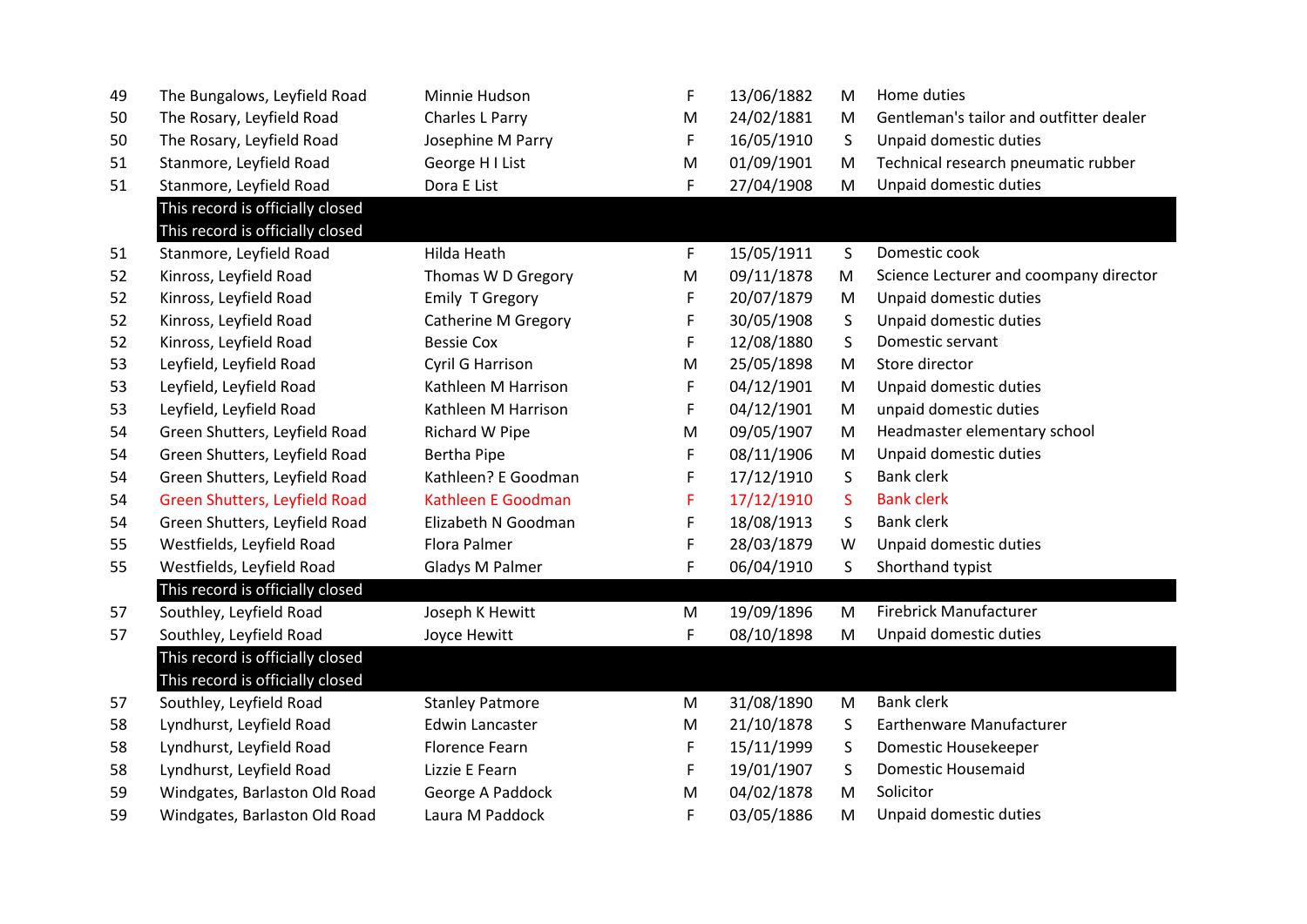| 59 | Windgates, Barlaston Old Road     | <b>Neville F Paddock</b>  | M | 30/11/1909 | S            | Solicitor                           |
|----|-----------------------------------|---------------------------|---|------------|--------------|-------------------------------------|
| 59 | Windgates, Barlaston Old Road     | <b>Ivy Deaville</b>       | F | 06/05/1919 | S            | Domestic servant                    |
| 60 | Holmcroft, Barlaston Old Road     | William F Cox             | M | 22/11/1884 | M            | Head postmaster                     |
| 60 | Holmcroft, Barlaston Old Road     | Edith E Cox               | F | 02/03/1881 | M            | Unpaid domestic duties              |
| 61 | Four Oaks, Barlaston Old Road     | <b>Hubert A Brown</b>     | M | 18/09/1908 | M            | Pottery manufacturer earthenware    |
| 61 | Four Oaks, Barlaston Old Road     | Mary J Brown              | F | 28/02/1913 | M            | Unpaid domestic duties              |
| 61 | Four Oaks, Barlaston Old Road     | Eileen M Harbinson        | F | 02/08/1919 | S            | Childrens nurse                     |
| 61 | Four Oaks, Barlaston Old Road     | <b>Elizabeth Matthews</b> | F | 09/05/1914 | S.           | General servant                     |
|    | This record is officially closed  |                           |   |            |              |                                     |
| 61 | Four Oaks, Barlaston Old Road     | Jonathan H B Brown        | M | 20/07/1938 | S            | Under school age                    |
| 62 | Westcliffe, Barlaston Old Road    | Robert C Frain            | M | 30/05/1868 | M            | Civil Engineer (retired)            |
| 62 | Westcliffe, Barlaston Old Road    | Flora E Frain             | F | 17/10/1868 | M            | Unpaid domestic duties              |
| 62 | Westcliffe, Barlaston Old Road    | <b>Marion Rowley</b>      | F | 22/07/1909 | S            | Domestic duties                     |
| 62 | Westcliffe, Barlaston Old Road    | Flora J Whitcombe         | F | 10/05/1899 | M            | Unpaid domestic duties              |
|    | This record is officially closed  |                           |   |            |              |                                     |
|    | This record is officially closed  |                           |   |            |              |                                     |
|    | This record is officially closed  |                           |   |            |              |                                     |
| 63 | The Ley House, Barlaston Old Road | Hugh U Irving             | M | 09/11/1876 | M            | China Manufacturer                  |
| 63 | The Ley House, Barlaston Old Road | Hilda B Irving            | F | 13/10/1885 | M            | Housewife                           |
| 63 | The Ley House, Barlaston Old Road | Aynsley G Irving          | M | 05/08/1915 | S            | China Manufacturer                  |
| 63 | The Ley House, Barlaston Old Road | Edith M Hayward           | F | 16/11/1910 | M            | Housewife                           |
|    | This record is officially closed  |                           |   |            |              |                                     |
| 63 | The Ley House, Barlaston Old Road | Hilda W Unsworth          | F | 01/10/1922 | $\mathsf{S}$ | Domestic                            |
| 63 | The Ley House, Barlaston Old Road | Susannah Burnett          | F | 01/07/1916 | S            | Domestic                            |
| 64 | Redmarley, Barlaston Old Road     | Alfred J Sherwin          | M | 28/10/1908 | M            | Glazed Tile manufacturer            |
| 64 | Redmarley, Barlaston Old Road     | Elma D Sherwin            | F | 02/01/1910 | M            | Unpaid domestic duties              |
|    | This record is officially closed  |                           |   |            |              |                                     |
| 64 | Redmarley, Barlaston Old Road     | Agnes T Kerr              | F | 04/03/1917 | F            | Childrens nurse                     |
| 64 | Redmarley, Barlaston Old Rd       | <b>Agnes T Kerr</b>       | F | 04/03/1917 | <sub>S</sub> | <b>Childrens nurse</b>              |
| 64 | Redmarley, Barlaston Old Road     | Edith A Colbran           | F | 17/12/1914 | S            | Maid cook general                   |
| 64 | Redmarley, Barlaston Old Road     | Maud G Bradwell           | F | 17/05/1920 | $\mathsf{S}$ | Maid housemaid                      |
| 65 | Heatherlea, Barlaston Old Road    | William H Rowley          | M | 22/04/1874 | M            | HM Inspector of Taxes InlandRevenue |
| 65 | Heatherlea, Barlaston Old Road    | Rowley                    | F | 02/05/1885 | M            | Unpaid domestic duties              |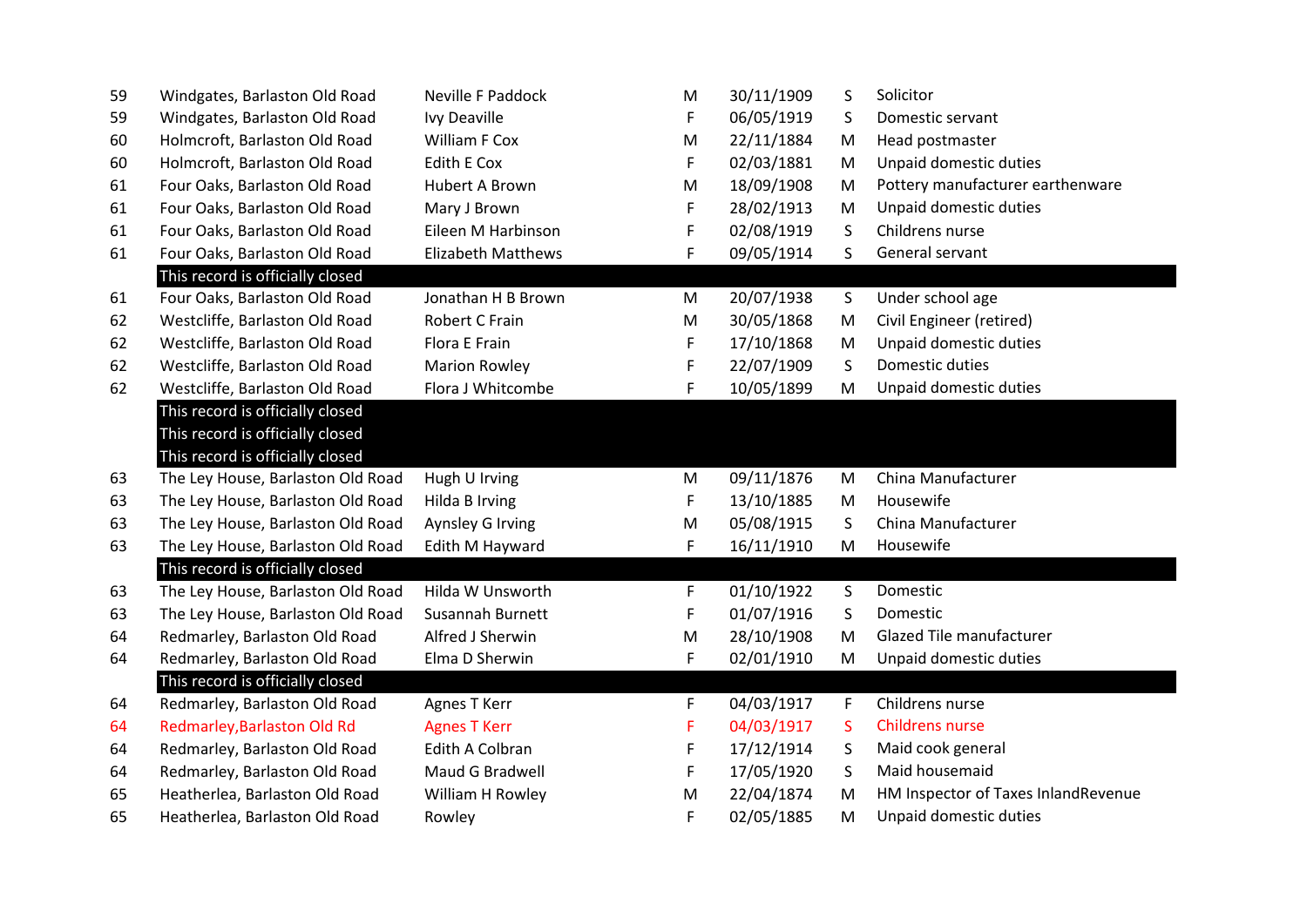| 65 | Heatherlea, Barlaston Old Road   | <b>Winifred B Hargreaves</b> | F | 19/11/1899  | S       | Bank clerk secretarial                  |
|----|----------------------------------|------------------------------|---|-------------|---------|-----------------------------------------|
| 66 | Carrick, Barlaston Old Road      | James Magill                 | M | 17/10/1879  | M       | Doctor                                  |
| 66 | Carrick, Barlaston Old Road      | Mary F Magill                | F | 22/05/1889  | M       | Housewife                               |
| 66 | Carrick, Barlaston Old Road      | <b>Frances Austin</b>        | F | 07/01/1917  |         | Maid                                    |
|    | This record is officially closed |                              |   |             |         |                                         |
| 67 | Melton, Barlaston Old Road       | Alfred Ore                   | M | 13/07/1897  | M       | Motor driver and chauffeur gardener     |
| 67 | Melton, Barlaston Old Road       | Victoria M Ore               | F | 19/05/1901  | M       | Unpaid domestic duties                  |
|    | This record is officially closed |                              |   |             |         |                                         |
|    | This record is officially closed |                              |   |             |         |                                         |
| 67 | Melton, Barlaston Old Road       | Sarah A Gallimore            | F | 404/01/1861 | W       | Unpaid domestic duties                  |
| 68 | Mowbray, Barlaston Old Road      | Harry Brassington            | M | 24/12/1910  | M       | Horticulture Head gardener              |
| 68 | Mowbray, Barlaston Old Road      | Lilian M Brassington         | F | 24/11/1908  | M       | Unpaid domestic duties                  |
|    |                                  |                              |   |             |         | Managing Directorof works manufacturing |
| 69 | Meriden, Barlaston Old Road      | Edward R G Corn              | M | 28/09/1899  | M       | wall tiles, floor tiles and sanitary    |
| 69 | Meriden, Barlaston Old Road      | Margaret Corn                | F | 06/03/1903  | M       | Unpaid domestic duties                  |
|    | This record is officially closed |                              |   |             |         |                                         |
|    | This record is officially closed |                              |   |             |         |                                         |
| 69 | Meriden, Barlaston Old Road      | Lucy M Richardson            | F | 05/03/1897  | S       | Cook, housekeeper                       |
| 69 | Meriden, Barlaston Old Road      | Dorothy Gilliver             | F | 12/09/2019  | S       | Parlourmaid                             |
| 69 | Meriden, Barlaston Old Road      | Jessie F Campion             | F | 02/12/1921  | $\sf S$ | Housemaid                               |
| 69 | Meriden, Barlaston Old Road      | Edna M Nunn                  | F | 30/12/1910  | S       | <b>Bank Clerk</b>                       |
| 70 | Meadowcroft                      | Vincent Bob Shelley          | M | 18/06/1895  | M       | Director and manager Pottery china      |
| 70 | Meadowcroft                      | Doris M Shelley              | F | 18/05/1901  | M       | Unpaid domestic duties                  |
| 70 | Meadowcroft                      | Margaret Jill Shelley        | F | 09/03/1932  | F       | At school                               |
| 70 | Meadowcroft                      | Emma J Shelley               | F | 25/02 1867  | W       | Private means                           |
| 70 | Meadowcroft                      | <b>Winifred Potter</b>       | F | 09/12/1912  | S       | Domestic servant                        |
|    |                                  |                              |   |             |         | Managing Director of Johnson Bros.      |
| 71 | The Wyche                        | Frederick S Johnson          | M | 09/12/1909  | M       | (Hanley) Earthenware Manufacturer       |
| 71 | The Wyche                        | Barbara D Johnson            | F | 25/05/1912  | M       | Unpaid domestic duties                  |
| 71 | The Wyche                        | David E D Johnson            | M | 08/09/1937  | $\sf S$ | Underschool age                         |
| 71 | The Wyche                        | Frederick M S Johnson        | M | 06/05/1939  | S       | Underschool age                         |
| 71 | The Wyche                        | Sheila M Shuttleworth        | F | 22/10/1907  | S       | Childrens nurse                         |
| 71 | The Wyche                        | Kathleen E Silvester         | F | 21/11/1917  | S       | Cook                                    |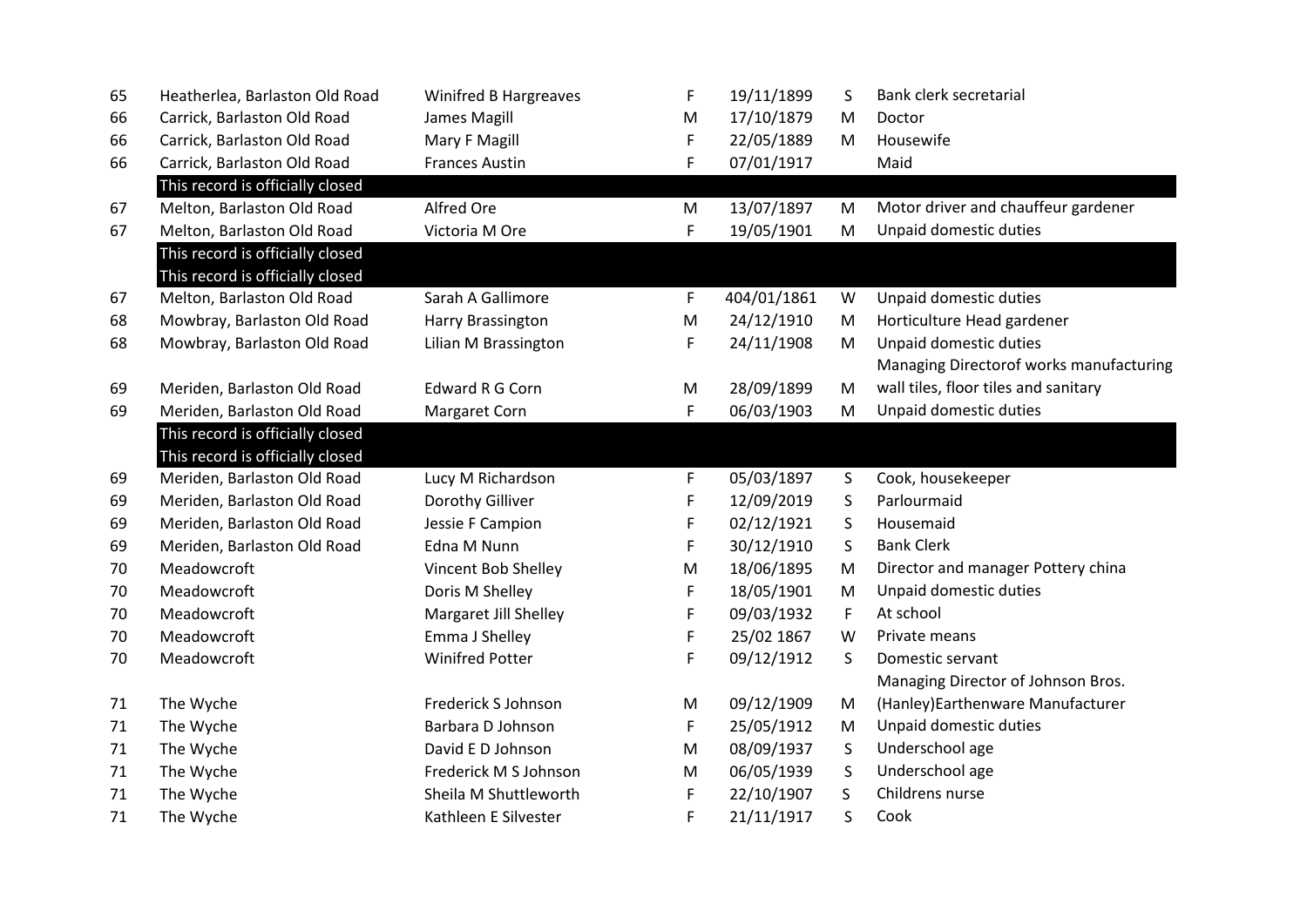|    | This record is officially closed |                         |    |            |         |                                         |
|----|----------------------------------|-------------------------|----|------------|---------|-----------------------------------------|
| 72 | Fairways                         | <b>Thomas B Roberts</b> | M  | 27/04/1882 | M       | Director of Sanitary Ware Manufacturing |
| 72 | Fairways                         | <b>Theodora Roberts</b> | F  | 26/06/1883 | M       | Unpaid domestic duties                  |
| 72 | Fairways                         | Maude A Hough           | F  | 28/11/1919 | S       | cook                                    |
| 72 | Fairways                         | <b>Elsie Evans</b>      | F  | 17/01/1921 | S       | Housemaid                               |
| 72 | Fairways                         | Eric W T Beare          | M  | 05/09/1908 | M       | Bankers clerk                           |
| 72 | Fairways                         | Joyce W Beare           | F  | 15/05/1915 | M       | Unpaid domestic duties                  |
| 73 | Clifton                          | Reginald A Corn         | M  | 14/09/1872 | M       | Manufacturer of Wall and floor tiles    |
| 73 | Clifton                          | Sophia M Corn           | F  | 12/01/1876 | M       | Unpaid domestic duties                  |
| 73 | Clifton                          | Jane Ratcliffe          | F  | 31/10/1888 | S       | Cook general                            |
| 73 | Clifton                          | <b>Edith E Mellor</b>   | F  | 08/03/1918 | S       | Housemaid                               |
| 74 | Arbury                           | <b>George E Harding</b> | M  | 17/09/1887 | M       | Certified accountant                    |
| 74 | Arbury                           | <b>Fanny Harding</b>    | F  | 10/03/1891 | M       | Unpaid domestic duties                  |
| 74 | Arbury                           | Winifred J Harding      | F  | 01/01/1916 | S       | Unpaid domestic duties                  |
| 74 | Arbury                           | Edith Atkin?            | F  | 21/04/1904 | S       | Domestic servant                        |
| 75 | Broadgreen, Barlaston Old Road   | Eric W Pidduck          | M  | 05/06/1893 | M       | Jeweller etc manager                    |
| 75 | Broadgreen, Barlaston Old Road   | Mary O Pidduck          | F  | 21/06/1911 | M       | Unpaid domestic duties                  |
| 75 | Broadgreen, Barlaston Old Road   | Katherine Jackson       | F  | 15/04/1909 | M       | Unpaid domestic duties                  |
| 75 | Broadgreen, Barlaston Old Road   | Cyril A S Cook          | M  | 09/07/1907 | S       | <b>Bank clerk</b>                       |
| 75 | Broadgreen, Barlaston Old Road   | Vera Lockett            | F  | 05/06/1915 | S       | Domestic servant                        |
| 76 | Greenbank                        | William H Baines        | M  | 09/05/1881 | M       | Clerk Inland revenue HM Inspector of    |
| 76 | Greenbank                        | <b>Kate Baines</b>      | F  | 1/01/1887  | M       | Unpaid domestic duties                  |
| 77 | The Brow                         | George Steele           | M  | 25/08/1882 | S       | Mechanical Engineer Part owner          |
| 77 | The Brow                         | <b>Elsie Burley</b>     | F  | 13/06/1897 | $\sf S$ |                                         |
| 78 | Broadgreen, Barlaston Old Road   |                         |    |            |         |                                         |
| 79 | Broadgreen, Barlaston Old Road   | Ina J Dennis            | F. | 22/04/1912 | S.      | <b>Medical student</b>                  |
| 79 | Conway, Barlaston Old Road       | Joseph Dennis           | M  | 30/05/1862 | W       | Pottery manufacturer earthenware        |
| 79 | Conway, Barlaston Old Road       | Arthur V J Dennis       | M  | 22/02/1909 | S       | Pottery manufacturer earthenware        |
| 79 | Conway, Barlaston Old Road       | Ina J Dennis            | F  | 22/01/1912 | $\sf S$ | <b>Medical student</b>                  |
| 79 | Conway, Barlaston Old Road       | Robert J W Dennis       | M  | 11/07/1917 | S       | Pottery manufacturer earthenware        |
| 79 | Conway, Barlaston Old Road       | Sarah E Williams        | F  | 04/10/1878 | S       | Certified midwife (retired)             |
| 80 | Reema, Barlaston Old Road        | Rees T C Jones          | M  | 04/04/1897 | M       | Solicitor                               |
| 80 | Reema, Barlaston Old Road        | Marie R Jones           | F  | 22/05/1903 | M       | Unpaid domestic duties                  |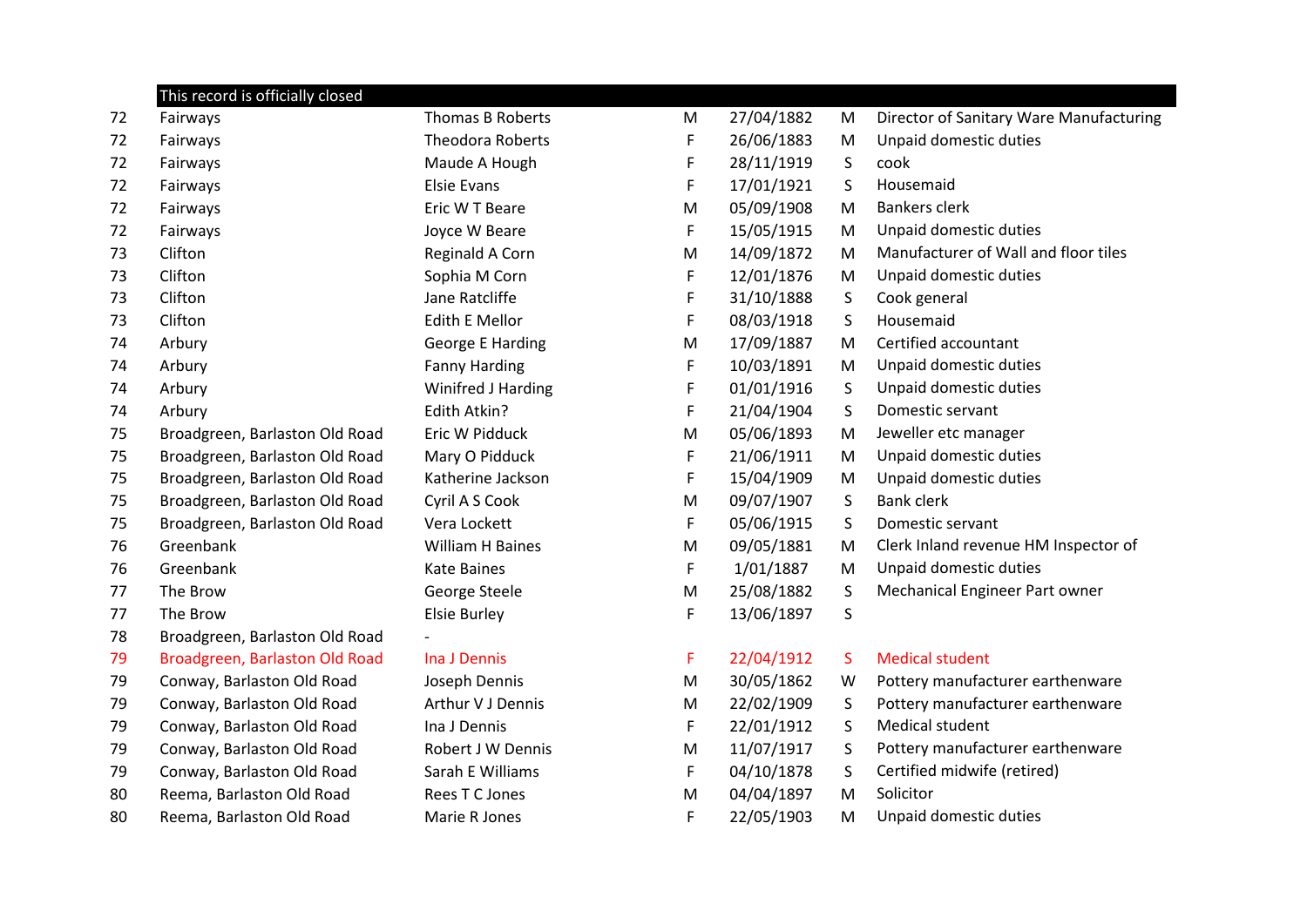| 80 | Reema, Barlaston Old Road                             | Arthur J Evans               | M | 04/03/1910 | M | Domestic manservant                    |
|----|-------------------------------------------------------|------------------------------|---|------------|---|----------------------------------------|
| 80 | Reema, Barlaston Old Road                             | Nora Evans                   | F | 12/01/2012 | M | Domestic servant                       |
| 81 | Yockerton, Barlaston Old Road                         | Alfred G Jones               | M | 02/08/1886 | S | Pottery manufacturer china             |
| 81 | Yockerton, Barlaston Old Road                         | <b>Frank Bennion</b>         | M | 08/03/1892 | M | Pottery manufacturer china             |
| 81 | Yockerton, Barlaston Old Road                         | Mary E Johnson               | F | 04/11/1874 | W | Housekeeper and domestic duties        |
| 82 | Yockerton Cottages, Barlaston Old Ro Charles W Leese  |                              | M | 08/03/1865 | M | Clerk(grocers)                         |
| 82 | Yockerton Cottages, Barlaston Old Ro Florence E Leese |                              | F | 02/06/1873 | M | Unpaid domestic duties                 |
|    | Yockerton Cottages, Barlaston Old Ro Bert Leese       |                              | M | 29/05/1913 | M | <b>Solicitors Clerk</b>                |
| 83 | Yockerton Cottages, Barlaston Old Ro George Wood      |                              | M | 28/02/1887 | M | Horseman on farm                       |
| 83 | Yockerton Cottages, Barlaston Old Ro Emily B Wood     |                              | F | 10/07/1890 | M | Unpaid domestic duties                 |
| 83 | Yockerton Cottages, Barlaston Old Ro Reginald G Wood  |                              | M | 07/03/1914 | S | Cowman                                 |
| 83 | Yockerton Cottages, Barlaston Old Ro Jeffrey J Wood   |                              | M | 26/12/1914 | S | Builder's labourer                     |
| 83 | Yockerton Cottages, Barlaston Old Ro Hugh D Wood      |                              | M | 06/04/1917 | S | Cowman                                 |
|    | This record is officially closed                      |                              |   |            |   |                                        |
| 83 | Yockerton Cottages, Barlaston Old Ro Eric H Wood      |                              |   | 27/12/1928 | S | At school                              |
| 83 | Yockerton Cottages, Barlaston Old Ro Charles W Wood   |                              |   | 12/03/1930 | S | At school                              |
| 84 | <b>Golf Club House</b>                                | <b>Walter Shorthouse</b>     | M | 29/09/1902 | M | Club steward and staff manager         |
| 84 | Golf Club House                                       | Kathleen E Shorthouse        | F | 02/07/1904 | M | Club stewardess and canteen manageress |
| 84 |                                                       | <b>Kathleen E Shorthouse</b> | F | 02/07/1904 |   |                                        |
| 85 | Wendon, Longton Road                                  | <b>Thomas Davies</b>         | M | 01/11/1880 | M | Railway clerk                          |
| 85 | Wendon, Longton Road                                  | <b>Annie Davies</b>          | F | 23/10/1880 | M | Unpaid domestic duties                 |
| 85 | Wendon, Longton Road                                  | Mary K Davies                | F | 13/07/1910 | S | Unpaid domestic duties                 |
| 85 | Wendon, Longton Road                                  | John E Sargent               | M | 29/08/1905 | S | <b>Bank clerk</b>                      |
| 86 | Beaumaris, Longton Road                               | George L Gadd                | M | 18/07/1884 | M | Correspondance clerk                   |
| 85 | Beaumaris, Longton Road                               | Annie Gadd                   | F | 06/08/1882 | M | Unpaid domestic duties                 |
| 86 | Beaumaris, Longton Road                               | Norman G Gadd                | M | 24/02/1914 | S | Corporation clerk health department    |
| 86 | Beaumaris, Longton Road                               | <b>Edward Hall</b>           | M | 13/07/1909 | M | Accountant brewery wine and spirit     |
| 86 | Beaumaris, Longton Road                               | Hilda Hall                   | F | 08/05/1908 | M | Shorthand typist                       |
| 87 | The Gables, Longton Road                              | John Brassington             | M | 22/02/1883 | M | Master meat purveyor                   |
| 87 | The Gables, Longton Road                              | Emma Brassington             | F | 22/07/1886 | M | Unpaid domestic duties                 |
| 87 | The Gables, Longton Road                              | John G Brassington           | M | 22/07/1915 | S | Assistant meat purveyor                |
| 87 | The Gables, Longton Road                              | Helen M May                  | F | 09/05/1917 | S | <b>Bank clerk</b>                      |
| 87 | The Gables, Longton Road                              | Pamela R Challen             | F | 22/04/1917 | S | <b>Bank clerk</b>                      |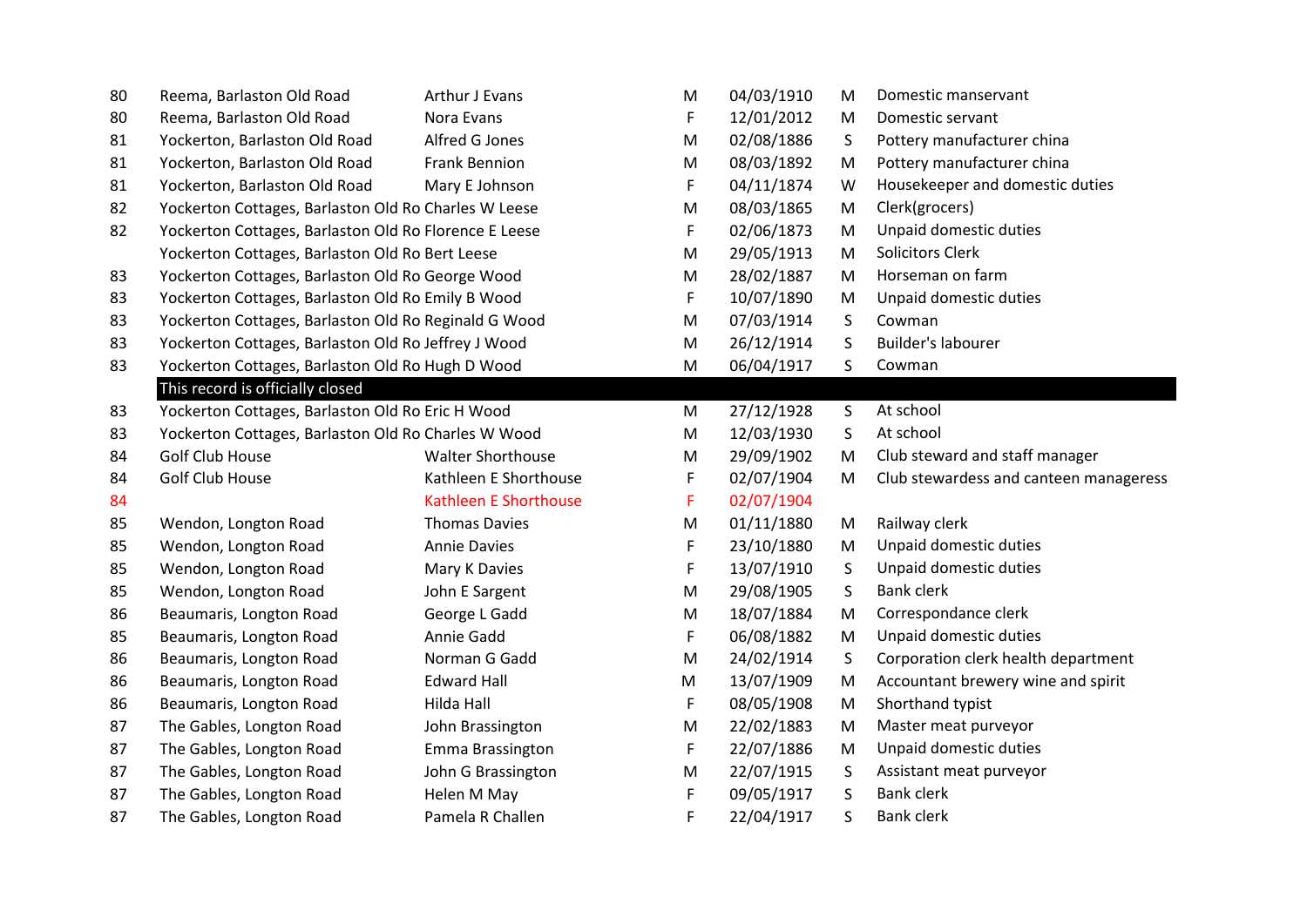| 87 | The Gables, Longton Road         | <b>Annie Follows</b>     | F         | 22/07/1874 | S         | formerly domestic duties retired on old |
|----|----------------------------------|--------------------------|-----------|------------|-----------|-----------------------------------------|
| 87 | The Gables, Longton Road         | <b>Ellen Till</b>        | F         | 22/09/1894 | S         | maid                                    |
| 88 | Police Station, Longton Road     | Percy F Cook             | M         | 11/09/1901 | ${\sf M}$ | Police sergeant                         |
| 88 | Police Station, Longton Road     | Kathleen M Cooke         | F.        | 28/07/1903 | M         | Unpaid domestic duties                  |
|    | This record is officially closed |                          |           |            |           |                                         |
| 89 | The Vicarage, Longton Road       | Algernon E Grimes        | ${\sf M}$ | 29/08/1877 | M         | Clerk in holy orders                    |
| 89 | The Vicarage, Longton Road       | <b>Beatrice E Grimes</b> | F         | 27/09/1875 | M         | Unpaid domestic duties                  |
| 89 | The Vicarage, Longton Road       | Thomas A R Grimes        | M         | 21/10/1908 | S         | Schoolmaster                            |
| 89 | The Vicarage, Longton Road       | Florence O Rose          | F         | 01/09/1922 | S         | <b>Bank Clerk</b>                       |
| 89 | The Vicarage                     | Lilian Amy Hook          | F         | 08/06/1896 | S         | <b>Bank clerk</b>                       |
| 89 | The Vicarage, Longton Road       | Amy Lilian Hook          | F         | 08/06/1896 | S         | <b>Bank Clerk</b>                       |
| 89 | The Vicarage, Longton Road       | Edith H Sweetingham      | F         | 02/04/1898 | S         | <b>Bank Clerk</b>                       |
| 89 | The Vicarage, Longton Road       | <b>Beatrice Pepper</b>   | F.        | 07/05/1924 | S         | Domestic servant                        |
|    | This record is officially closed |                          |           |            |           |                                         |
| 90 | Hathaway, Longton Road           | Frederick Cooper         | ${\sf M}$ | 07/06/1899 | M         | Concrete(heavy worker)                  |
| 90 | Hathaway, Longton Road           | Maud Cooper              | F         | 27/06/1906 | M         | Enameller at china and earthenware      |
| 90 | Hathaway, Longton Road           | Roy Cooper               | ${\sf M}$ | 26/05/1928 | M         | At school                               |
| 91 | Ash Green cottage, Longton Road  | <b>Walter Bagnall</b>    | M         | 23/02/1908 | M         | Coalman, lorry driver, heavy worker     |
| 91 | Ash Green cottage, Longton Road  | Sarah A Bagnall          | F         | 26/05/1911 | ${\sf M}$ | Unpaid domestic duties                  |
|    | This record is officially closed |                          |           |            |           |                                         |
| 92 | Ash Green cottage, Longton Road  | Alfred R Hart            | M         | 15/01/1895 | M         | At present a chauffeur and handyman,    |
| 92 | Ash Green cottage, Longton Road  | <b>Gladys E Hart</b>     | F         | 02/08/1897 | M         | Household worker                        |
| 93 | Ash Green cottage, Longton Road  | Joshua Mountford         | M         | 20/03/1869 | M         | Farm labourer formerly cowman           |
| 93 | Ash Green cottage, Longton Road  | Kate Mountford           | F.        | 03/12/1876 | M         | Unpaid domestic duties                  |
| 94 | Ash Green cottage, Longton Road  | <b>Wilfred Grocott</b>   | M         | 20/11/1904 | M         | Groundsman, Trentham Golf club          |
| 94 | Ash Green cottage, Longton Road  | Violet Grocott           | F         | 18/04/1906 | M         | Unpaid domestic duties                  |
|    | This record is officially closed |                          |           |            |           |                                         |
|    | This record is officially closed |                          |           |            |           |                                         |
|    | This record is officially closed |                          |           |            |           |                                         |
|    | This record is officially closed |                          |           |            |           |                                         |
|    | This record is officially closed |                          |           |            |           |                                         |
| 94 | Ash Green cottage, Longton Road  | <b>Gladys Grocott</b>    | F         | 05/09/1939 | S         | under school age                        |
| 95 | <b>Fixed Caravan Adjoining</b>   | Minnie C Nobes           | F         | 01/12/1875 | W         | Independent means                       |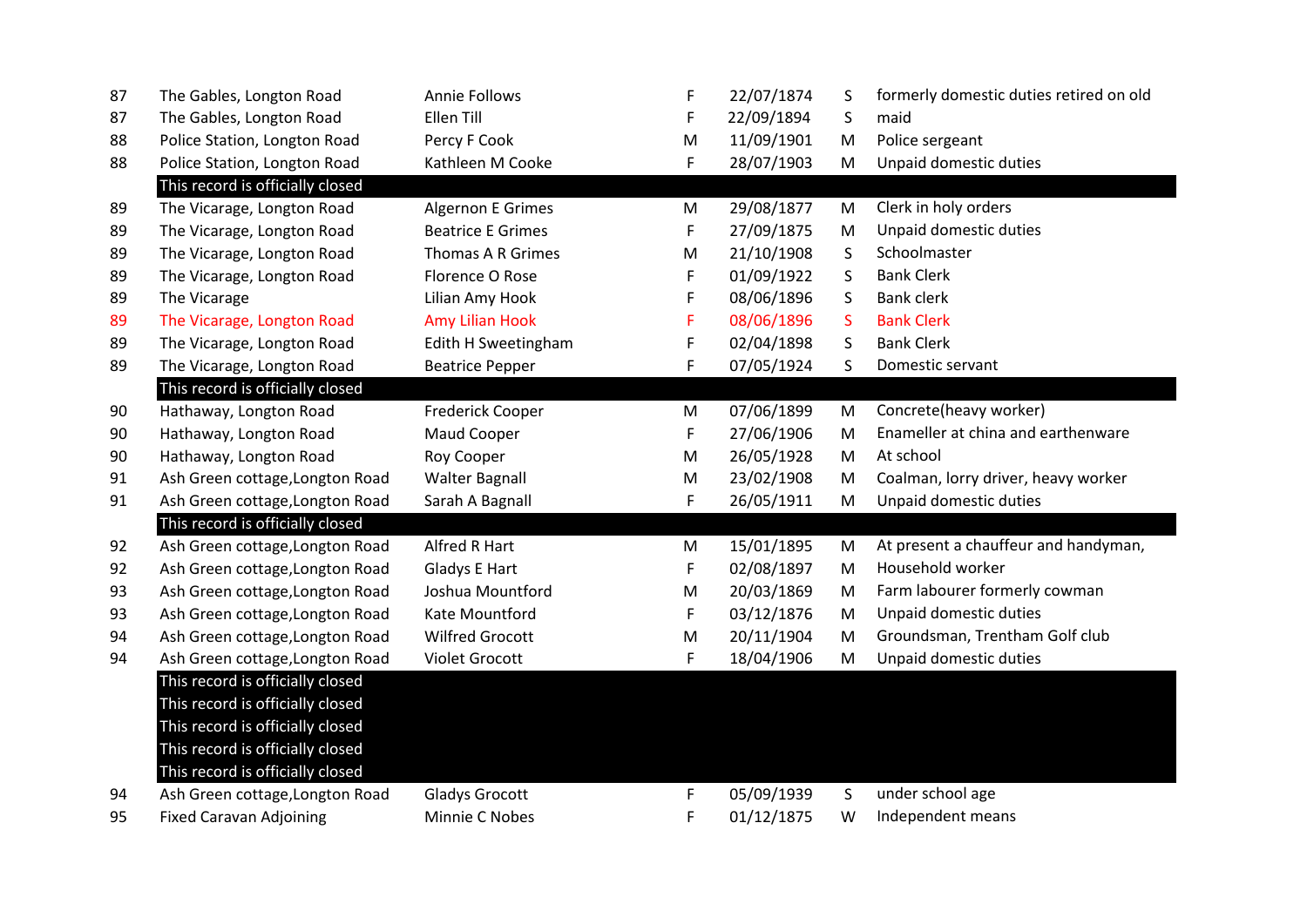| 96  | The White House, Longton Road    | William H Welch           | M | 18/08/1889 | M            | civil servant, ministry of labour       |
|-----|----------------------------------|---------------------------|---|------------|--------------|-----------------------------------------|
| 96  | The White House, Longton Road    | Winifred T Welch          | F | 20/02/1893 | M            | Household duties                        |
|     | This record is officially closed |                           |   |            |              |                                         |
| 97  | Ivy Cottage, Longton Road        | William Norcop            | M | 14/02/1874 | M            | General labourer                        |
| 97  | Ivy Cottage, Longton Road        | Frances A Norcop          | F | 23/09/1876 | M            | Housewife                               |
| 97  | Ivy Cottage, Longton Road        | Samuel R Norcop           | M | 25/11/1911 | M            | <b>Bread baker</b>                      |
| 97  | Ivy Cottage, Longton Road        | Alice M Norcop            | F | 21/05/1915 | S            | Textile garment lookerover              |
| 97  | Ivy Cottage, Longton Road        | <b>Mabel Norcup</b>       | F | 03/08/1920 | S            | Potters guilder                         |
| 97  | Ivy Cottage, Longton Road        | <b>Edward Bowman</b>      | M | 13/06/1910 | M            | <b>Builder's labourer</b>               |
| 97  | Ivy Cottage, Longton Road        | Ethel M Bowman            | F | 28/09/1906 | M            | Housewife                               |
|     | This record is officially closed |                           |   |            |              |                                         |
| 98  | Ivy House, Longton Road          | <b>Arthur E Hemmings</b>  | M | 18/19/1884 | S            | Construction engineer                   |
| 98  | Ivy House, Longton Road          | Norman Birkett            | M | 27/07/1889 | S            | Brassfounder engineer                   |
| 98  | Ivy House, Longton Road          | <b>Harry Hemmings</b>     | M | 9/04/1888  | S            | PW Contractor                           |
| 98  | Ivy House, Longton Road          | <b>Bertram T Hines</b>    | M | 28/10/1887 | S            | Traveller for potters colour merchant   |
| 98  | Ivy House, Longton Road          | Mary J Leech              | F | 23/08/1906 | S            | Housekeeper                             |
| 98  | Ivy House, Longton Road          | Henry Bowyer              | M | 18/09/1875 | S            | Gardener                                |
| 99  | Ash Green (1)                    | <b>Horace Hill</b>        | M | 16/01/1904 | M            | <b>General labourer Trentham Estate</b> |
| 99  | Ash Green (1)                    | Florence M Hill           | F | 20/06/1906 | M            | Unpaid domestic duties                  |
|     | This record is officially closed |                           |   |            |              |                                         |
| 99  | Ash Green (1)                    | Raymond Hill              | M | 10/08/1936 | $\mathsf{S}$ | under school age                        |
| 99  | Ash Green (1)                    | Jabez Maddox              | M | 23/08/1874 | W            | Railway goods porter retired            |
| 100 | Lea Cottage, Longton Road        | <b>Thomas Shenton</b>     | M | 20/12/1886 | M            | Garage Proprietor                       |
| 100 | Lea Cottage, Longton Road        | <b>Beatrice H Shenton</b> | F | 06/12/1884 | M            | Unpaid domestic duties                  |
| 100 | Lea Cottage, Longton Road        | Hilda Taylor              | F | 05/04/1891 | S            | Manageress of dyers and cleaners        |
| 101 | Ash Green (2)                    | <b>Charles T Stanier</b>  | M | 13/12/1885 | M            | Gardener                                |
| 101 | Ash Green (2)                    | Margaret Stanier          | F | 16/02/1884 | M            | Unpaid domestic duties                  |
| 102 | Lime Tree Cottage, Longton Road  | William H Allen           | M | 13/04/1871 | M            | Railway signalman - retired             |
| 102 | Lime Tree Cottage, Longton Road  | Alice Allen               | F | 31/07/1873 | M            | Unpaid domestic duties                  |
| 103 | West View, Stone Road            | <b>Bertie Moreton</b>     | M | 20/09/1898 | M            | Labourer - gardening                    |
| 103 | West View, Stone Road            | Annie Moreton             | F | 12/04/1902 | F            | Unpaid domestic duties                  |
| 103 | West View, Stone Road            | Irene Moreton             | F | 02/07/1922 | S            | Clerk - earthenware factory             |
| 104 | Ash Green (3)                    | Annie Banks               | F | 15/09/1877 | W            | Housewife                               |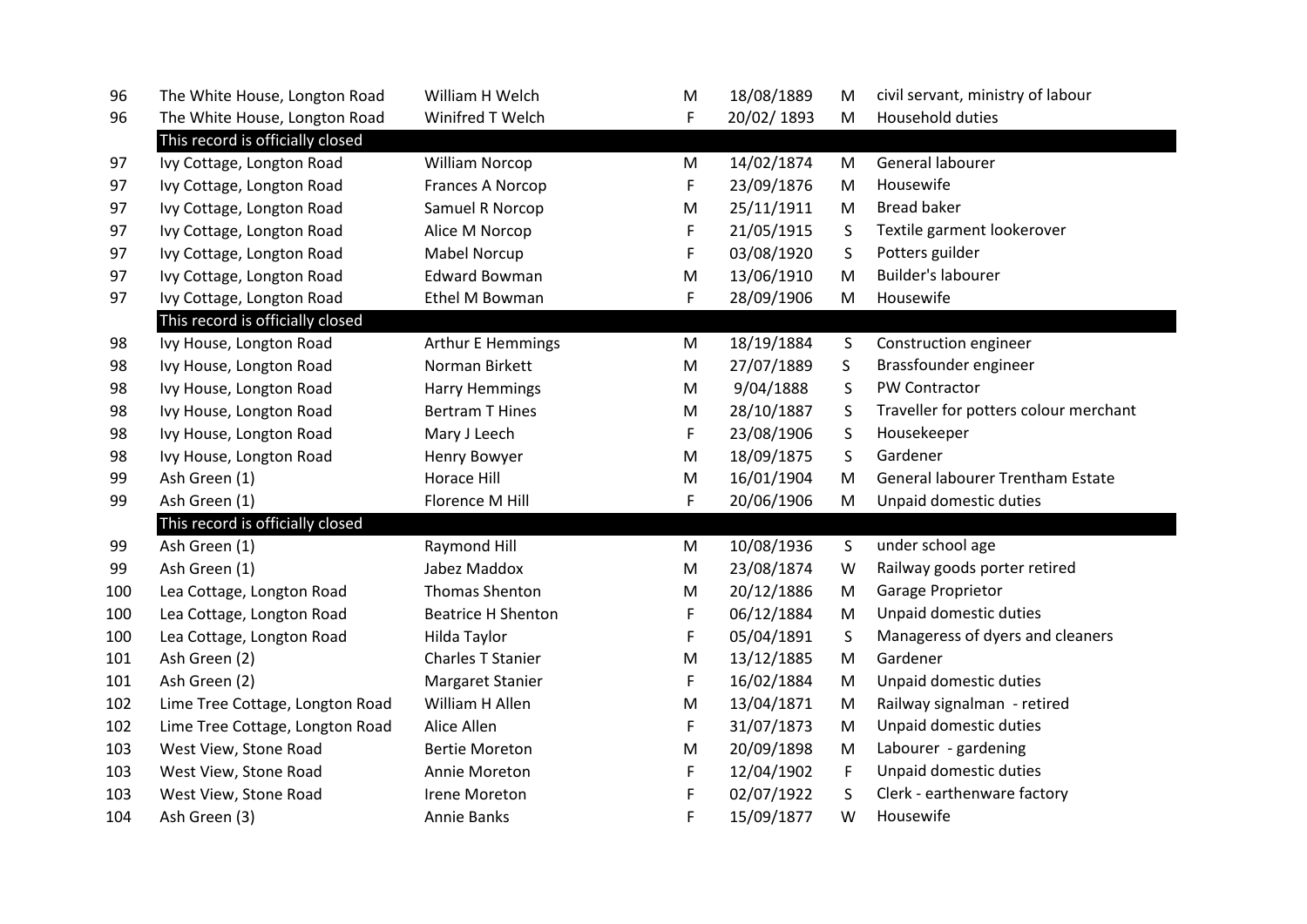| 105 | Hollydene, Stone Road                                | Henry Hallam             | M | 23/01/1894 | M  | Own account road haulage heavy worker |
|-----|------------------------------------------------------|--------------------------|---|------------|----|---------------------------------------|
| 105 | Hollydene, Stone Road                                | Elizabeth Hallam         | F | 05/12/1890 | M  | Unpaid domestic duties                |
| 105 | Hollydene, Stone Road                                | Ivy Hallam               | F | 26/04/1920 | S  | Coal agent clerk                      |
| 105 | Hollydene, Stone Road                                | Henry B Hallam           | M | 02/12/1922 | S  | Road haulage heavy work               |
| 105 | Hollydene, Stone Road                                | Nancy G Hallam           | F | 30/03/1925 | S  | Pottery apprentice gilder             |
| 106 | Ivy Nook, Stone Road                                 | Mary Pember              | F | 06/09/1882 | W  | Unpaid domestic duties                |
| 106 | Ivy Nook, Stone Road                                 | Gray M Johnson           | M | 01/09/1890 | M  | Bank manager                          |
| 106 | Ivy Nook, Stone Road                                 | Lilian Johnson           | F | 09/06/1899 | M  | Unpaid domestic duties                |
| 107 | Strongford House, Stone Road                         | James W Durose           | M | 31/03/1888 | M  | Manager sewage disposal works         |
| 107 | Strongford House, Stone Road                         | <b>Florence M Durose</b> | F | 15/05/1885 | M  | Unpaid domestic duties                |
| 107 | Strongford House, Stone Road                         | Hilda E Durose           | F | 12/06/1918 | S  | Ladies hairdresser                    |
| 108 | Strongford cottages (1), Stone Road                  | Sydney J Wheat           | M | 04/11/1909 | M  | Cowman                                |
| 108 | Strongford cottages (1), Stone Road                  | Violet Wheat             | F | 18/06/1911 | M  | Unpaid domestic duties                |
|     | This record is officially closed                     |                          |   |            |    |                                       |
| 109 | Strongford cottages (2), Stone Road                  | John J Roberts           | M | 02/11/1904 | M  | Farm bailiff                          |
| 109 | Strongford cottages (2), Stone Road                  | Alice M Roberts          | F | 22/03/1911 | M  | Unpaid domestic duties                |
|     |                                                      |                          |   |            |    |                                       |
|     | This record is officially closed                     |                          |   |            |    |                                       |
| 109 | Strongford cottages (2), Stone Road                  | <b>Brian A Roberts</b>   | M | 24/03/1939 | M  | under school age                      |
| 110 | Ash Green (4)                                        | Lula Waithe              | F | 06/12/1877 | W  | Unpaid domestic duties police widows  |
| 111 | Ash Green (5)                                        | <b>Edith E French</b>    | F | 24/09/1873 | S  | District nurse for Trentham nursing   |
| 112 | Ash Green (6)                                        | Winifred G Proctor       | F | 03/08/1888 | W  | Unpaid domestic duties + Letting      |
| 112 | Ash Green (6)                                        | <b>Edmund R Proctor</b>  | M | 29/11/1919 | S  | <b>Bank clerk</b>                     |
| 112 | Ash Green (6)                                        | Joan Proctor             | F | 22/12/1921 | S  | Shorthand typist in mining industry   |
| 112 | Ash Green (6)                                        | Lilian E Barks           | F | 01/03/1865 | W  | Unpaid domestic duties                |
| 112 | Ash Green (6)                                        | Gladys K Hayes           | F | 22/08/1886 | S  | Music mistress                        |
| 113 | Homeland, Longton Road                               | Herbert W Wood           | M | 04/03/1896 | M  | Builders plasterer heavy work         |
| 113 | Homeland, Longton Road                               | Nellie Wood              | F | 24/12/1898 | M  | Unpaid domestic duties                |
| 113 | Homeland, Longton Rd                                 | <b>Irene J Wood</b>      | F | 01/05/1920 | S. | Pottery freehand painter              |
| 113 | Homeland, Longton Road                               | Derek J Wood             | M | 01/06/1928 | S  | At school                             |
|     | This record is officially closed                     |                          |   |            |    |                                       |
|     | This record is officially closed                     |                          |   |            |    |                                       |
| 114 | Ash Green Post Office, Longton Road Richard A Pavitt |                          | M | 16/01/1897 | M  | Sub postmaster shop keeper            |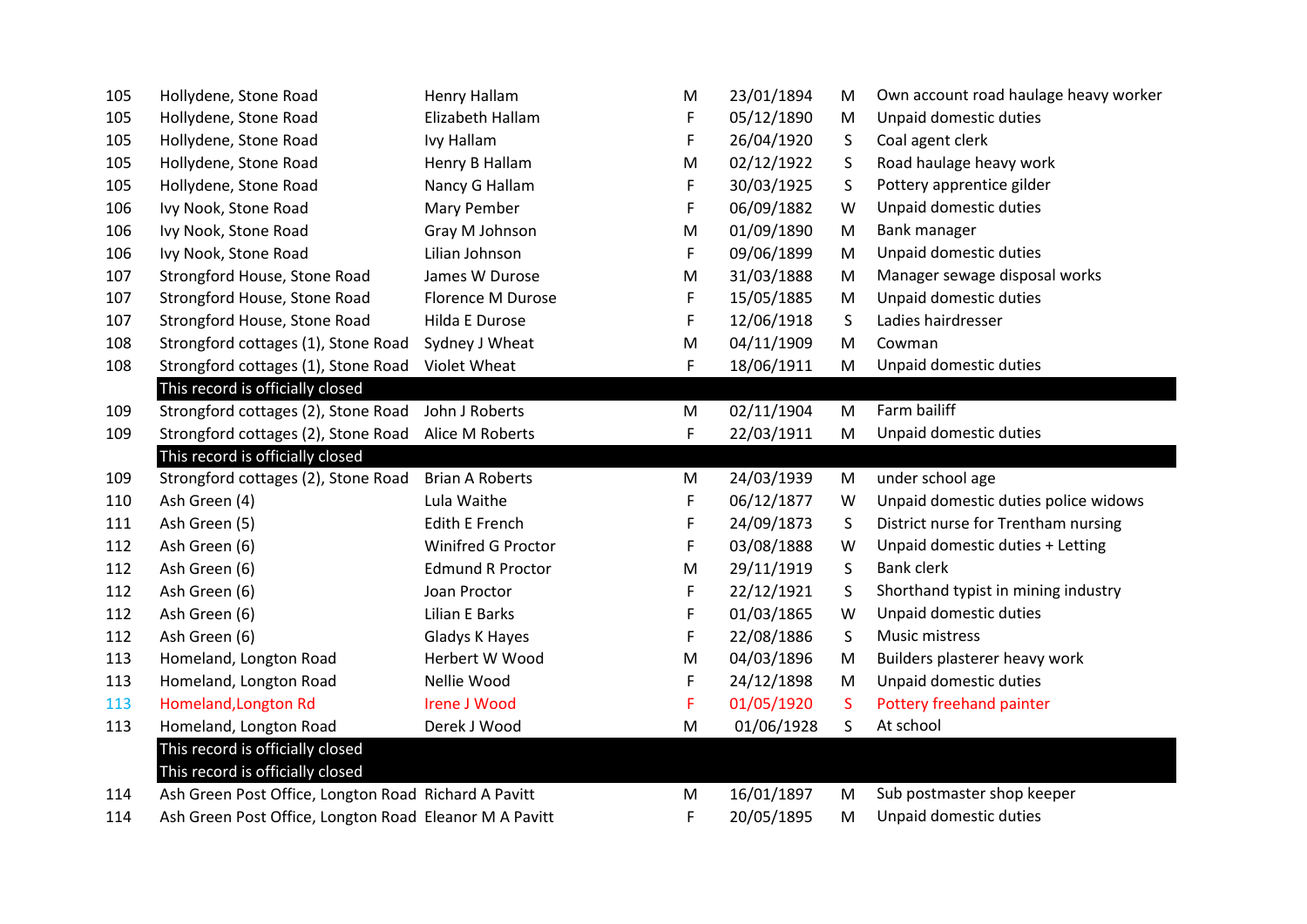| 114 | Ash Green Post Office, Longton Road Joan Pavitt         |                          | F | 09/11/1928  | S.        | At school                             |
|-----|---------------------------------------------------------|--------------------------|---|-------------|-----------|---------------------------------------|
|     | This record is officially closed                        |                          |   |             |           |                                       |
| 114 | Ash Green Post Office, Longton Road Thomas A Pavitt     |                          | M | 18/02/1868  | M         | <b>Butler retired</b>                 |
| 114 | Ash Green Post Office, Longton Road Florence L A Pavitt |                          | F | 03/06/1867  | M         | Unpaid domestic duties                |
| 115 | 1 Paddock Cottages, Longton Road                        | <b>Herbert Bardell</b>   | M | 11/05/1893  | M         | Colliery hewer heavy worker           |
| 115 | 1 Paddock Cottages, Longton Road                        | Sarah Bardell            | F | 10/04/1893  | ${\sf M}$ | Potters China transferer              |
| 115 | 1 Paddock Cottages, Longton Road                        | Lilian Bardell           | F | 11/04/1921  | S         | Domestic duties                       |
| 116 | 2 Paddock Cottages, Longton Road                        | Gertrude Hughes          | F | 14/07/1895  | S         | Post Office Telegraphist              |
| 116 | 2 Paddock Cottages, Longton Road                        | John Reynolds            | M | 28/05/1862  | M         | Private means                         |
| 116 | 2 Paddock Cottages, Longton Road                        | Sarah Reynolds           | F | 21/08/1861  | M         | Unpaid domestic duties                |
| 117 | 3 Paddock Cottages, Longton Road                        | Clifford E Webster       | M | 11/06/1908  | M         | Motor driver mechanic Long distance   |
| 117 | 3 Paddock Cottages, Longton Road                        | Margery Webster          | F | 04/10/1907  | M         | Unpaid domestic duties                |
|     | This record is officially closed                        |                          |   |             |           |                                       |
|     | This record is officially closed                        |                          |   |             |           |                                       |
|     | This record is officially closed                        |                          |   |             |           |                                       |
| 118 | 4 Paddock Cottages, Longton Road                        | Albert E Heath           | M | 22/01/1901  | M         | Head gardener in private service      |
| 118 | 4 Paddock Cottages, Longton Road                        | Nellie Heath             | F | 13/05/1900  | M         | Pottery biscuit border and liner      |
|     | This record is officially closed                        |                          |   |             |           |                                       |
| 119 | 5 Paddock Cottages, Longton Road                        | <b>Arthur Furnival</b>   | M | 20/11/1900  | M         | Motor Parcel vanman LM&S Rly co       |
| 119 | 5 Paddock Cottages, Longton Road                        | Evelyn J Furnival        | F | 02/10/1901  | M         | Unpaid domestic duties                |
|     | This record is officially closed                        |                          |   |             |           |                                       |
|     | This record is officially closed                        |                          |   |             |           |                                       |
|     | This record is officially closed                        |                          |   |             |           |                                       |
|     | This record is officially closed                        |                          |   |             |           |                                       |
| 120 | Ash Green (7)                                           | <b>Bernard Bailey</b>    | M | 09/04/1920  | S         | Hospital porter                       |
| 120 | Ash Green (7)                                           | Mary L Tilstone          | F | 02/12/1888  | S         | Unpaid domestic duties                |
| 120 | Ash Green (7)                                           | Charles S Salt           | M | ??/10/19??? | S         | <b>Colliery Ripping and Da?alling</b> |
| 120 | Ash Green (7)                                           | Joseph Claus             | M | 05/03/1912  | M         | Metal window fixer travelling         |
| 120 | Ash Green (7)                                           | Ann Claus                | F | 25/02/1913  | M         | Unpaid domestic duties                |
|     | This record is officially closed                        |                          |   |             |           |                                       |
|     | This record is officially closed                        |                          |   |             |           |                                       |
| 120 | Ash Green (7)                                           | <b>Frederick Baillie</b> | M | 26/12/1886  | M         | Engineer Erector outside man          |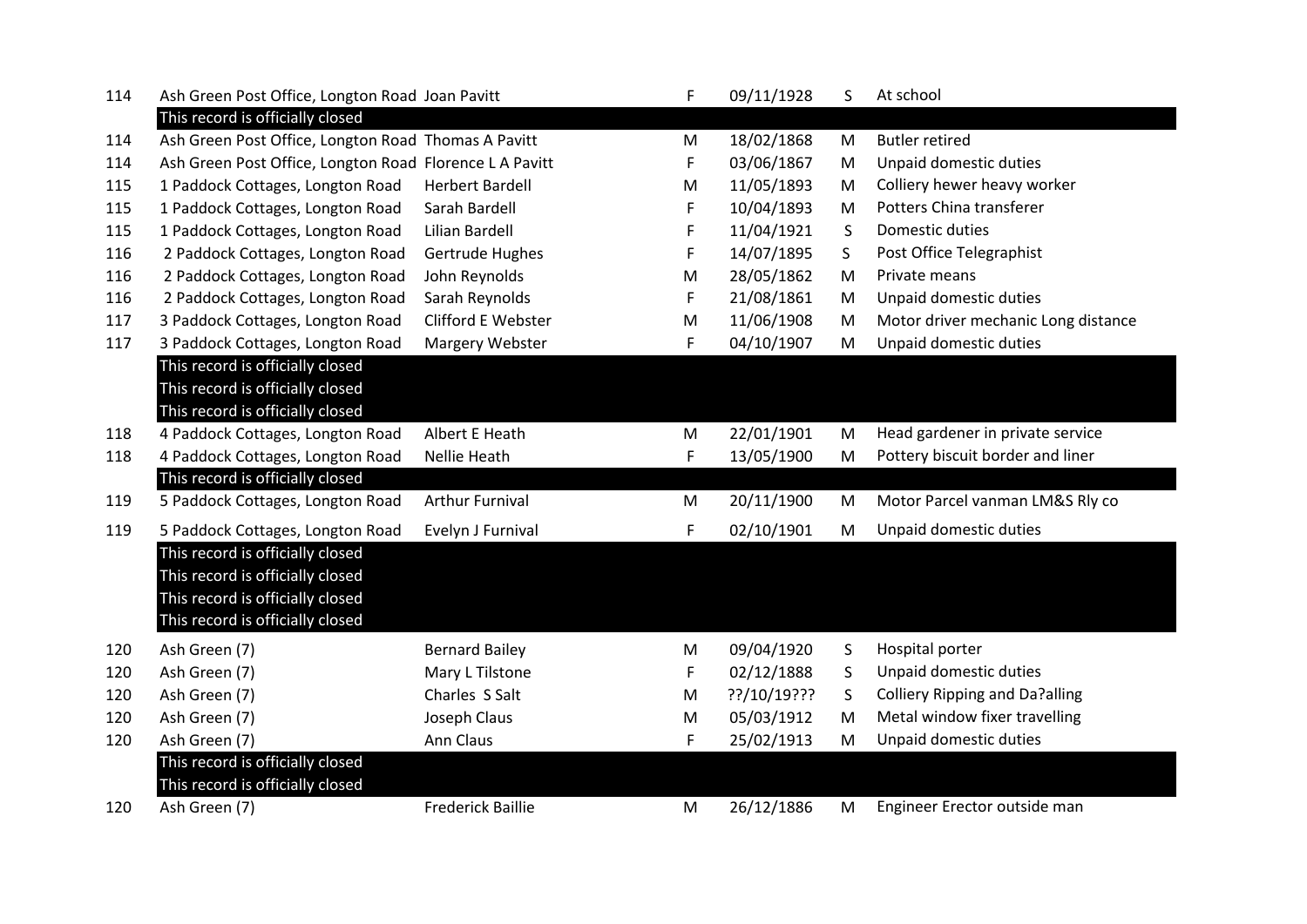| 120 | Ash Green (7)                      | <b>Jack Nadin</b>      | M | 01/01/1922 | S       | Steel window fixer                     |
|-----|------------------------------------|------------------------|---|------------|---------|----------------------------------------|
| 121 | Rose Cottage, Longton Road         | William W O Heath      | M | 12/06/1884 | M       | Collier fishman or deputy underground  |
| 121 | Rose Cottage, Longton Road         | Elsie Heath            | F | 11/08/1886 | M       | Pottery decorator and Bander heavy     |
| 122 | Ash Green (8)                      | Martha Clay            | F | 04/04/1867 | W       | Unpaid domestic duties                 |
| 122 | Ash Green (8)                      | Cyril F Clay           | M | 16/01/1913 | S       | House decorator and painter            |
| 123 | The Cottage, Ash Green             | Noach S Lotinga        | M | 14/07/1886 | M       | Sheet metal worker welder              |
| 123 | The Cottage, Ash Green             | Caroline Lotinga       | F | 23/11/1891 | M       | Unpaid domestic duties                 |
|     | This record is officially closed   |                        |   |            |         |                                        |
|     | This record is officially closed   |                        |   |            |         |                                        |
| 124 | Marazion, Longton Road             | George W Lester        | M | 26/03/1889 | M       | China fireman heavy work               |
| 124 | Marazion, Longton Road             | Elsie I Lester         | F | 01/04/1890 | M       | wife                                   |
| 124 | Marazion, Longton Road             | George W Lester (jnr)  | M | 23/12/1920 | $\sf S$ | clerk (tile manufacturer)              |
| 124 | Marazion, Longton Road             | Elsie I Lester (jnr)   | F | 21/10/1918 | S       | clerk (local government)               |
| 124 | Marazion, Longton Road             | <b>Betty M Long</b>    | F | 15/03/1914 | S       | <b>Bank clerk</b>                      |
| 124 | Marazion, Longton Road             | Joan M Sparks          | F | 28/12/1915 | S       | <b>Bank clerk</b>                      |
| 125 | Ash Green Cottage(5), Longton Road | Lilian Boggis          | F | 14/11/1876 | W       | Housewife                              |
| 125 | Ash Green Cottage(5), Longton Road | Lilian H Mullock       | F | 19/07/1918 | S       | <b>Potters Fetler</b>                  |
| 126 | Yew Tree, Longton Road             | <b>Richard Mullock</b> | M | 04/12/1878 | M       | Potters Designer                       |
| 126 | Yew Tree, Longton Road             | Mary Mullock           | F | 12/05/1893 | M       | Housewife                              |
| 126 | Yew Tree, Longton Road             | Richard Mullock(jnr)   | M | 13/07/1919 | S       | General plumber                        |
| 127 | Ash Green(9)                       | Hilda M Hammond        | F | 08/06/1879 | W       | Household duties                       |
| 127 | Ash Green(9)                       | Kathleen Hammond       | F | 02/02/1909 | S       | clerk for Longton Cottage Hospital     |
| 127 | Ash Green(9)                       | Edith A Barrowdale     | F | 02/01/1871 | S.      | Teacher retired                        |
|     | This record is officially closed   |                        |   |            |         |                                        |
| 128 | Ash Green(10)                      | <b>Thomas Hemmings</b> | M | 22/12/1868 | M       | Gate porter retired                    |
| 128 | Ash Green(10)                      | <b>Bertha Hemmings</b> | F | 25/02/1876 | M       | Household duties                       |
| 129 | Ash Green(11)                      | <b>Charles Clift</b>   | M | 22/07/1879 | M       | Estate painter and decorator           |
| 129 | Ash Green(11)                      | Eliza Clift            | F | 08/12/1879 | M       | Household duties                       |
| 129 | Ash Green(11)                      | Ronald Clift           | M | 18/08/1909 | S       | Estate painter                         |
| 129 | Ash Green(11)                      | Freda Clift            | F | 15/12/1911 | S       | State registered nurse                 |
| 129 | Ash Green(11)                      | Alan Clift             | M | 22/06/1919 | S       | Motor body builder                     |
| 130 | Acorn Cottage, Longton Road        | <b>Eric Palmer</b>     | M | 18/06/1901 | M       | Erector millwright machine maintenance |
| 130 | Acorn Cottage, Longton Road        | Hannah Palmer          | F | 05/10/1904 | M       | Household duties                       |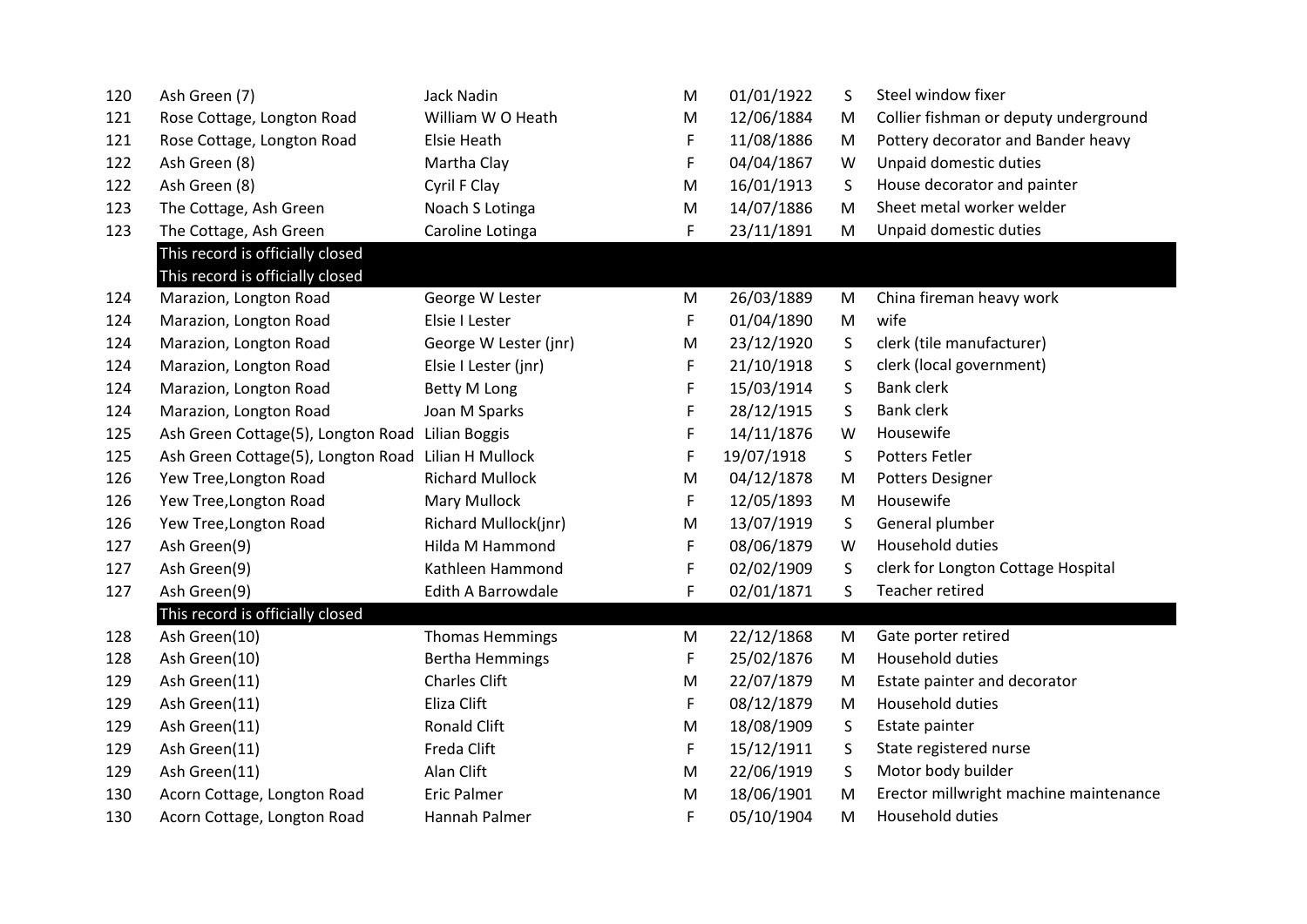|     | This record is officially closed                        |                             |   |            |         |                                       |
|-----|---------------------------------------------------------|-----------------------------|---|------------|---------|---------------------------------------|
| 130 | Acorn Cottage, Longton Road                             | <b>Emily Potts</b>          | F | 25/05/1903 | M       | <b>Household duties</b>               |
| 131 | Evergreen Cottage                                       | <b>Florence Stretton</b>    | F | 09/01/1893 | M       | Domestic duties                       |
| 131 | Evergreen Cottage                                       | <b>Mary Stretton</b>        | F | 05/04/1930 | S       | at school                             |
| 131 | Evergreen Cottage                                       | Joseph Stretton             | M | 30/06/1933 | S       | at school                             |
| 131 | Evergreen Cottage                                       | George Greensmith           | M | 18/11/1913 | S       | aero engine inhibitor                 |
| 132 | Ash Green(12)                                           | <b>Ernest Matthews</b>      | M | 15/06/1865 | M       | Painter retired                       |
| 132 | Ash Green(12)                                           | <b>Fanny Matthews</b>       | F | 23/06/1868 | M       | Household duties                      |
| 132 | Ash Green(12)                                           | Harry V Bates               | M | 07/02/1912 | S       | Maintenance engineer pottery          |
| 132 | Ash Green(12)                                           | Arthur Farnworth            | M | 06/10/1910 | S       | Commercial traveller glazed tiles     |
| 133 | Ash Green(13)                                           | Alfred T Dean               | M | 23/02/1909 | M       | gardener labourer heavy work          |
| 133 | Ash Green(13)                                           | Alice Dean                  | F | 08/05/1906 | M       | Unpaid domestic duties                |
| 134 | Brinsley Cottage, Longton Road                          | James H Taylor              | M | 03/10/1884 | M       | Confectionary salesman                |
| 134 | Brinsley Cottage, Longton Road                          | <b>Mabel Taylor</b>         | F | 22/01/1899 | M       | Unpaid domestic duties                |
| 135 | Part of Brinsley Cottage, Longton Roa Charlotte E Baron |                             | F | 4/07/1886  | W       | Household duties                      |
| 136 | Hiawatha, Brinsley Avenue                               | <b>Bertram Jones</b>        | M | 11/09/1885 | M       | Traveller WH Smith and sons           |
| 136 | Hiawatha, Brinsley Avenue                               | <b>Florence Jones</b>       | F | 11/01/1885 | M       | Unpaid domestic duties                |
| 136 | Hiawatha, Brinsley Avenue                               | Charles W Worth             | M | 06/10/1882 | $\sf S$ | Office manager insurance industry     |
| 136 | Hiawatha, Brinsley Avenue                               | <b>Victor Edmund Jarvis</b> | M | 30/09/1898 | M       | <b>Bank clerk</b>                     |
| 137 | 3 Brinsley Avenue                                       | Frederick W Lloyd           | M | 12/06/1912 | M       | Lithographer artist pottery           |
| 137 | 3 Brinsley Avenue                                       | Annie Lloyd                 | F | 13/04/1911 | M       | Unpaid domestic duties                |
|     | This record is officially closed                        |                             |   |            |         |                                       |
| 137 | 3 Brinsley Avenue                                       | Martha J Lloyd              | F | 02/01/1880 | W       | Unpaid domestic duties                |
| 137 | 3 Brinsley Avenue                                       | Albert J Lloyd              | M | 18/04/1914 | S       | Lithographer printer pottery          |
| 138 | 5 Brinsley Avenue                                       | John C Davies               | M | 05/02/1895 | M       | railway inspector District goods dept |
| 138 | 5 Brinsley Avenue                                       | <b>Millicent Davies</b>     | F | 20/01/1895 | M       | Unpaid domestic duties                |
| 138 | 5 Brinsley Avenue                                       | <b>Peter Davies</b>         | M | 25/08/1926 | S       | At school                             |
| 139 | 7 Brinsley Avenue                                       | William Gray                | M | 01/02/1913 | M       | Public works painter and decorator    |
| 139 | 7 Brinsley Avenue                                       | Elizabeth Gray              | F | 05/12/1913 | M       | Unpaid domestic duties                |
|     | This record is officially closed                        |                             |   |            |         |                                       |
| 140 | 9 Brinsley Avenue                                       | <b>Cecil T Williams</b>     | M | 01/10/1910 | M       | Assistant district manager insurance  |
| 140 | 9 Brinsley Avenue                                       | <b>Helene L Williams</b>    | F | 03/05/1909 | M       | Unpaid domestic duties                |
|     | This record is officially closed                        |                             |   |            |         |                                       |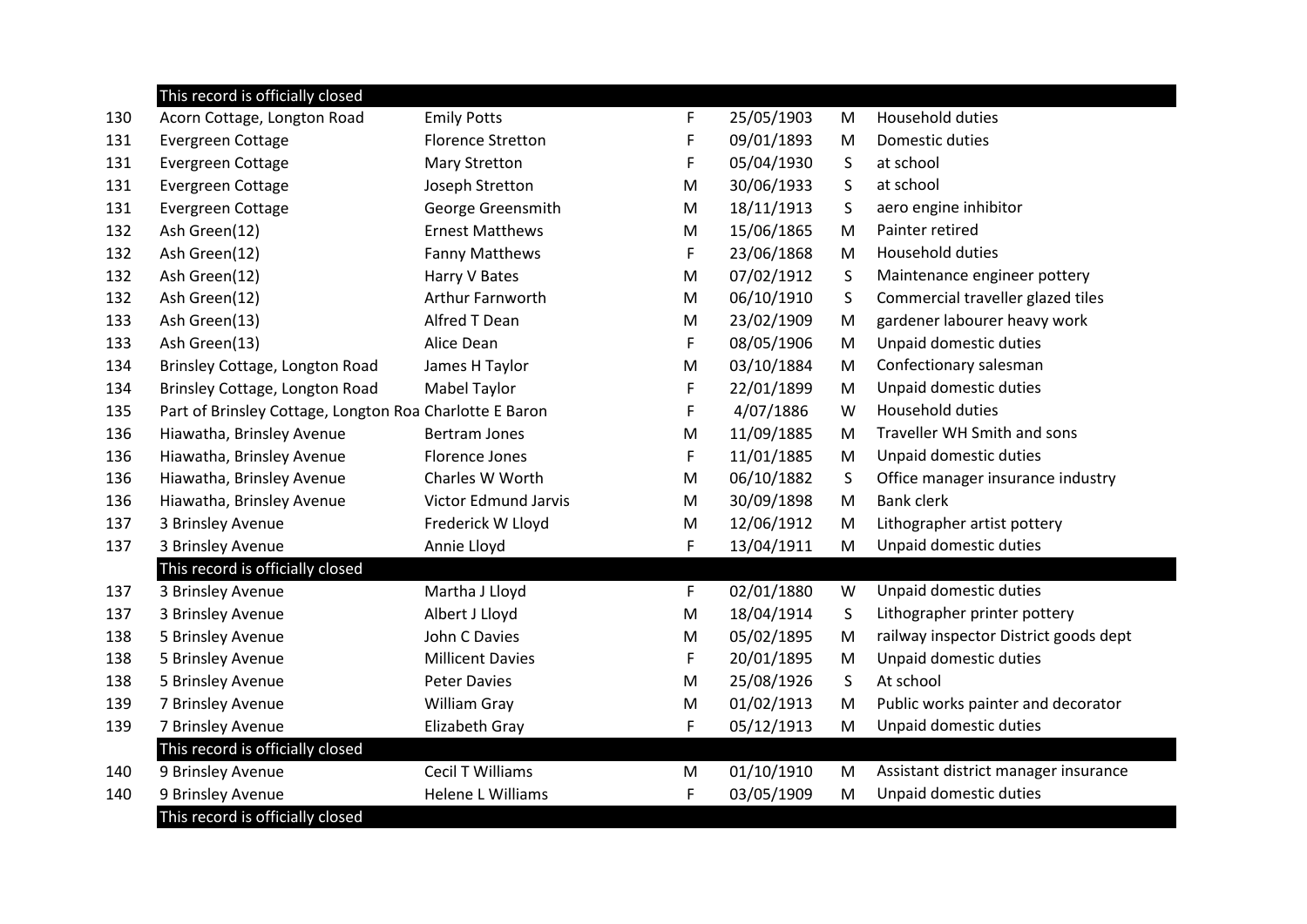| 140 | 9 Brinsley Avenue                                | <b>Marion N Scriven</b>      | F | 20/10/1891 | S       | <b>Bank clerk</b>                        |
|-----|--------------------------------------------------|------------------------------|---|------------|---------|------------------------------------------|
| 140 | 9 Brinsley Avenue                                | Dorothy E Keet               | F | 18/06/1890 | S       | <b>Bank clerk</b>                        |
| 141 | Eversley                                         | John R Lancelotte            | M | 04/07/1870 | M       | Saddler and general leatherworker        |
| 141 | Eversley                                         | Ellen Lancelotte             | F | 25/08/1870 | M       | Unpaid domestic duties                   |
| 141 | Eversley                                         | Dora Lancelotte              | F | 15/02/1908 | S       | Ledger and wages clerk                   |
| 141 | Eversley                                         | Arthur E Bateman             | M | 13/08/1893 | M       | <b>Bank clerk</b>                        |
| 142 | 12 Brinsley Avenue                               | Frank R Sherratt (Sharratt?) | M | 15/06/1912 | M       | certified assistant schoolmaster         |
| 142 | 12 Brinsley Avenue                               | Ethel M Sherratt (Sharratt?) | F | 16/03/1917 | M       | Unpaid domestic duties                   |
| 142 | 12 Brinsley Avenue                               | <b>Heather Winny</b>         | F | 20/09/1898 | S       | <b>Bank clerk</b>                        |
| 143 | 10 Brinsley Avenue                               | Rose A Rushton               | F | 14/11/1880 | W       | Unpaid domestic duties                   |
| 143 | 10 Brinsley Avenue                               | Ronald A Rushton             | M | 25/10/1914 | S       | Maintenance electrician                  |
| 144 | Wentworth, Brinsley Avenue                       | Nora L Cornut                | F | 30/05/1900 | S       | <b>Bank clerk</b>                        |
| 144 | Wentworth, Brinsley Avenue                       | Violet E Costa               | F | 02/05/1902 | S       | <b>Bank clerk</b>                        |
| 144 | Wentworth, Brinsley Avenue                       | <b>Frank Smith</b>           | M | 27/09/1901 | M       | Colliery shift electrician               |
| 144 | Wentworth, Brinsley Avenue                       | Edith M Smith                | F | 28/11/1905 | M       | Unpaid domestic duties                   |
| 145 | Chilton, Brinsley Avenue                         | <b>Florence Sturgess</b>     | F | 25/05/1877 | S       | School teacher retired                   |
| 145 | Chilton, Brinsley Avenue                         | <b>Beatrice A Gardener</b>   | F | 02/03/1870 | M       | Unpaid domestic duties                   |
| 146 | Ash-lea, Brinsley Avenue                         | George D Rushton             | M | 21/06/1911 | M       | Assistant manager and chemist tile works |
| 146 | Ash-lea, Brinsley Avenue                         | Ida Rushton                  | F | 23/04/1916 | M       | Unpaid domestic duties                   |
|     | This record is officially closed                 |                              |   |            |         |                                          |
|     | This record is officially closed                 |                              |   |            |         |                                          |
| 147 | 2 Brinsley Avenue                                | John C Collier               | M | 15/07/1904 | М       | Advertising inspector for Michelin tyre  |
| 147 | 2 Brinsley Avenue                                | Frances M Collier            | F | 20/07/1916 | M       | Unpaid domestic duties                   |
| 147 | 2 Brinsley Avenue                                | Valerie H Ashton             | F | 02/09/2019 | S       | <b>Bank clerk</b>                        |
| 148 | The Haven, Brinsley Avenue                       | James Johnston               | M | 15/11/1858 | M       | Medical practitioner retired             |
| 148 | The Haven, Brinsley Avenue                       | Maggie A G Johnston          | F | 11/04/1873 | M       | Housewife                                |
| 148 | The Haven, Brinsley Avenue                       | Edith A Meggett              | F | 19/08/1872 | $\sf S$ | Unpaid domestic duties                   |
| 148 | The Haven, Brinsley Avenue                       | <b>Elizabeth Collins</b>     | F | 29/05/1880 | W       | Domestic Help                            |
| 149 | Ash Green Cottage (6) Longton Road Charles Snape |                              | M | 13/08/1863 | M       | <b>Gardener Retired</b>                  |
| 149 | Ash Green Cottage (6) Longton Road Lilian Snape  |                              | F | 04/10/1865 | M       | <b>Unpaid Domestic Duties</b>            |
| 150 | Ash Green Cottage (7) Longton Road Martha Buxton |                              | F | 30/10/1881 | W       | Caretaker of Bank                        |
| 151 | Ash Green Cottage (8) Longton Road Annie Barnett |                              | F | 14/04/1880 | S       | Domestic Duties but now unemployed       |
| 151 | Ash Green Cottage (8) Longton Road Elizabeth Gow |                              | F | 11/03/1873 | W       | Housekeeper (unpaid)                     |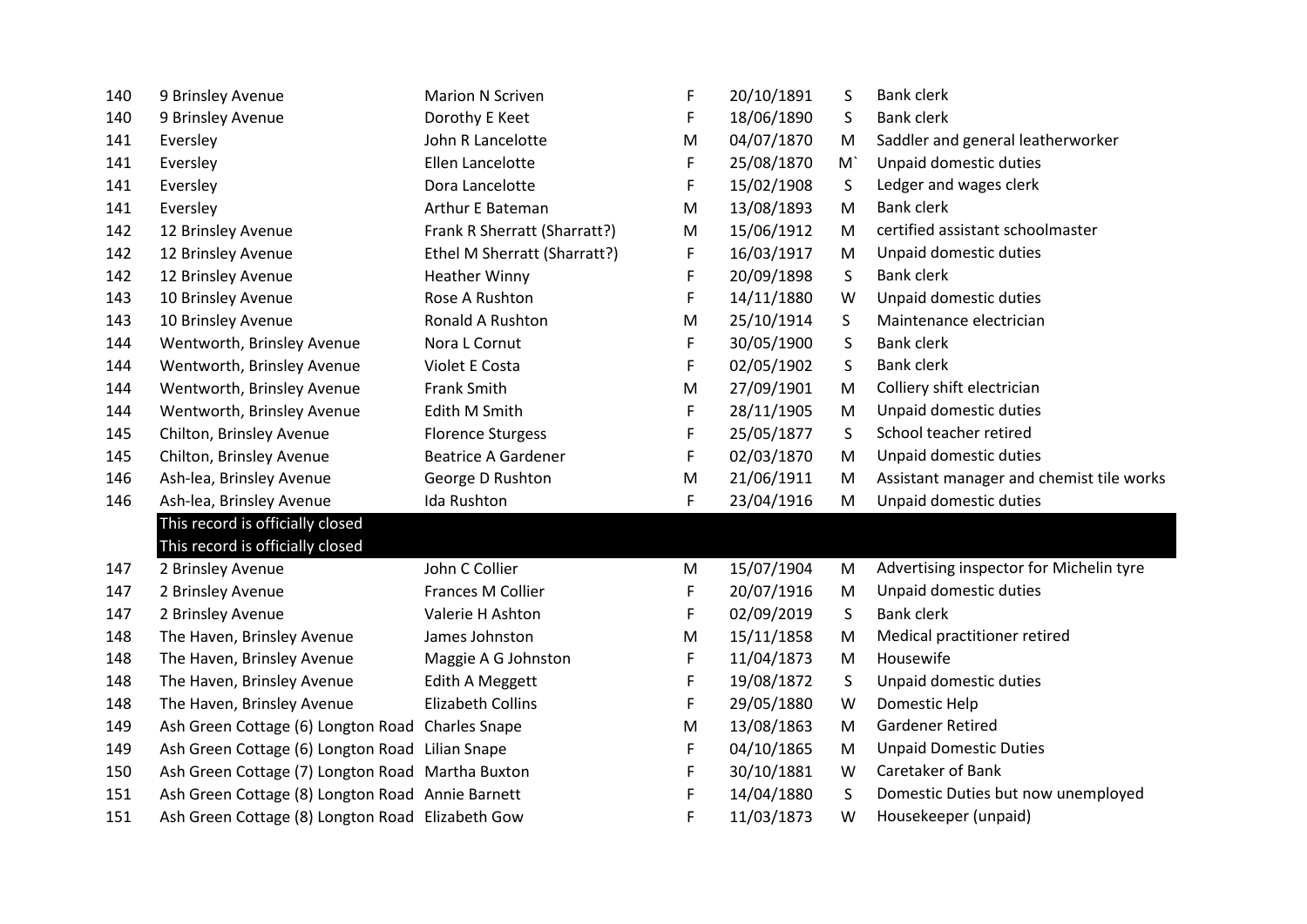| 151 | Ash Green Cottage (8) Longton Road Edwin R Pinkham |                         | M | 23/09/1882 | M       | <b>Bible Colporteur and Evangelical Work</b> |
|-----|----------------------------------------------------|-------------------------|---|------------|---------|----------------------------------------------|
| 152 | Glendower, Longton Road                            | James Donovan           | М | 03/12/1884 | M       | <b>Bank Official</b>                         |
| 152 | Glendower, Longton Road                            | Mary Josephine Donovan  | F | 26/11/1888 | M       | <b>Unpaid Domestic Duties</b>                |
| 152 | Glendower, Longton Road                            | Edith Josephine Lindsay | F | 07/11/1883 | M       | <b>Unpaid Domestic Duties</b>                |
| 152 | Glendower, Longton Road                            | <b>Ethel Donovan</b>    | F | 22/09/1889 | S       | <b>Unpaid Domestic Duties</b>                |
| 153 | Rose Cottage, Longton Road                         | Selina Machin           | F | 12/07/1868 | W       | <b>Unpaid Domestic Duties</b>                |
| 153 | Rose Cottage, Longton Road                         | Elizabeth Machin        | F | 08/08/1890 | S       | News and confectionery Shop                  |
| 153 | Rose Cottage, Longton Road                         | William H Machin        | M | 02/04/1894 | S       | News Shop - Newspaper Distributor            |
| 153 | Rose Cottage, Longton Road                         | <b>Albert Machin</b>    | M | 12/08/1904 | M       | News-Shop Proprietor ??                      |
| 153 | Rose Cottage, Longton Road                         | Lilian R Machin         | F | 24/09/1912 | M       | <b>Unpaid Domestic Duties</b>                |
|     | This record is officially closed                   |                         |   |            |         |                                              |
| 154 | 5 Stuart Avenue                                    | <b>Charles Shone</b>    | M | 16/09/1874 | M       | Retired Local Gov Officer Stoke-on-Trent     |
| 154 | 5 Stuart Avenue                                    | Hannah M Shone          | F | 21/04/1875 | M       | <b>Unpaid Domestic Duties</b>                |
| 154 | 5 Stuart Avenue                                    | <b>Hilda J Hollins</b>  | F | 15/04/1905 | M       | <b>Unpaid Domestic Duties</b>                |
| 155 | 7 Stuart Avenue                                    | Fredrick C Redford      | M | 19/04/1907 | M       | Insurance Agent (Industrial) -previously     |
| 155 | 7 Stuart Avenue                                    | Zena Q M Redford        | F | 20/05/1909 | M       | <b>Unpaid Domestic Duties</b>                |
| 156 | 9 Stuart Avenue                                    | Louisa Finn             | F | 07/10/1886 | S       | Juvenile Employment Officer                  |
| 156 | 9 Stuart Avenue                                    | Howard J Bastow         | M | 30/11/1912 | S       | Dental Surgeon (Local Authority School       |
| 156 | 9 Stuart Avenue                                    | <b>Edward H Reece</b>   | M | 30/12/1897 | M       | <b>Bankers Clerk</b>                         |
| 156 | 9 Stuart Avenue                                    | <b>Winifred Reece</b>   | F | 11/04/1893 | M       | Housewife (unpaid)                           |
| 157 | 11 Stuart Avenue                                   | Albert J Goodwin        | M | 27/11/1907 | M       | Insurance Broker & Branch Manager            |
| 157 | 11 Stuart Avenue                                   | Edna A Goodwin          | F | 11/07 1906 | M       | <b>Unpaid Domestic Duties</b>                |
| 157 | 11 Stuart Avenue                                   | Helen M Kennedy         | F | 25/01/1898 | $\sf S$ | <b>Bank Clerk</b>                            |
| 158 | 13 Stuart Avenue                                   | Ethel M Wright          | F | 04/01/1890 | W       | Home Duties (unpaid)                         |
| 158 | 13 Stuart Avenue                                   | Ronald B Wright         | M | 11/03/1912 | S       | <b>Textile Storekeeper</b>                   |
| 158 | 13 Stuart Avenue                                   | <b>Bessie S Wright</b>  | F | 10/01/1918 | $\sf S$ | Post Office Telephonist                      |
| 159 | 15 Stuart Avenue                                   | William Slater          | M | 01/01/1879 | M       | Potteries Warehouseman                       |
| 159 | 15 Stuart Avenue                                   | <b>Pollie Slater</b>    | F | 19/05/1875 | M       | Housewife                                    |
| 159 | 15 Stuart Avenue                                   | Agnes E Whittam         | F | 09/11/1871 | S       | none - retired                               |
| 159 | 15 Stuart Avenue                                   | Ellen M G Jelland       | F | 20/09/1907 | S       | <b>Bank Clerk</b>                            |
| 160 | 17 Stuart Avenue                                   | Thomas H Birchall       | M | 08/05/1902 | M       | Railway Clerk                                |
| 160 | 17 Stuart Avenue                                   | Florence M Birchall     | F | 06/09/1902 | M       | <b>Unpaid Domestic Duties</b>                |
|     | This record is officially closed                   |                         |   |            |         |                                              |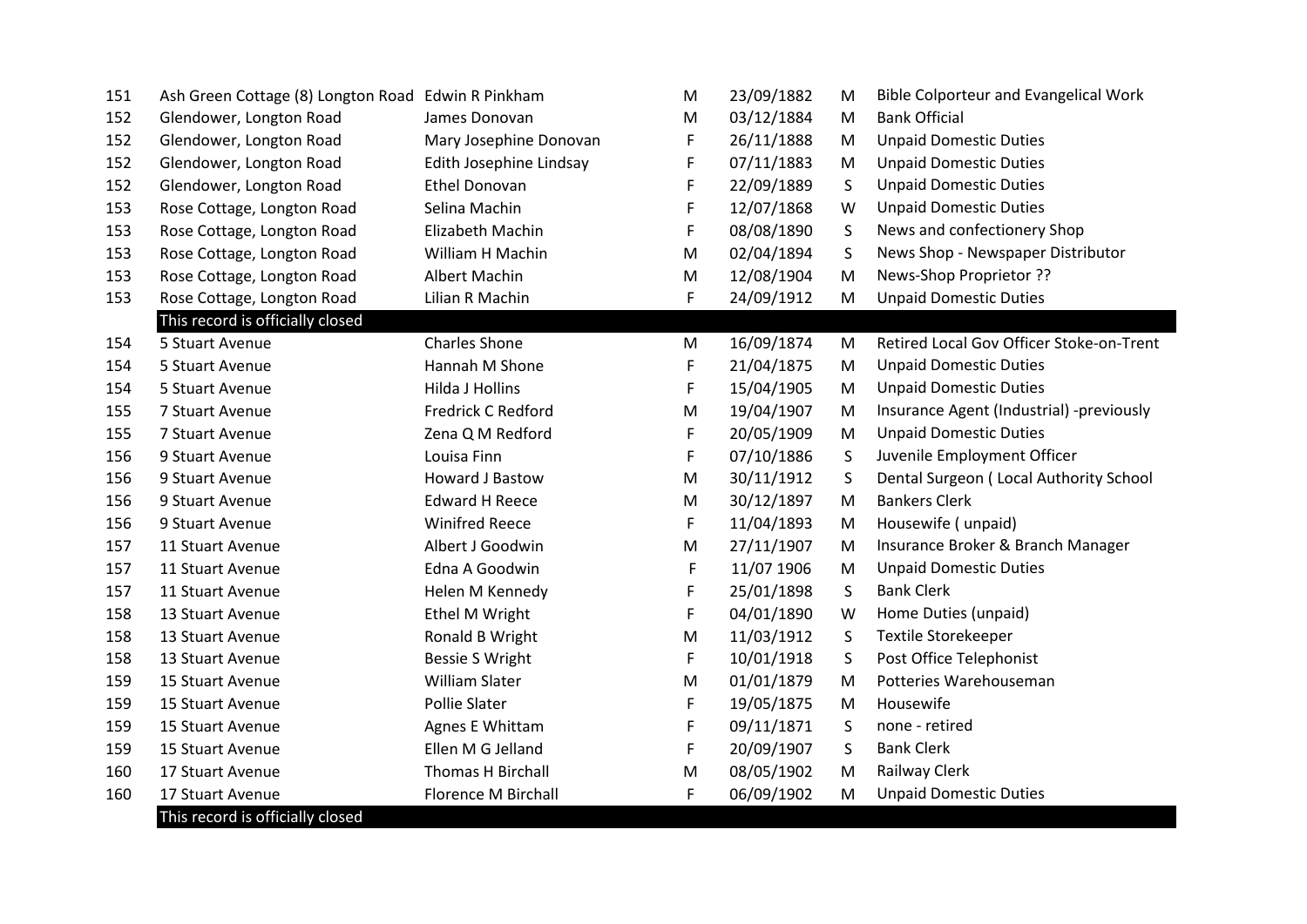| 160 | 17 Stuart Avenue                 | <b>Constance S Page</b>  | F        | 20/11/1900 | S       | <b>Bank Clerk</b>                        |
|-----|----------------------------------|--------------------------|----------|------------|---------|------------------------------------------|
| 160 | 17 Stuart Avenue                 | Winifred S Bagstone      | F        | 25/04/1894 | S       | <b>Bank Clerk</b>                        |
| 161 | 19 Stuart Avenue                 | Thomas C Francis         | M        | 16/06/1872 | M       | Electrician (Master)                     |
| 161 | 19 Stuart Avenue                 | Gertrude A Francis       | F        | 01/10/1880 | M       | <b>Domestic Duties</b>                   |
| 161 | 19 Stuart Avenue                 | <b>Clarice E Francis</b> | F        | 26/10/1904 | S       | Teacher                                  |
| 161 | 19 Stuart Avenue                 | Hilda Aldred             | F        | 03/07/1895 | M       | <b>Domestic Duties</b>                   |
| 161 | 19 Stuart Avenue                 | Doris Aldred             | F        | 29/08/1925 | S       | Shop Assistant                           |
| 162 | 21 Stuart Avenue                 | Samuel N Brough          | M        | 19/07/1880 | M       | <b>Retired Police Sergeant</b>           |
| 162 | 21 Stuart Avenue                 | Elsie Brough             | F        | 23/09/1878 | M       | <b>Unpaid Domestic Duties</b>            |
| 163 | 23 Stuart Avenue                 | <b>Bernard Deaman</b>    | M        | 08/07/1885 | M       | Life Insurance Manager                   |
| 163 | 23 Stuart Avenue                 | Ethel M Deaman           | F        | 14/10/1881 | M       | <b>Unpaid Domestic Duties</b>            |
| 163 | 23 Stuart Avenue                 | Eileen M Deaman          | F        | 15/06/1915 | S       | Social Scientist                         |
|     |                                  |                          |          |            |         | Plant Pathologist- H.M. Coloman          |
| 163 | 23 Stuart Avenue                 | Ronald W Rayner          | M        | 20/08/1914 | S       | Agrunelurne Services B.A.(Hons) Cantab   |
| 164 | 25 Stuart Avenue                 | John J Buckley           | M        | 14/12/1894 | M       | Groom Gardener Chauffeur                 |
| 164 | 25 Stuart Avenue                 | Mary E Buckley           | F        | 20/01/1909 | M       | <b>Unpaid Domestic Duties</b>            |
|     | This record is officially closed |                          |          |            |         |                                          |
|     | This record is officially closed |                          |          |            |         |                                          |
| 164 | 25 Stuart Avenue                 | <b>Edna P Harding</b>    | F        | 12/08/1897 | S       | <b>Bank Clerk</b>                        |
| 164 | 25 Stuart Avenue                 | Ena M Hurst              | F        | 05/11/1908 | S       | <b>Bank Clerk</b>                        |
| 165 | 26 Stuart Avenue                 |                          | -------- |            | $--- -$ |                                          |
| 166 | 24 Stuart Avenue                 | <b>Frank H Hawcroft</b>  | М        | 19/07/1857 | M       | Insurance Agent                          |
| 166 | 24 Stuart Avenue                 | Sarah J Hawcroft         | F        | 03/02/1878 | M       | Housewife - unpaid domestic duties       |
| 166 | 24 Stuart Avenue                 | George Hawcroft          | М        | 06/03/1908 | S       | Optician                                 |
| 166 | 24 Stuart Avenue                 | Winifred Irene Hawcroft  | F        | 23/04/1914 | S       | <b>Unpaid Domestic Duties</b>            |
| 166 | 24 Stuart Avenue                 | <b>Ernest G Charles</b>  | M        | 11/01/1882 | M       | <b>Bank Officer</b>                      |
| 166 | 24 Stuart Avenue                 | Florence G O Charles     | F        | 25/12/1880 | M       | Housewife                                |
| 167 | 22 Stuart Avenue                 | James Mason              | M        | 18/12/1909 | M       | Municipal civil engineer                 |
| 167 | 22 Stuart Avenue                 | Margaret Mason           | F        | 01/02/1916 | M       | <b>Unpaid Domestic Duties</b>            |
|     |                                  |                          |          |            |         | <b>Local Goverment Service Assistant</b> |
| 168 | 20 Stuart Avenue                 | <b>Sydney Carbery</b>    | M        | 23/07/1908 | M       | Manchester College of Technology         |
| 168 | <b>20 Stuart Avenue</b>          | <b>Sydney Carbery</b>    | M        | 23/07/1908 | M       | <b>Quantity surveyor</b>                 |
|     |                                  |                          |          | 27/12/1910 |         | <b>Unpaid Domestic Duties</b>            |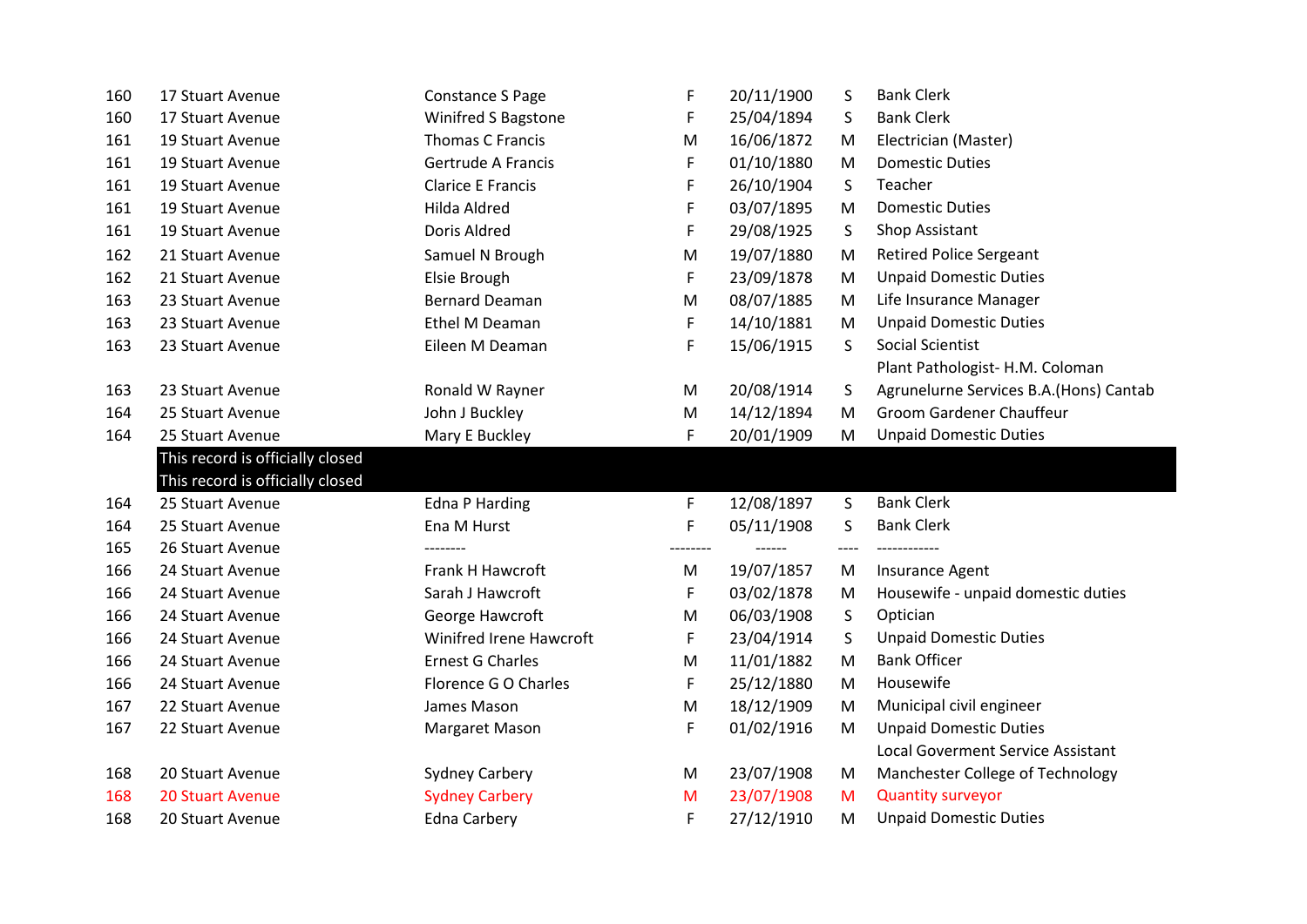| 169 | <b>18 Stuart Avenue</b>          | John L Withington        | M  | 08/10/1906 | M            | <b>Quantity Surveyor Local Government</b> |
|-----|----------------------------------|--------------------------|----|------------|--------------|-------------------------------------------|
| 169 | 18 Stuart Avenue                 | Louisa Withington        | F  | 23/11/1902 | M            | <b>Unpaid Domestic Duties</b>             |
|     | This record is officially closed |                          |    |            |              |                                           |
|     | This record is officially closed |                          |    |            |              |                                           |
| 170 | Arley 16 Stuart Avenue           | John G Horne             | M  | 21/12/1905 | M            | <b>Bank Clerk</b>                         |
| 170 | Arley 16 Stuart Avenue           | Norah E Horne            | F  | 05/10/1900 | M            | <b>Unpaid Domestic Duties</b>             |
|     | This record is officially closed |                          |    |            |              |                                           |
|     | This record is officially closed |                          |    |            |              |                                           |
| 171 | 14 Stuart Avenue                 | George S C Adams         | M  | 22/06/1887 | M            | Commercial traveller                      |
| 171 | 14 Stuart Avenue                 | <b>Eleanor Adams</b>     | F  | 05/06/1886 | M            | Housewife                                 |
| 171 | 14 Stuart Avenue                 | Alfred E Finch           | M  | 14/11/1901 | M            | <b>Bank Clerk</b>                         |
| 171 | 14 Stuart Avenue                 | Ida M Finch              | F  | 08/11/1898 | M            | Housewife                                 |
| 171 | 14 Stuart Avenue                 | Elizabeth Walker         | F  | 25/06/1879 | S            | <b>Domestic Servant</b>                   |
| 172 | 8 Stuart Avenue                  | <b>Clifford Henshall</b> | M  | 22/11/1902 | M            | Director of A E Henshall & Co Ltd Public  |
| 172 | 8 Stuart Avenue                  | Alice E Henshall         | F  | 03/08/1907 | M            | As Above and Unpaid Domestic Duties       |
|     | This record is officially closed |                          |    |            |              |                                           |
|     | This record is officially closed |                          |    |            |              |                                           |
| 173 | <b>Cotsmead 6 Stuart Avenue</b>  | <b>Elsie Wildigg</b>     | F  | 28/12/1890 | S            | <b>Elementary School Teacher</b>          |
| 174 | Vaynor Longton Road              | Frank Paget              | M  | 01/10/1901 | M            | Railway Clerk                             |
| 174 | Vaynor, Longton Road             | Jane Paget               | F  | 28/10/1906 | M            | <b>Unpaid Domestic Duties</b>             |
|     | This record is officially closed |                          |    |            |              |                                           |
| 174 | Vaynor, Longton Road             | <b>Ellen Martin</b>      | F. | 02/12/1876 | $\mathsf{S}$ | Cook Housekeeper Retired                  |
|     |                                  |                          |    |            |              | Gardener formerly Garage Proprieter       |
| 175 | Kingston, Longton Road           | <b>Herbert Scott</b>     | M  | 03/04/1878 | M            | formerly also Professional Musician       |
| 175 | Kingston, Longton Road           | Mary E Scott             | F  | 16/09/1879 | M            | Housewife                                 |
| 176 | Nook Cottage, Longton Road       | <b>Eric R Thorley</b>    | M  | 06/06/1911 | M            | <b>Motor Mechanic</b>                     |
| 176 | Nook Cottage, Longton Road       | <b>Nellie Thorley</b>    | F  | 07/05/1909 | M            | <b>Unpaid Domestic Duties</b>             |
|     | This record is officially closed |                          |    |            |              |                                           |
| 176 | Nook Cottage, Longton Road       | William H Hawley         | M  | 07/12/1865 | W            | Horse Carter unemployed                   |
| 176 | Nook Cottage, Longton Road       | Elsie A Hargrove         | F  | 04/11/1901 | M            | <b>Unpaid Domestic Duties</b>             |
| 176 |                                  | <b>Elsie A Hargrove</b>  | F  | 04/11/1901 | M            |                                           |
|     | This record is officially closed |                          |    |            |              |                                           |
|     | This record is officially closed |                          |    |            |              |                                           |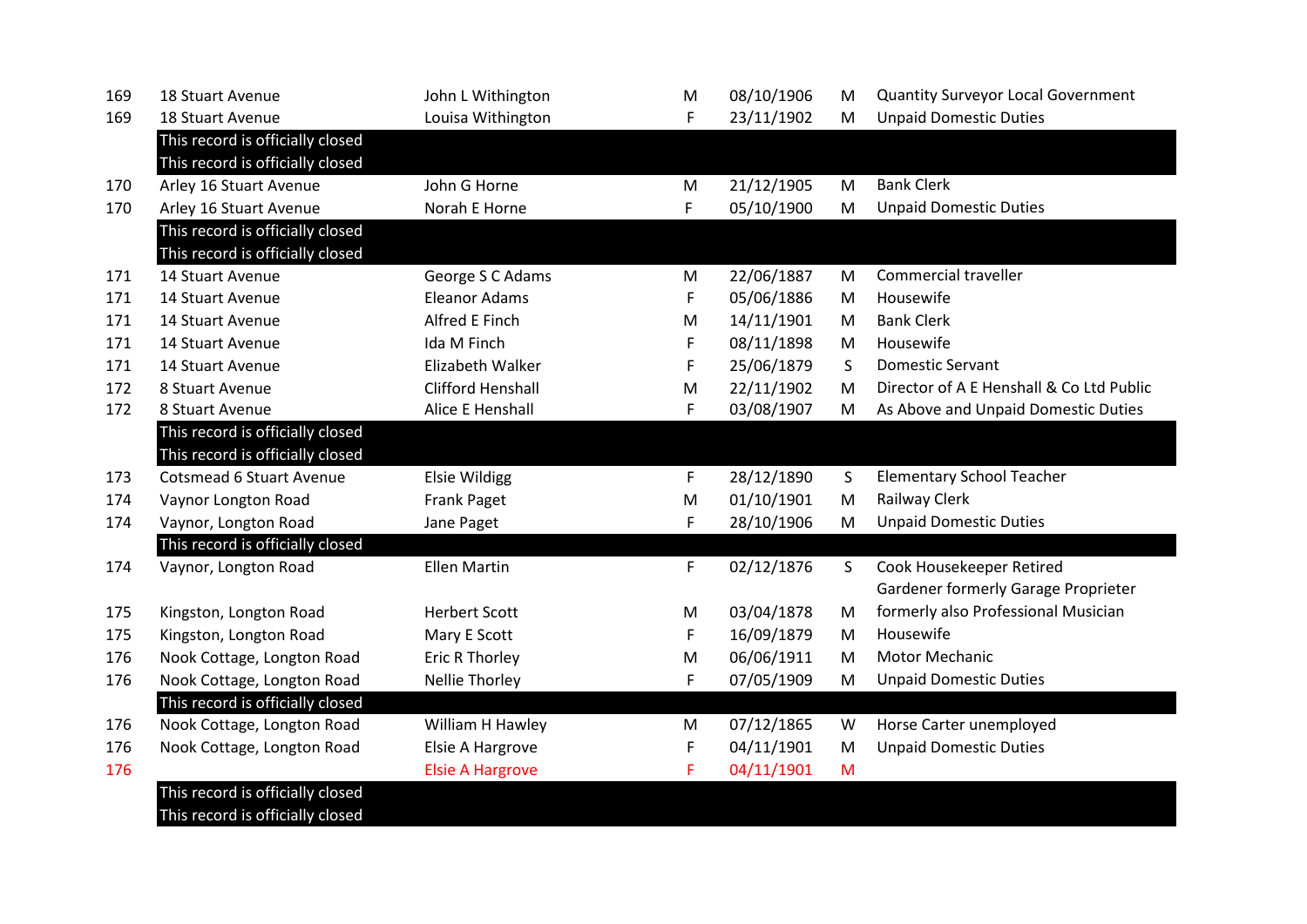| 177 | Richmond, New Inn Lane           | <b>Sydney Scott</b>      | M | 02/02/1902 | M | <b>Transport Driver</b>               |
|-----|----------------------------------|--------------------------|---|------------|---|---------------------------------------|
| 177 | Richmond, New Inn Lane           | Doris Scott              | F | 05/04/1905 | M | <b>Unpaid Domestic Duties</b>         |
|     | This record is officially closed |                          |   |            |   |                                       |
| 177 | Richmond, New Inn Lane           | Barbara Scott            | F | 10/02/1935 | S | at school                             |
| 177 | Richmond, New Inn Lane           | John Myas Loxston        | M | 15/08/1903 | S | <b>Bank Clerk</b>                     |
| 177 | Richmond, New Inn Lane           | Harriet M Horstead       | F | 16/09/1876 | W | Household duties                      |
| 177 | Richmond, New Inn Lane           | Derek E Horstead         | M | 20/04/1904 | S | <b>Bank Clerk</b>                     |
| 178 | Avoca, New Inn Lane              | Reginald W Millward      | M | 23/07/1913 | M | <b>Solicitors Clerk</b>               |
| 178 | Avoca, New Inn Lane              | Sarah A H Millward       | F | 01/08/1912 | M | <b>Unpaid Domestic Duties</b>         |
| 178 |                                  | Sarah A H Millward       | F | 01/08/1912 |   |                                       |
| 178 | Avoca, New Inn Lane              | <b>Ronald E Tudball</b>  | M | 20/10/1915 | S | <b>Bank Clerk</b>                     |
| 178 | Avoca, New Inn Lane              | Richard C Dendney        | M | 14/05/1917 | S | <b>Bank Clerk</b>                     |
| 178 | Avoca, New Inn Lane              | Roy St C Finch           | M | 01/12/1920 | S | <b>Bank Clerk</b>                     |
| 179 | Philmont, New Inn Lane           | William Newman           | M | 30/12/1893 | M | Sub postmaster and shopkeeper         |
| 179 | Philmont, New Inn Lane           | Ivy Newman               | F | 11/04/1896 | M | <b>Unpaid Domestic Duties</b>         |
| 179 | Philmont, New Inn Lane           | Phillip Newman           | M | 05/05/1929 | S | At school                             |
| 179 | Philmont, New Inn Lane           | Robert V Ashton          | M | 03/07/1908 | M | <b>Bank Clerk</b>                     |
| 179 | Philmont, New Inn Lane           | Audrey M J Ashton        | F | 07/02/1912 | M | <b>Unpaid Domestic Duties</b>         |
|     | This record is officially closed |                          |   |            |   |                                       |
| 180 | Arundel, New Inn Lane            | George E Morrison        | M | 27/02/1907 | M | Solicitor's Managing Clerk            |
| 180 | Arundel, New Inn Lane            | Anne Morrison            | F | 19/11/1906 | M | <b>Unpaid Domestic Duties</b>         |
|     | This record is officially closed |                          |   |            |   |                                       |
|     | This record is officially closed |                          |   |            |   |                                       |
| 181 | Tenby, New Inn Lane              | Mary Coleman             | M | 25/04/1905 | M | Maintenance Fitter sewage works       |
| 181 | Tenby, New Inn Lane              | Hesba Coleman            | F | 29/04/1907 | M | <b>Unpaid Domestic Duties</b>         |
| 181 | Tenby, New Inn Lane              | Harry R Coleman          | M | 14/05/1936 | S | Under school age                      |
| 181 | Tenby, New Inn Lane              | Elizabeth A Coleman      | F | 14/07/1873 | W | Teacher (retired)                     |
| 182 | Woodcroft, New Inn Lane          | <b>Herbert S Gervers</b> | M | 24/03/1909 | M | Assistant Sales Manager Pottery Trade |
| 182 | Woodcroft, New Inn Lane          | <b>Hilda F Gervers</b>   | F | 28/11/1909 | M | <b>Unpaid Domestic Duties</b>         |
| 182 | Woodcroft, New Inn Lane          | John H C Gervers         | M | 15/06/1936 | S | Under school age                      |
| 183 | Little Hill Close, New Inn Lane  | <b>Herbert L Miles</b>   | M | 04/04/1876 | W | Deputy City Electrical Engineer       |
| 184 | Oaklands, New Inn Lane           | Martha Funstall          | F | 22/11/1870 | W | Private means                         |
| 184 | Oaklands, New Inn Lane           | Annie J Clare            | F | 03/08/1882 | S | Companion help                        |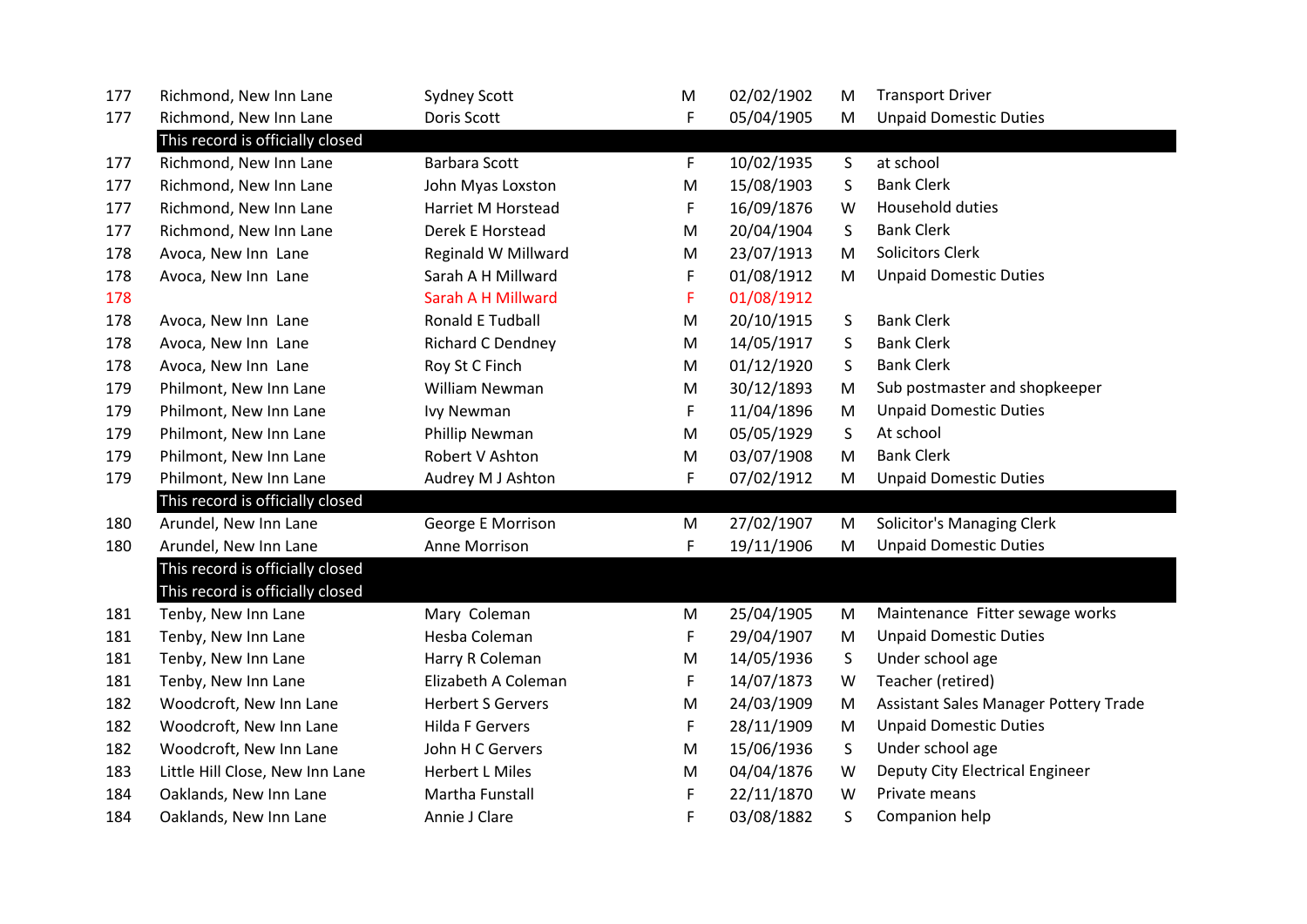| 185 | Homestead New Inn Lane           | <b>Herbert F Lawton</b>   | M | 26/04/1888 | M  | Civil Servant (manager employment           |
|-----|----------------------------------|---------------------------|---|------------|----|---------------------------------------------|
| 185 | Homestead New Inn Lane           | Amy Lawton                | F | 13/07/1891 | M  | <b>Unpaid Domestic Duties</b>               |
| 186 | The Croft New Inn Lane           | <b>Walter S Lindley</b>   | M | 10/07/1903 | M  | Pottery Manufacturer earthenware            |
| 186 | The Croft New Inn Lane           | Doris M Lindley           | F | 18/06/1907 | M  | <b>Unpaid Domestic Duties</b>               |
| 186 | The Croft New Inn Lane           | George T C Standfast      | M | 21/06/1910 | S  | <b>Bank Clerk</b>                           |
| 186 | The Croft New Inn Lane           | Constance A Binder        | F | 21/01/1893 | S  | <b>Bank Clerk</b>                           |
|     |                                  |                           |   |            |    | <b>Blacksmith Railway Engineering heavy</b> |
| 187 | Crinnis New Inn Lane             | <b>Eric Perrins</b>       | M | 18/12/1894 | M  | worker maintenance & repair                 |
| 187 | Crinnis New Inn Lane             | Mary A Perrins            | F | 29/12/1903 | M  | <b>Unpaid Domestic Duties</b>               |
| 187 | Crinnis New Inn Lane             | Eric W Perrins            | M | 12/07/1931 | S  | At School                                   |
| 188 | <b>Tolcarne New Inn Lane</b>     | <b>Charles Hand</b>       | M | 18/02/1888 | M  | Railway Wagon Examiner                      |
| 188 | <b>Tolcarne New Inn Lane</b>     | Mildred Hand              | F | 16/12/1885 | M  | Domestic Duties, unpaid                     |
| 188 | <b>Tolcarne New Inn Lane</b>     | Stanley C W Reader        | M | 06/01/1901 | S  | <b>Bank Clerk</b>                           |
| 188 | Tolcarne, New Inn Lane           | <b>Stanley C W Reader</b> | M | 06/01/1901 | S. | <b>Bank clerk</b>                           |
| 189 | Uplands New Inn Lane             | Samuel Muckley            | M | 06/02/1861 | M  | Carter - Retired                            |
| 189 | <b>Uplands New Inn Lane</b>      | Mary A Muckley            | F | 18/06/1876 | M  | Housewife                                   |
|     |                                  |                           |   |            |    | Local Representative of oil seed crushers   |
| 189 | <b>Uplands New Inn Lane</b>      | Noel James Bell           | M | 05/05/1909 | S  | manufacturers of cooking oils, cattle foods |
| 190 | Rose-Lyn New Inn Lane            | George H Sylvester        | M | 17/12/1897 | M  | Miner (coal) contract ?                     |
| 190 | Rose-Lyn New Inn Lane            | Catherine Sylvester       | F | 09/08/1883 | M  | <b>Unpaid Domestic Duties</b>               |
| 191 | Windwood New Inn Lane            | Walter J Cashmore         | M | 21/101893  | M  | Furnishing buyer                            |
| 191 | Windwood New Inn Lane            | Winifred M Cashmore       | F | 04/05/1900 | M  | <b>Unpaid Domestic Duties</b>               |
| 192 | 140 Brook Road                   | <b>William Adams</b>      | M | 04/02/1913 | M  | Bisque placer (earthenware)                 |
| 192 | 140 Brook Road                   | Alice C Adams             | F | 04/03/1913 | M  | <b>Unpaid Domestic Duties</b>               |
|     | This record is officially closed |                           |   |            |    |                                             |
| 192 | 140 Brook Road                   | Gladys A Pay              | F | 17/11/1896 | S  | <b>Bank Clerk</b>                           |
| 192 | 140 Brook Road                   | Kathleen A L Shipton      | F | 01/01/1902 | S  | <b>Bank Clerk</b>                           |
| 193 | 138 Brook Road                   | House empty in 1939       |   |            |    |                                             |
| 194 | 136 Brook Road                   | <b>Eleanor A Potter</b>   | F | 29/02/1908 | S  | <b>Bank Clerk</b>                           |
| 194 | 136 Brook Road                   | Margaret E Potter         | F | 13/02/1910 | S  | <b>Bank Clerk</b>                           |
| 194 | 136 Brook Road                   | John A F Lamond           | M | 25/10/1904 | M  | Sanitary Caster - Heavy Work                |
| 194 | 136 Brook Road                   | Eliza J Lamond            | F | 06/04/1906 | M  | None - Just unpaid housewife                |
| 194 | 136 Brook Road                   | Doreen F Lamond           | F | 04/02/1934 | S  | At School                                   |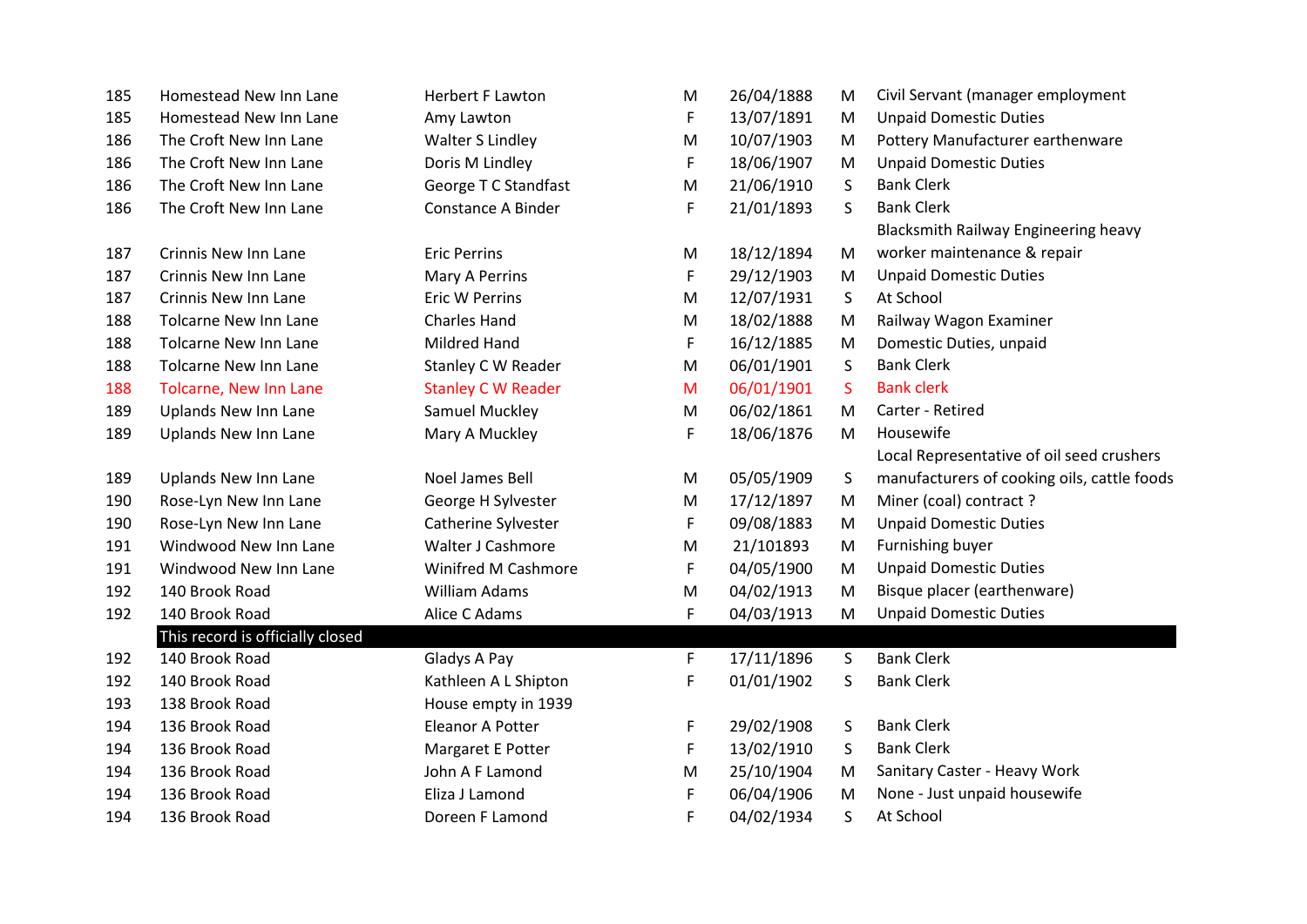|     | This record is officially closed |                            |    |            |   |                                          |
|-----|----------------------------------|----------------------------|----|------------|---|------------------------------------------|
| 195 | 134 Brook Road                   | Arthur S Smith             | M  | 11/08/1910 | M | Colliery winding engineman ??            |
| 195 | 134 Brook Road                   | Martha Smith               | F. | 21/12/1888 | M | <b>Unpaid Domestic Duties</b>            |
|     | This record is officially closed |                            |    |            |   |                                          |
| 196 | 132 Brook Road                   | <b>Elsie Sutherland</b>    | F  | 02/11/1904 | M | <b>Unpaid Domestic Duties</b>            |
| 196 | 132 Brook Road                   | Clara D Tomlinson          | F  | 19/02/1875 | W | <b>Private Means</b>                     |
| 197 | 130 Brook Road                   | <b>Edward H Harper</b>     | M  | 16/06/1879 | M | Plumber                                  |
| 197 | 130 Brook Road                   | Annie Harper               | F  | 26/02/1899 | M | <b>Unpaid Domestic Duties</b>            |
| 197 | 130 Brook Road                   | Joan K Harper              | F  | 09/01/1923 | S | Junior Clerk                             |
| 197 | 130 Brook Road                   | Barbara Harper             | F  | 16/09/1925 | S | At School                                |
| 198 | 128 Brook Road                   | William H Brammer (Senior) | M  | 15/06/1886 | M | <b>Motor Mechanic</b>                    |
| 198 | 128 Brook Road                   | William H Brammer (Junior) | M  | 26/07/1915 | S | General Labourer                         |
| 198 | 128 Brook Road                   | Peter Brammer              | M  | 31/07/1923 | S | Grocer's Assistant                       |
| 198 | 128 Brook Road                   | Lucy Brammer               | F  | 09/10/1884 | M | <b>Unpaid Domestic Duties</b>            |
| 199 | 126, Brook Road                  | Alexander F Tisseman       | M  | 29/10/1909 | M | Machinery attendant, Sewage disposal     |
| 199 | 126 Brook Road                   | Amy D Tisseman             | F  | 25/12/1912 | M | <b>Unpaid Domestic Duties</b>            |
| 200 | 118 Brook Road                   | Arthur R Walker            | М  | 12/02/1893 | M | Dental Mechanic                          |
| 200 | 118 Brook Road                   | <b>Grace E Walker</b>      | F  | 14/08/1896 | M | Housewife                                |
| 200 | 119 Brook Road                   | Gladwyn E Walker           | F  | 12/12/1919 | S | Student                                  |
| 201 | 116 Brook Road                   | William A Doust            | M  | 26/06/1895 | M | Banker - Clearing House Inspector        |
| 201 | 116 Brook Road                   | Dorothea M Doust           | F  | 04/08/1897 | M | <b>Unpaid Domestic Duties</b>            |
|     | This record is officially closed |                            |    |            |   |                                          |
|     | This record is officially closed |                            |    |            |   |                                          |
| 202 | 121 Brook Road                   | Harry Bratby               | M  | 24/02/1900 | M | Insurance Agent                          |
| 202 | 121 Brook Road                   | Dorothy Gertrude Bratby    | F  | 31/03/1898 | м | H Duties                                 |
|     | This record is officially closed |                            |    |            |   |                                          |
|     | This record is officially closed |                            |    |            |   |                                          |
|     | This record is officially closed |                            |    |            |   |                                          |
| 203 | 123 Brook Road                   | <b>Fred Stubbs</b>         | M  | 31/10/1900 | M | Engine attendant at Sewage (elec driven) |
| 203 | 123 Brook Road                   | <b>Nellie Stubbs</b>       | F  | 11/12/1902 | M | <b>Unpaid Domestic Duties</b>            |
|     | This record is officially closed |                            |    |            |   |                                          |
| 203 | 123 Brook Road                   | Mary Stubbs                | F  | 26/08/1933 | S | At school                                |
| 203 | 123 Brook Road                   | Doris Allen                | F  | 17/08/1909 | S | <b>Bank Clerk</b>                        |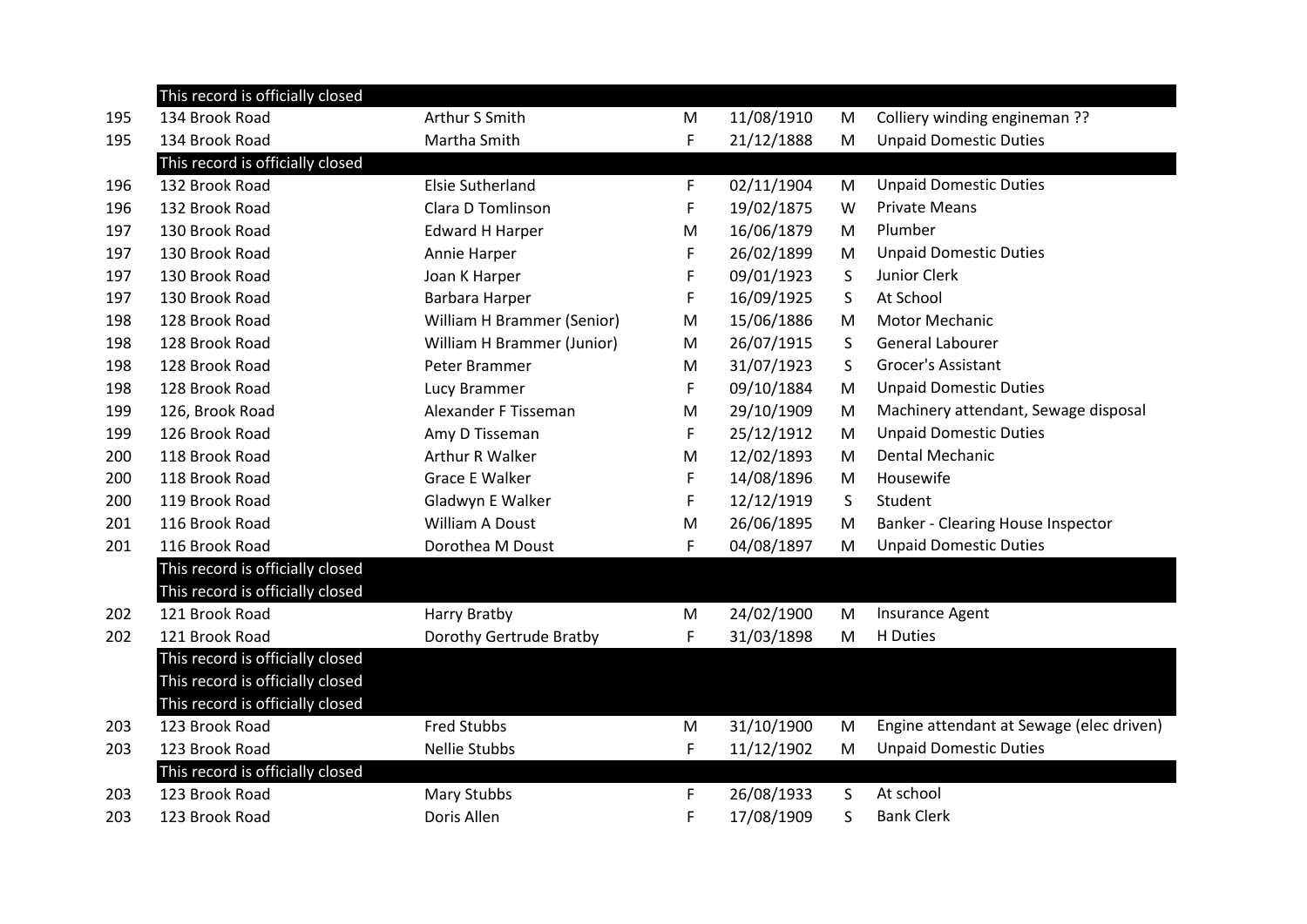| 203 | 123 Brook Road                   | <b>Winifred Marsh</b>       | F | 05/07/1909 | S  | <b>Bank Clerk</b>                        |
|-----|----------------------------------|-----------------------------|---|------------|----|------------------------------------------|
| 204 | 125 Brook Road                   | John S B Pemberton          | М | 09/01/1899 | M  | Chief Draughtsman Gas Works              |
| 204 | 125 Brook Road                   | Lily Pemberton              | F | 13/04/1901 | M  | <b>Unpaid Domestic Duties</b>            |
| 204 | 125 Brook Road                   | <b>Colin S Pemberton</b>    | M | 23/10/1933 | S. | At school                                |
|     | This record is officially closed |                             |   |            |    |                                          |
| 204 | 125 Brook Road                   | Kathleen Hilda Pemberton    | F | 25/07/1935 | S  | Under school age                         |
| 204 | 125 Brook Road                   | Margaret L Pemberton        | F | 04/08/1939 | S  | Under school age                         |
| 205 | 127 Brook Road                   | Alice E Wainwright          | F | 21/01/1911 | M  | Secretary (shorthand typist) to tile     |
| 205 | 127 Brook Road                   | Norman Wainwright           | M | 04/07/1914 | M  | Order & correspondance clerk to glazed   |
| 206 | 129 Brook Road                   | <b>Herbert Ollier</b>       | M | 14/10/1891 | M  | <b>Grocer Manager</b>                    |
| 206 | 129 Brook Road                   | <b>Bertha Ollier</b>        | F | 13/09/1892 | M  | <b>Unpaid Domestic Duties</b>            |
| 206 | 129 Brook Road                   | Arnold Ollier               | M | 08/10/1914 | S  | Clerk - Higher Administration Dept Local |
| 207 | 131 Brook Road                   | <b>Alfred N Clarke</b>      | M | 03/07/1898 | M  | Insurance Claims Manager (Colliery       |
| 207 | 131 Brook Road                   | Hilda M Clarke              | F | 09/09/1910 | M  | <b>Unpaid Domestic Duties</b>            |
| 208 | 133 Brook Road                   | <b>Reginald Bowen</b>       | M | 23/08/1911 | M  | Plasterer                                |
| 208 | 133 Brook Road                   | Alice M Bowen               | F | 19/09/1912 | M  | <b>Unpaid Domestic Duties</b>            |
|     |                                  |                             |   |            |    |                                          |
|     | This record is officially closed |                             |   |            |    |                                          |
| 209 | 135 Brook Road                   | William H Whitehurst        | M | ??/07/1904 | M  | Foreman carpenter                        |
| 209 | 135 Brook Road                   | <b>Clarice M Whitehurst</b> | F | 27/09/1911 | M  | Canvasser - newspapers                   |
| 209 | 135 Brook Road                   | Peter Whitehurst            | M | 27/08/1932 | S  | At School                                |
| 209 | 135 Brook Road                   | Lela M S Nildland?          | F | 18/02/1919 | S  | <b>Bank clerk</b>                        |
| 209 | 135 Brook Road                   | Grace H?                    | F | 15/05/1920 | S  | <b>Bank clerk</b>                        |
| 210 | 137 Brook Road                   | Samuel Litson               | M | 09/01/1890 | M  | <b>Chauffeur Gardener</b>                |
| 210 | 137 Brook Road                   | Mary Litson                 | F | 19/12/1889 | M  | <b>Household Duties</b>                  |
| 211 | 139 Brook Road                   | James G Bate                | M | 26/03/1886 | M  | Gardener                                 |
| 211 | 139 Brook Road                   | Susan Bate                  | F | 18/02/1889 | M  | <b>Unpaid domestic Duties</b>            |
| 211 | 139 Brook Road                   | <b>Edmund Hodgson</b>       | M | 19/10/1863 | S  | <b>Retired Farmer</b>                    |
| 212 | 366 New Inn Lane                 | <b>Geoffrey E Newman</b>    | M | 16/06/1906 | M  | Senior Clerk - Trade Protection Office   |
| 212 | 366New Inn Lane                  | Phyllis M Newman            | F | 29/06/1912 | M  | <b>Unpaid domestic Duties</b>            |
| 212 | 366 New Inn Lane                 | Elizabeth Horrobin          | F | 02/06/1883 | W  | <b>Stewardess of Golf Club</b>           |
| 213 | 364 New Inn Lane                 | James P Williams            | M | 12/07/1896 | M  | <b>Motor Driver</b>                      |
| 213 | 364 New Inn Lane                 | Lucy I L Williams           | F | 17/01/1904 | M  | Formerly Post Office Worker - now Unpaid |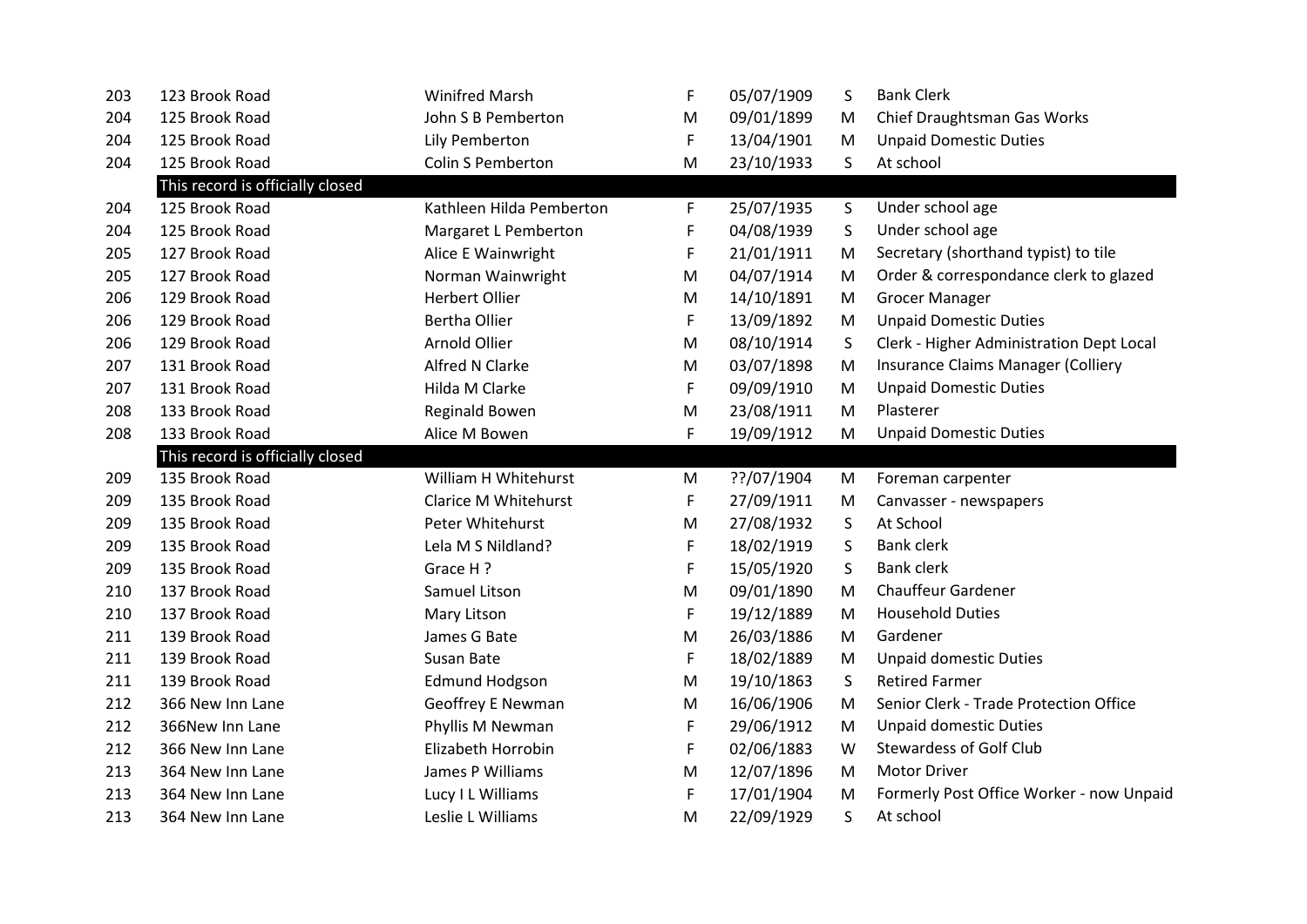| 214 | 362 New Inn Lane                 | George W Shufflebottom   | M | 28/10/1906 | M | <b>Sheet Metal Worker</b>                         |
|-----|----------------------------------|--------------------------|---|------------|---|---------------------------------------------------|
| 214 | 362 New Inn Lane                 | Nellie Shufflebottom     | F | 31/01/1908 | M | <b>Unpaid domestic Duties</b>                     |
| 215 | 360 New Inn Lane                 | <b>Bernard Anstey</b>    | M | 16/05/1904 | M | Motor Mechanic - Director of Hanford              |
| 215 | 360 New Inn Lane                 | Irene M Anstey           | F | 03/07/1910 | M | Unpaid Domestic Work - before managers            |
| 216 | Part of 360 New Inn Lane         | Mildred A Brooks         | F | 05/11/1895 | S | <b>Bank Clerk</b>                                 |
| 216 | Part of 360 New Inn Lane         | Elizabeth S Rogers       | F | 01/08/1891 | S | <b>Bank Clerk</b>                                 |
| 217 | 385 New Inn lane                 | Joseph Lunt              | M | 05/07/1852 | W | Farmer (retired)                                  |
| 218 | 387 New Inn Lane                 | <b>Emily Pointon</b>     | F | 16/09/1865 | M | <b>Unpaid Domestic Duties</b>                     |
| 218 | 387 New Inn Lane                 | <b>Percival Evans</b>    | M | 09/11/1901 | S | Builder's Labourer - Heavy Worker                 |
| 219 | 423 New Inn Lane                 | <b>Archibald Harper</b>  | M | 02/02/1865 | W | Plumber Decorator (master) Retired                |
| 219 | 423 New Inn Lane                 | Minnie Berry             | F | 26/02/1899 | W | <b>Unpaid domestic Duties</b>                     |
|     | This record is officially closed |                          |   |            |   |                                                   |
| 220 | 425 New Inn Lane                 | Patricia E Pentney       | F | 04/08/1913 | M | <b>Unpaid domestic Duties</b>                     |
| 220 | 425 New Inn Lane                 | <b>Stanley C Pentney</b> | M | 01/06/1907 | М | <b>Bank Clearing Official</b>                     |
|     | This record is officially closed |                          |   |            |   |                                                   |
|     | This record is officially closed |                          |   |            |   |                                                   |
| 220 | 425 New Inn Lane                 | <b>Stanley A Fennell</b> | M | 11/06/1924 | S | Seeking work (?? Employed)                        |
| 220 | 425 New Inn Lane                 | Francis J Hoy            | M | 07/03/1912 | S | Shipowner's clerk                                 |
| 221 | 427 New Inn Lane                 | Harry Jackson            | M | 09/08/1875 | M | Manager - Letterpress printing??                  |
| 221 | 427 New Inn Lane                 | Mary Jackson             | F | 19/12/1878 | M | <b>Unpaid Domestic Duties</b>                     |
| 222 | 429 New Inn Lane                 | Frank M Colcough         | M | 22/04/1908 | M | Schoolmaster (elementary)                         |
| 222 | 429 New Inn Lane                 | Alice Colclough          | F | 24/04/1907 | M | <b>Unpaid Domestic Duties</b>                     |
| 223 | 431 New Inn Lane                 | Ellen D M Chapman        | F | 5/12/1888  | W | <b>Unpaid domestic Duties</b>                     |
|     | This record is officially closed |                          |   |            |   |                                                   |
| 223 | 431 New Inn Lane                 | Albert Wright            | M | 03/12/1900 | M | <b>Commercial Traveller (Tiles &amp; Builders</b> |
| 223 | 431 New Inn Lane                 | Minnie E Wright          | F | 01/11/1907 | M | Domestic Duties unpaid                            |
|     | This record is officially closed |                          |   |            |   |                                                   |
| 224 | 433 New Inn Lane                 | Abraham Bancroft         | M | 09/11/1905 | M | Haulage Contractor Heavy Worker                   |
| 224 | 433 New Inn lane                 | Doris M Bancroft         | F | 29/01/1907 | M | Shop Assistant - Children's Dept & Ladies         |
| 225 | 435 New Inn Lane                 | Reginald P Howson        | M | 08/06/1898 | M | Mechanical Civil Engineering Draughtsman          |
| 225 | 435 New Inn Lane                 | Annie Howson             | F | 14/03/1899 | M | Housewife                                         |
| 225 | 435 New Inn Lane                 | <b>Edward A Howson</b>   | M | 12/06/1935 | S | Under school age                                  |
|     | This record is officially closed |                          |   |            |   |                                                   |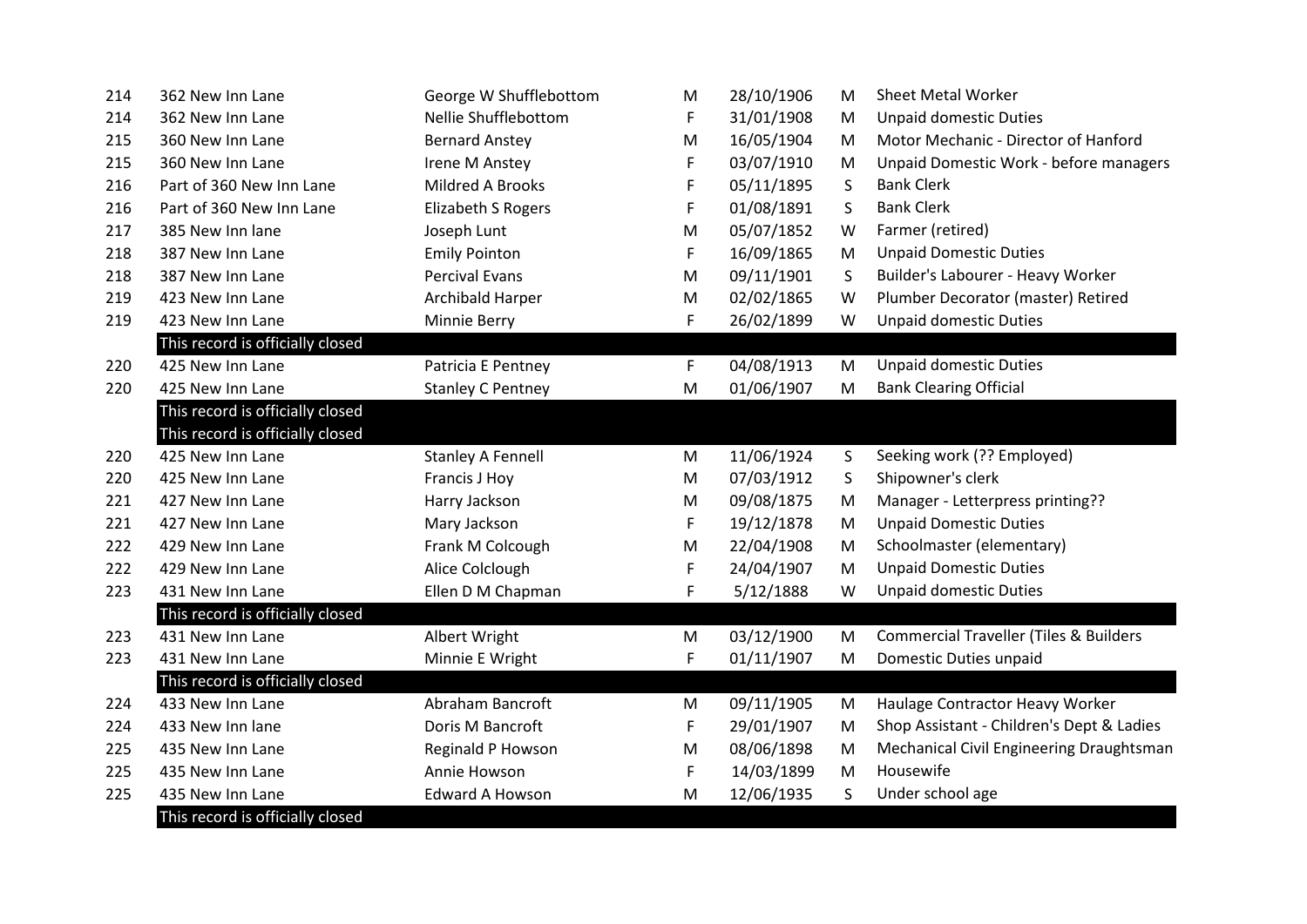| 225 | 435 New Inn Lane                 | Kathlyn V Parkes          | F  | 10/12/1919 | S  | <b>Bank Clerk</b>                         |  |
|-----|----------------------------------|---------------------------|----|------------|----|-------------------------------------------|--|
| 226 | 437 New Inn Lane                 | <b>Bernard J Moore</b>    | M  | 20/12/1889 | M  | <b>Ceramic Consultant</b>                 |  |
| 226 | 437 New Inn Lane                 | Helen Moore               | F  | 08/10/1884 | M  | <b>Unpaid Domestic Duties</b>             |  |
| 226 | 437 New Inn Lane                 | Harry B Vanstone          | M  | 03/06/1908 | S  | <b>Bank Clerk</b>                         |  |
| 226 | 437 New Inn lane                 | Leslie Bowyer             | M  | 04/03/1895 | M  | <b>Bank Clerk</b>                         |  |
| 227 | 439 New Inn Lane                 | James R Tunstall          | M  | 12/03/1891 | M  | <b>Teacher of Singing</b>                 |  |
| 227 | 439 New Inn Lane                 | Clara M M Tunstall        | F  | 12/07/1893 | M  | Housewife                                 |  |
| 227 | 439 New Inn Lane                 | Dorothy M Tunstall        | F  | 17/12/1912 | S  | <b>Teacher of Music</b>                   |  |
| 227 | 439 New Inn Lane                 | Kathleen A Tunstall       | F  | 09/05/1918 | S  | Hairdresser                               |  |
| 227 | 439 New Inn Lane                 | Alice M A Mayer           | F  | 22/09/1915 | S. | Hairdresser                               |  |
|     | This record is officially closed |                           |    |            |    |                                           |  |
| 227 | 439 New Inn Lane                 | <b>Muriel Smart</b>       | F  | 07/05/1919 | S  | <b>Bank clerk</b>                         |  |
| 227 | 439 New Inn Lane                 | Phyllis M Smart           | F  | 13/03/1915 | S  | <b>Bank Clerk</b>                         |  |
| 228 | 443 New Inn Lane                 | <b>Ernest E Puttick</b>   | M  | 09/06/1894 | M  | Transport & export manager, Pneumatic     |  |
| 228 | 443 New Inn Lane                 | Mary B Puttick            | F  | 22/03/1894 | M  | <b>Unpaid Domestic Duties</b>             |  |
| 228 | 443 New Inn Lane                 | Norman E Chisman          | M  | 11/10/1902 | S  | Pneumatic Tyre Manufacturer Clerk         |  |
| 228 | 443 New Inn Lane                 | Cyril A Hand              | M  | 06/01/1911 | S  | Barclay's Bank Ltd Central Clearing House |  |
| 229 | 445 New Inn Lane                 | <b>Charles Wainwright</b> | M  | 23/06/1899 | M  | Detective Constable Stoke-on-Trent City   |  |
| 229 | 445 New Inn Lane                 | Cissie Wainwright         | F  | 27/03/1900 | M  | Housewife unpaid                          |  |
| 229 | 445 New Inn Lane                 | Irene Wainwright          | F  | 13/10/1925 | S  | At School                                 |  |
|     | This record is officially closed |                           |    |            |    |                                           |  |
| 229 | 445 New Inn Lane                 | Ernest L Gould            | M  | 15/05/1905 | M  | <b>Bank Official</b>                      |  |
| 229 | 445 New Inn Lane                 | Queenie E Gould           | F  | 07/04/1910 | M  | Housewife unpaid                          |  |
| 230 | 447 New Inn Lane                 | William Lowe              | M  | 12/04/1901 | M  | Engineer's pattern maker                  |  |
| 230 | 447 New Inn Lane                 | Ivy May Lowe              | F. | 04/07/1904 | M  | <b>Unpaid Domestic Duties</b>             |  |
|     | This record is officially closed |                           |    |            |    |                                           |  |
| 231 | 449 New Inn Lane                 | Ruby L Harbert            | F  | 02/07/1907 | M  | <b>Unpaid Domestic Duties</b>             |  |
|     | This record is officially closed |                           |    |            |    |                                           |  |
|     | This record is officially closed |                           |    |            |    |                                           |  |
| 231 | 449 New Inn Lane                 | Phyllis E Walker          | F  | 07/06/1919 | S  | Clerk (Bank)                              |  |
| 231 | 449 New Inn Lane                 | Margaret E Smith          | F  | 11/11/1915 | S  | Clerk (Bank)                              |  |
| 232 | 451 New Inn Lane                 | Frederick M Pinfold       | M  | 09/04/1908 | M  | Managing Director of Public Works & Civil |  |
| 232 | 451 New Inn Lane                 | Mary A Pinfold            | F  | 07/05/1910 | М  | <b>Unpaid Domestic Duties</b>             |  |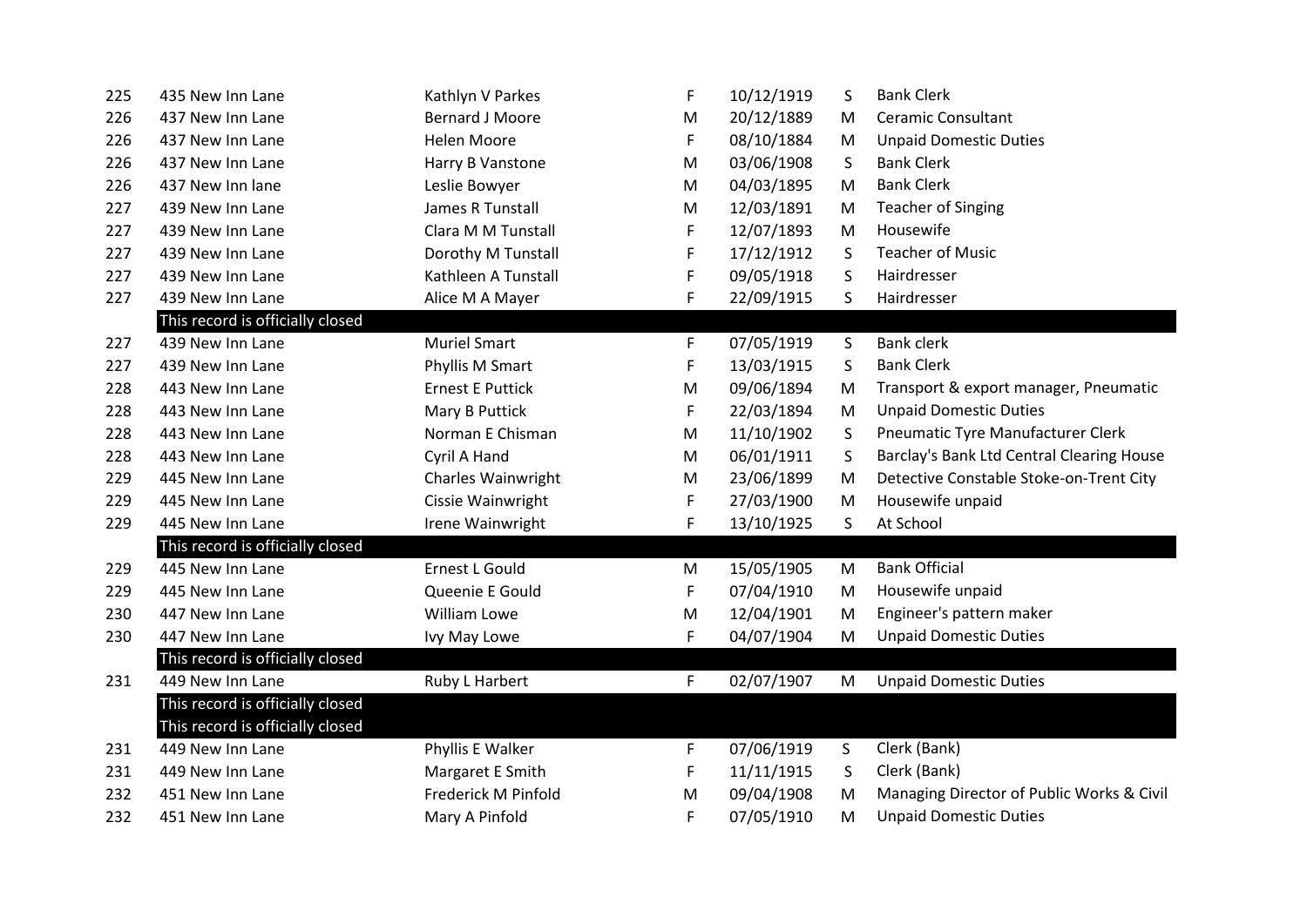|     | This record is officially closed |                           |   |            |    |                                         |  |
|-----|----------------------------------|---------------------------|---|------------|----|-----------------------------------------|--|
| 232 | 451 New Inn Lane                 | Mary C W Marshall         | F | 25/08/1921 | S  | <b>Bank Clerk</b>                       |  |
| 233 | 453 New Inn Lane                 | Edwin A Spendelow         | M | 13/12/1905 | M  | <b>Trained Certificated Teacher</b>     |  |
| 233 | 453 New Inn Lane                 | Amy K Spendelow           | F | 27/03/1905 | M  | Trained Certificated Teacher now unpaid |  |
|     | This record is officially closed |                           |   |            |    |                                         |  |
| 234 | Ash Green Farm Longton Road      | James Fairbanks           | M | 18/11/1899 | M  | Farmer                                  |  |
| 234 | Ash Green Farm Longton Road      | Mary A Fairbanks          | F | 04/11/1895 | M  | <b>Unpaid Domestic Duties</b>           |  |
|     | This record is officially closed |                           |   |            |    |                                         |  |
| 234 | Ash Green Farm Longton Road      | <b>William Sandelaine</b> | M | 07/02/1923 | S. | Farmworker                              |  |
| 234 | Ash Green Farm Longton Road      | George Heath              | M | 25/08/1901 | S  | <b>Retired Farmworker</b>               |  |
| 234 | Ash Green Farm Longton Road      | Samuel J Myatt            | M | 11/04/1859 | M  | Retired Farmer & Bricklayer             |  |
| 234 | Ash Green Farm Longton Road      | Mary E Myatt              | F | 19/07/1857 | M  | <b>Unpaid Domestic Duties</b>           |  |
| 235 | Easedale Longton Road            | <b>Elizabeth Hewitt</b>   | F | 02/07/1864 | W  | <b>Private Means</b>                    |  |
| 235 | Easedale Longton Road            | Florence Johnson          | F | 09/04/1896 | S  | Housekeeper                             |  |
| 236 | The Hollies Longton Road         | Emma Downham              | F | 18/09/1856 | W  | <b>Private Means</b>                    |  |
| 236 | The Hollies Longton Road         | Annie Abbots              | F | 08/03/1886 | S  | <b>Companion Help</b>                   |  |
| 236 | The Hollies Longton Road         | Nancy Burton              | F | 13/04/1921 | S  | Maid                                    |  |
| 237 | Greystones Longton Road          | <b>Stanley A Jones</b>    | M | 13/08/1910 | M  | Corn Merchant                           |  |
| 237 | Greystones Longton Road          | Mary B Jones              | F | 01/04/1913 | M  | Housewife - unpaid domestic duties      |  |
|     | This record is officially closed |                           |   |            |    |                                         |  |
| 237 | Greystones Longton Road          | Alan T Watson             | M | 29/06/1915 | S  | Insurance Inspector                     |  |
| 238 | Ashleigh Longton Road            | James Walters             | M | 25/04/1862 | M  | Company Director Baker- Master          |  |
| 238 | Ashleigh Longton Road            | Ann B Walters             | F | 05/05/1859 | M  | <b>Unpaid Domestic Duties</b>           |  |
| 238 | Ashleigh Longton Road            | <b>Eveline E Walters</b>  | F | 02/09/1898 | S  | Clerk - Bakery                          |  |
| 238 | Ashleigh Longton Road            | Cicely J Robins           | F | 29/05/1903 | S  | <b>Domestic Servant</b>                 |  |
|     | This record is officially closed |                           |   |            |    |                                         |  |
| 239 | Gordon House Longton Road        | <b>Charles R Revell</b>   | M | 29/11/1891 | M  | <b>Confectionery Manufacturer</b>       |  |
| 239 | Gordon House Longton Road        | Gertrude Revell           | F | 07/12/1889 | M  | Housewife                               |  |
| 240 | Balgownie Longton Road           | Henry F O'Ryan            | M | 13/05/1885 | M  | Assurance Superintendent                |  |
|     | This record is officially closed |                           |   |            |    |                                         |  |
| 240 | Balgownie Longton Road           | Francis A B O'Ryan        | М | 02/09/1915 | S  | <b>Insurance Agent</b>                  |  |
| 240 | Balgownie Longton Road           | Mary T P O'Ryan           | F | 08/03/1917 | S  | Clerk - Ministry of Labour              |  |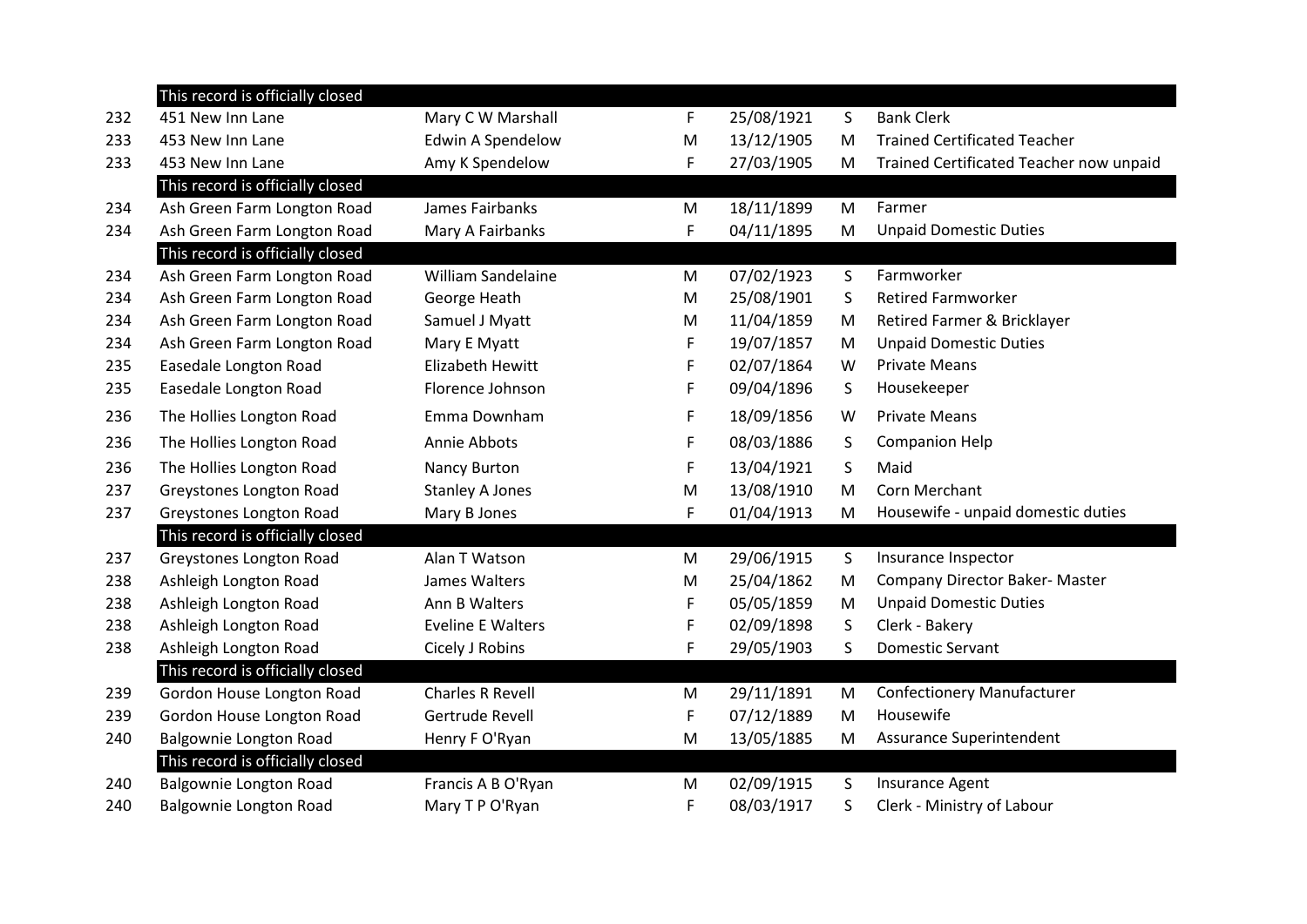| 240 | Balgownie Longton Road                                               | Eileen V B O'Ryan         | F | 02/04/1920 | S. | Clerk - Ministry of Labour                |
|-----|----------------------------------------------------------------------|---------------------------|---|------------|----|-------------------------------------------|
|     | This record is officially closed<br>This record is officially closed |                           |   |            |    |                                           |
| 241 | Merwood Longton Road                                                 | <b>Constance M Wilson</b> | F | 16/09/1903 | M  | <b>Unpaid Domestic Duties</b>             |
| 241 | Merwood Longton Road                                                 | Philippa R Wilson         | F | 31/01/1931 | S  | At School                                 |
| 241 | Merwood Longton Road                                                 | Valerie M Wilson          | F | 02/03/1932 | S  | At School                                 |
|     | This record is officially closed                                     |                           |   |            |    |                                           |
| 241 | Merwood Longton Road                                                 | Arthur Cotton             | M | 07/01/1871 | W  | <b>Retired Bank Manager</b>               |
| 241 | Merwood Longton Road                                                 | Annie E Lovatt            | F | 06/06/1910 | S  | <b>Domestic Duties</b>                    |
| 242 | Kalamara Longton Road                                                | <b>Harold Grice</b>       | M | 12/11/1894 | M  | General Manager Slag & Tarmacadam         |
| 242 | Kalamara Longton Road                                                | Rosanna Grice             | F | 17/11/1896 | M  | <b>Unpaid Domestic Duties</b>             |
|     | This record is officially closed                                     |                           |   |            |    |                                           |
|     | This record is officially closed                                     |                           |   |            |    |                                           |
|     | This record is officially closed                                     |                           |   |            |    |                                           |
| 242 | Kalamara Longton Road                                                | Annie Beckett             | F | 11/06/1922 | S  | Domestic Work                             |
| 242 | Kalamara Longton Road                                                | Dorothea Ring             | F | 03/05/1916 | S  | <b>Private School Mistress</b>            |
| 243 | Grosvenor Longton Road                                               | <b>Arthur Poulson</b>     | M | 08/12/1908 | M  | Sales Manager - sand & gravel             |
| 243 | Grosvenor Longton Road                                               | Evangeline W D Poulson    | F | 17/03/1908 | M  | <b>Unpaid Domestic Duties</b>             |
| 243 | Grosvenor Longton Road                                               | <b>Emily Price</b>        | F | 13/09/1914 | S  | <b>Domestic Servant</b>                   |
| 243 | Grosvenor Longton Road                                               | <b>Charles R Milne</b>    | M | 28/10/1903 | M  | <b>Bank Clerk</b>                         |
| 243 | Grosvenor Longton Road                                               | Lilian A R Milne          | F | 26/07/1906 | M  | <b>Unpaid Domestic Duties</b>             |
| 244 | Sherborne Longton Road                                               | Angus D Munro             | M | 09/07/1904 | M  | <b>Bank Official</b>                      |
| 244 | Sherborne Longton Road                                               | Hilda Munro               | F | 22/02/1906 | M  | Married Woman (Housewife)                 |
| 244 | Sherborne Longton Road                                               | Angus G Munro             | M | 12/03/1934 | S. | At School                                 |
| 244 | Sherborne Longton Road                                               | Mary E Fanner             | F | 22/11/1874 | W  | No Occupation                             |
| 244 | Sherborne Longton Road                                               | <b>Charles Sutton</b>     | M | 16/02/1889 | M  | <b>Bank Official</b>                      |
| 244 | Sherborne Longton Road                                               | <b>Lillian Sutton</b>     | F | 5/10/1888  | M  | Housewife                                 |
| 244 | Sherborne Longton Road                                               | Hubert John Cox           | M | 23/04/1889 | M  | <b>Bank Official</b>                      |
| 245 | <b>Stag View Longton Road</b>                                        | William Smith             | M | 09/05/1892 | M  | Colliery engine winder - heavy worker     |
| 245 | <b>Stag View Longton Road</b>                                        | <b>Beatrice Smith</b>     | F | 31/01/1884 | M  | <b>Unpaid Domestic Duties</b>             |
|     |                                                                      |                           |   |            |    | colliery maintenanc engineer in charge of |
| 246 | Rose Cottage, Longton Road                                           | William G Ellis           | M | 13/02/1895 | M  | all mechanical workers in colliery        |
| 246 | Rose Cottage, Longton Road                                           | <b>Ethel Ellis</b>        | F | 24/02/1896 | M  | <b>Unpaid Domestic Duties</b>             |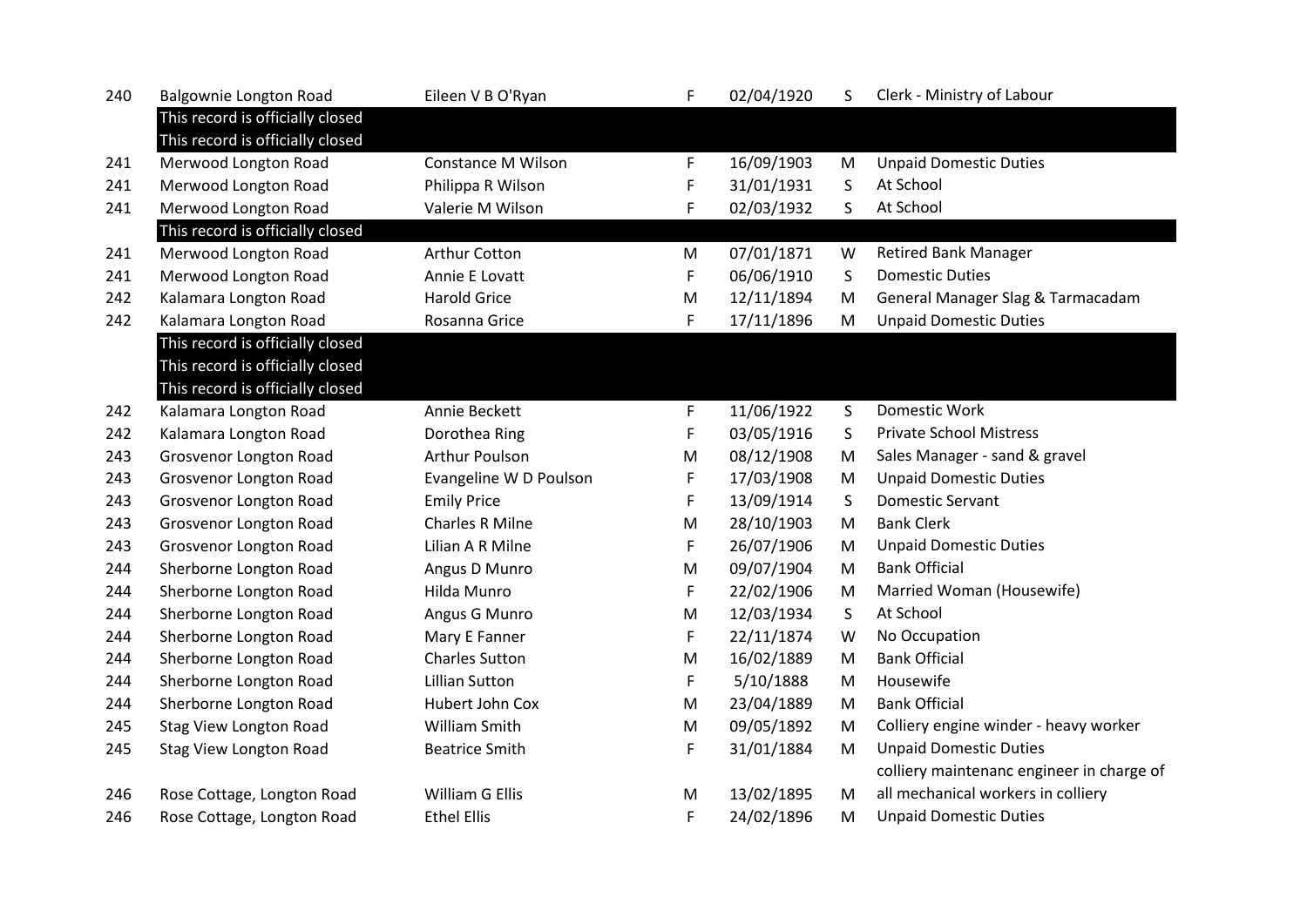| 246 | Rose Cottage, Longton Road                        | Eric W Ellis         | M | 02/01/1917  | S                        | Colliery joiner - heavy work           |
|-----|---------------------------------------------------|----------------------|---|-------------|--------------------------|----------------------------------------|
| 246 | Rose Cottage, Longton Road                        | <b>George Ellis</b>  | M | 13/10/1920  | S                        | Colliery electrician                   |
| 246 | Rose Cottage, Longton Road                        | Colin P Ellis        | M | 13/12/1928  | S                        | At School                              |
|     | This record is officially closed                  |                      |   |             |                          |                                        |
| 247 | Hem Heath Post Office, Brough Lane Joseph Taylor  |                      | M | 14/03/1880  | M                        | Grocer's general assistant             |
| 247 | Hem Heath Post Office, Brough Lane Edith M Taylor |                      | F | 06/01/1877  | M                        | Housekeeper - unpaid domestic duties   |
| 247 | Hem Heath Post Office, Brough Lane Jack Taylor    |                      | M | 06/12/1909  | S                        | Grocer and Post Office (sub postmaster |
| 247 | Hem Heath Post Office, Brough Lane Trevor Taylor  |                      | M | 10/06/1916  | S                        | Grocery delivery(van)                  |
| 247 | Hem Heath Post Office, Brough Lane Gladys Taylor  |                      | F | 08/02/1920  | S                        | Grocer's assistant                     |
| 248 | 3 Brough Lane                                     | Lily Woodward        | F | 18/08/1888  | M                        | Hairdresser                            |
| 248 | 3 Brough Lane                                     | Constance E woodward | F | 29/01/1917  | S                        | Hairdresser                            |
| 249 | Part of 3 Brough Lane                             | Flora L Tempest      | F | 10//10/1897 | D                        | Buyer of underwaer, corsets, juvenile  |
| 250 | 5 Brough Lane                                     |                      |   |             | $\overline{\phantom{a}}$ |                                        |
| 251 | 7 Brough Lane                                     | John Henry Finney    | M | 02/01/1872  | W                        | Seed grower retired                    |
| 251 | 7 Brough Lane                                     | Harriet Ash          | F | 21/06/1874  | W                        | Domestic duties                        |
| 252 | 9 Brough Lane                                     | Thomas Walton        | M | 15/09/1863  | W                        | Gardening odd jobs formerly groom and  |
| 252 | 9 Brough Lane                                     | <b>Edith Walton</b>  | F | 05/09/1892  | S                        | Incapacitated                          |
| 253 | 11 Brough Lane                                    | <b>Ellis Haycock</b> | M | 06/07/1902  | M                        | Railway relief proter, shunter, guard  |
| 253 | 11 Brough Lane                                    | Drucilla Haycock     | F | 07/12/1899  | M                        | Domestic - home                        |
|     | This record is officially closed                  |                      |   |             |                          |                                        |
|     | This record is officially closed                  |                      |   |             |                          |                                        |
|     | This record is officially closed                  |                      |   |             |                          |                                        |
| 253 | 11 Brough Lane                                    | Derek Haycock        | M | 15/06/1931  | S                        | School                                 |
| 254 | 13 Brough Lane                                    | Joseph H Thomas      | M | 14/12/1906  | M                        | House decorator                        |
| 254 | 13 Brough Lane                                    | Ada D Thomas         | F | 12/05/1906  | M                        | <b>Unpaid Domestic Duties</b>          |
| 254 | 13 Brough Lane                                    | Mary J Thomas        | F | 26/11/1936? | S                        | Under school age                       |
|     | This record is officially closed                  |                      |   |             |                          |                                        |
| 255 | 15 Brough Lane                                    | John Rigby           | M | 16/02/1872  | S                        | ?? Manager glazed manufacturers        |
| 255 | 15 Brough Lane                                    | Alice Moffert        | F | 12/02/1880  | M                        | Dressmaker                             |
| 255 | 15 Brough Lane                                    | Margaret J Moffert   | F | 09/01/1916  | S                        | Bank clerk since 27 ??                 |
| 255 | 15 Brough Lane                                    | Veronica C Moffert   | F | 20/08/1921  | S                        | <b>Bank clerk</b>                      |
| 256 | Part of 15 Brough Lane                            | Christopher Porter   | M | 16/06/1881  | M                        | Horse keeper and railway goods ??      |
| 256 | Part of 15 Brough Lane                            | <b>Alice Porter</b>  | F | 02/03/1882  | M                        | Midwife suspended practice? Now unpaid |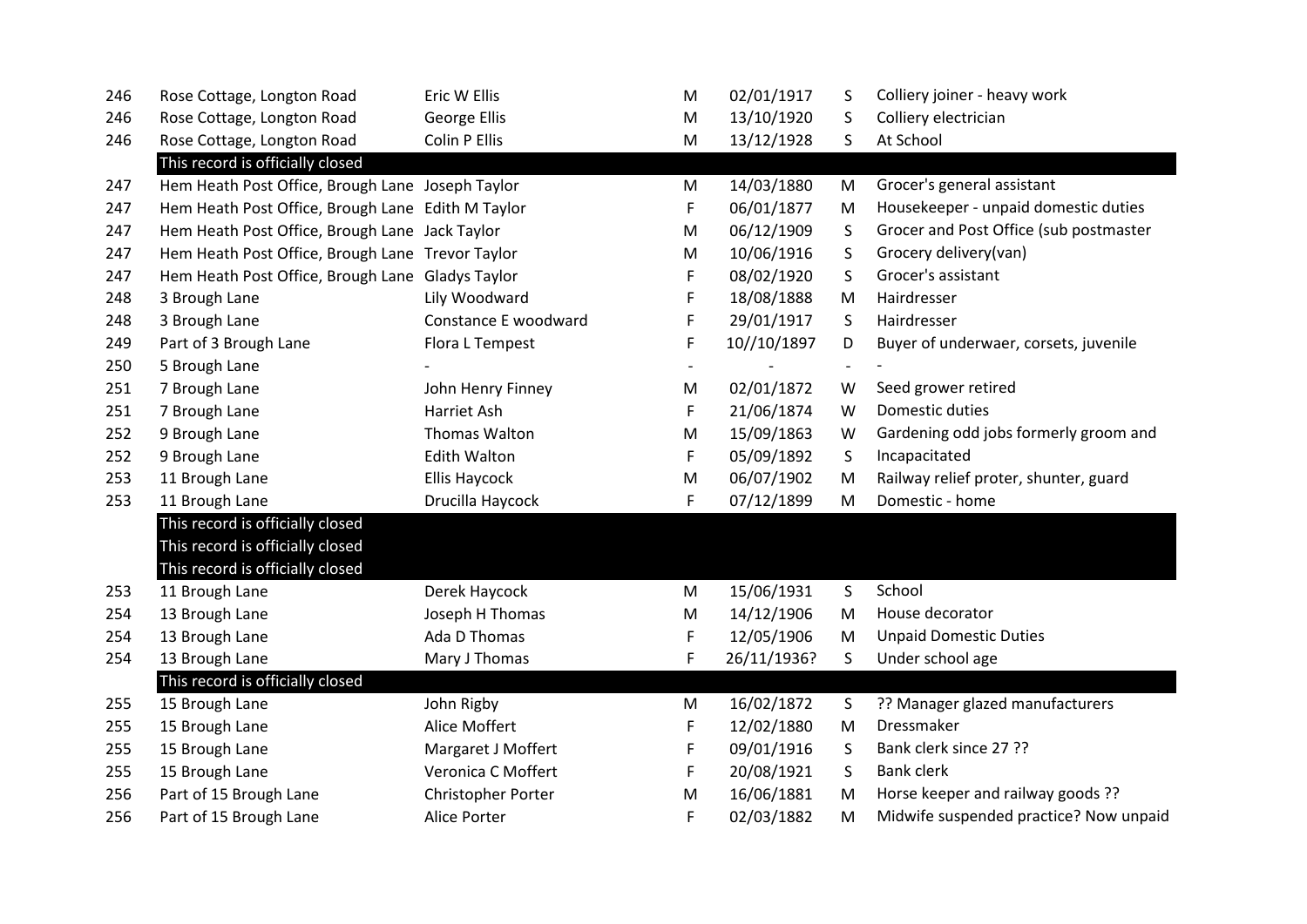| 257 | Unnamed house Edward Avenue      |                           |   |            |   |                                            |
|-----|----------------------------------|---------------------------|---|------------|---|--------------------------------------------|
| 258 | Jasmond Edward Avenue            | James Beeston             | М | 07/06/1895 | М | Electrician overhead linesman              |
| 258 | Jasmond Edward Avenue            | Annie Beeston             | F | 15/02/1892 | M | Part time domestic servant                 |
|     | Jasmond Edward Avenue            | John Hughes               | M | 04/05/1901 | S | Kerblayer labourer on government           |
| 259 | <b>Glendivis Edward Avenue</b>   | Samuel H                  | M | 16/01/1897 | M | Boiler fireman gravel digger heavy worker  |
| 259 | <b>Glendivis Edward Avenue</b>   | J Nellie Critchlow        | F | 23/04/1907 | M | Waitress                                   |
|     | This record is officially closed |                           |   |            |   |                                            |
| 260 | <b>Hansworth Edward Avenue</b>   | George A Ainsworth        | M | 23/04/1910 | M | <b>Foreman Motor Mechanic</b>              |
| 260 | Hansworth Edward Avenue          | Hilda Ainsworth           | F | 07/05/1910 | M | <b>Unpaid Domestic Duties</b>              |
|     | This record is officially closed |                           |   |            |   |                                            |
| 260 | Hansworth Edward Avenue          | John E B Barnett          | M | 13/11/1895 | M | <b>Bank Clerk</b>                          |
| 260 | Hansworth Edward Avenue          | Frederick R E Drayson     | M | 14/12/1903 | S | <b>Bank Clerk</b>                          |
| 261 | Avondale Edward Avenue           | <b>Estella Hawkins</b>    | F | 25/09/1911 | M | <b>Unpaid Domestic Duties</b>              |
| 261 | Avondale Edward Avenue           | Joseph R Walker           | M | 16/11/1908 | S | Joiner - Heavy Worker                      |
| 261 | Avondale Edward Avenue           | John Hawkins              | M | 11/11/1913 | M | Transport Motor Driver - Heavy Worker      |
| 262 | Devanha Edward Avenue            | Lorna M Latham            | F | 14/05/1895 | M | Wholesale Grocer's Ledger Clerk            |
| 263 | Aleda Edward Avenue              | John H Washington         | M | 23/01/1897 | M | Miner Colliery Ripper - Heavy Worker       |
| 263 | Aleda Edward Avenue              | Nellie Washington         | F | 02/04/1894 | M | Housewife - Unpaid Domestic Duties         |
| 263 | Aleda Edward Avenue              | James A Rogers            | M | 17/03/1894 | W | <b>Foreman Electric Fitter Contracting</b> |
| 264 | <b>Erdington Edward Avenue</b>   | William F S Collings      | M | 19/04/1908 | М | Finance House - District & Branch          |
| 264 | <b>Erdington Edward Avenue</b>   | <b>Elizabeth Collings</b> | F | 20/11/1907 | M | Married Woman - Domestic Duties            |
| 264 | <b>Erdington Edward Avenue</b>   | John S Collings           | M | 07/03/1935 | S | Baby not at school                         |
| 264 | <b>Erdington Edward Avenue</b>   | James W Collings          | М | 06/01/1937 | S | Baby not at school                         |
| 265 | <b>Lynton Edward Avenue</b>      | Albert Allen              | М | 12/03/1905 | M | Rubber Tyre Maker - Heavy Worker           |
| 265 | Lynton Edward Avenue             | Lillian Allen             | F | 05/12/1907 | M | <b>Unpaid Domestic Duties</b>              |
| 265 | Lynton Edward Avenue             | Doreen L Allen            | F | 26/03/1930 | S | Incapacitated                              |
| 265 | Lynton Edward Avenue             | Sheila Allen              | F | 25/12/1933 | S | At School                                  |
| 266 | Sunnyside Edward Avenue          | John Lancelotte           | M | 07/12/1901 | M | Engineer's Fitter Steam Engine & General   |
| 266 | Sunnyside Edward Avenue          | Alice M Lancelotte        | F | 22/12/1902 | M | <b>Unpaid Domestic Duties</b>              |
|     | This record is officially closed |                           |   |            |   |                                            |
|     | This record is officially closed |                           |   |            |   |                                            |
|     | This record is officially closed |                           |   |            |   |                                            |
| 266 | Sunnyside Edward Avenue          | <b>Reginald S Allan</b>   | M | 07/06/1903 | М | <b>Bank Clerk (Central Clearing Bank)</b>  |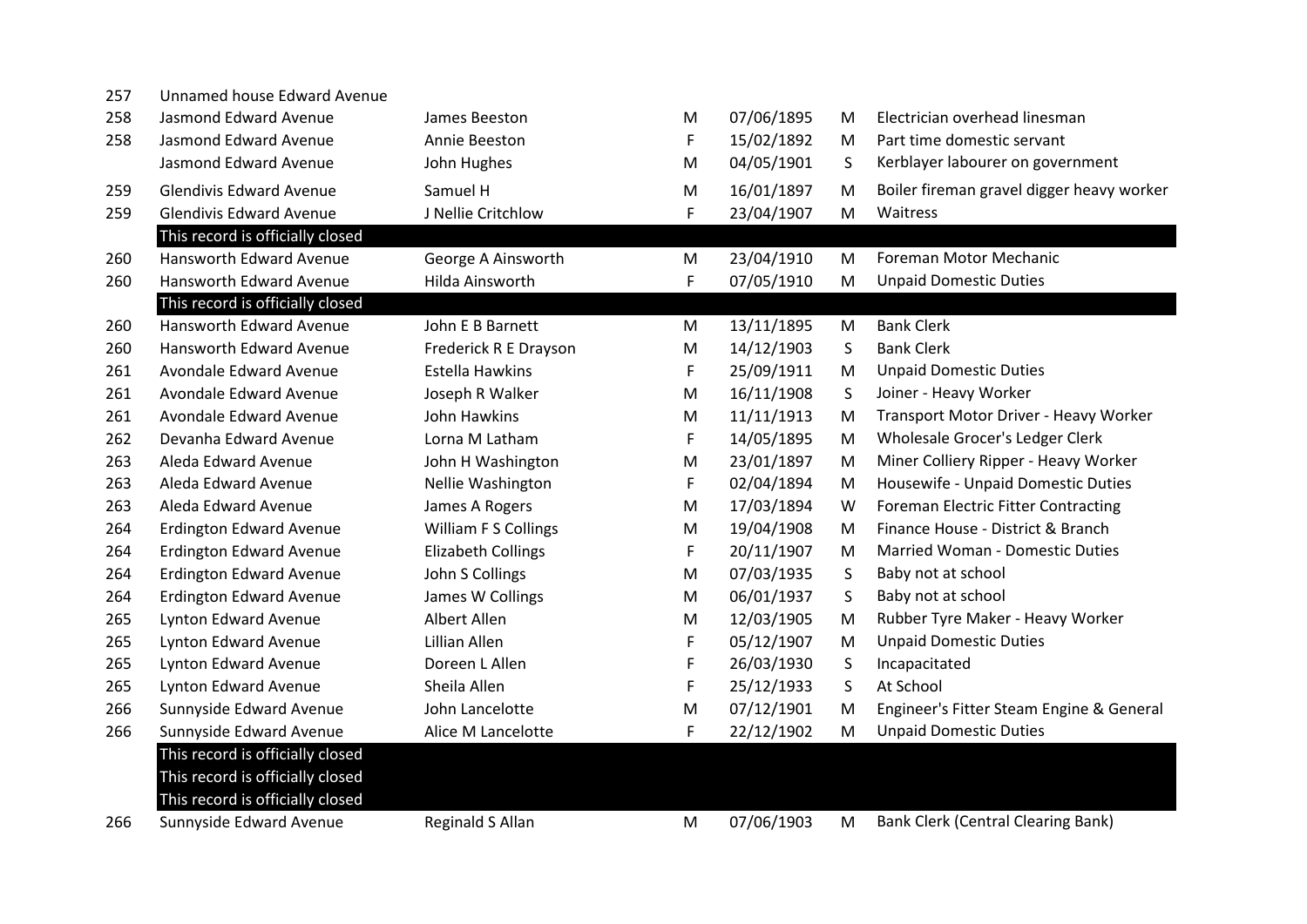| 266 | Sunnyside Edward Avenue          | Winifred Allan             | F  | 17/11/1905 | M         | <b>Unpaid Domestic Duties</b>           |
|-----|----------------------------------|----------------------------|----|------------|-----------|-----------------------------------------|
|     | This record is officially closed |                            |    |            |           |                                         |
| 267 | Long View Edward Avenue          | John Henry Jones           | M  | 01/06/1882 | M         | Formerly ?? Now ill (former occupation  |
| 267 | Long View Edward Avenue          | Ada Jones                  | F  | 18/06/1892 | M         | Housewife                               |
| 267 | Long View Edward Avenue          | Harry E Jones              | M  | 04/07/1916 | S         | <b>Bricklayer</b>                       |
| 267 | Long View Edward Avenue          | ??                         | M  | 15/02/1922 | S         | Storekeeper                             |
| 268 | <b>Fairview Edward Avenue</b>    | John Edwards               | M  | 06/11/1906 | M         | Potter's Glost Fireman & Placer         |
| 268 | <b>Fairview Edward Avenue</b>    | Nellie Edwards             | F  | 28/04/1909 | M         | <b>Unpaid Domestic Duties</b>           |
| 268 | <b>Fairview Edward Avenue</b>    | Jean M Edwards             | F  | 30/09/1933 | S         | At School                               |
| 269 | ?? Edward Avenue                 | Joseph Halter              | M  | 29/05/1909 | M         | Fitter Erector of electrical machinery  |
| 269 | ?? Edward Avenue                 | Emma Halter                | F  | 05/09/1903 | M         | <b>Unpaid Domestic Duties</b>           |
|     | This record is officially closed |                            |    |            |           |                                         |
| 270 | <b>Bandon Edward Avenue</b>      | <b>Harold G Hanstock</b>   | M  | 31/08/1902 | M         | <b>Earthenware Packer</b>               |
| 270 | <b>Bandon Edward Avenue</b>      | May Hanstock               | F  | 31/05/1905 | M         | <b>Unpaid Domestic Duties</b>           |
| 270 | <b>Bandon Edward Avenue</b>      | Donald Hanstock            | M  | 03/01/1927 | S         | At School                               |
| 270 | <b>Bandon Edward Avenue</b>      | Pamela Hanstock            | F. | 12/07/1930 | S.        | At School                               |
| 271 | Rosedene Edward Avenue           | Joseph Craddock            | M  | 16/09/1897 | M         | Builder's & Contractors General Foreman |
| 271 | Rosedene Edward Avenue           | Naomi Craddock             | F. | 13/11/1902 | M         | <b>Unpaid Domestic Duties</b>           |
|     | This record is officially closed |                            |    |            |           |                                         |
| 272 | Bickerton's Stores Brough Lane   | <b>Harold Bickerton</b>    | M  | 06/08/1905 | S         | Grocer                                  |
| 272 | Bickerton's Stores Brough Lane   | <b>Charlotte Bickerton</b> | F  | 26/02/1874 | W         | <b>Unpaid Domestic Duties</b>           |
| 273 | Brough Lane Dairy                | Percy Greenwood            | M  | 09/10/1900 | M         | Farmer                                  |
| 273 | <b>Brough Lane Dairy</b>         | <b>Edith R Greenwood</b>   | F  | 04/12/1900 | M         | <b>Unpaid Domestic Duties</b>           |
| 273 | Brough Lane Dairy                | Freeman Greenwood          | M  | 06/05/1860 | W         | Farmer - retired                        |
| 273 | <b>Brough Lane Dairy</b>         | Daniel Campbell            | M  | 25/04/1925 | S         | Farmer's Labourer                       |
| 274 | 2 Railway Cottage Trentham       | John Bentley               | M  | 23/07/1870 | M         | Railway Platelayer                      |
| 274 | 2 Railway Cottage Trentham       | Florence A Bentley         | F  | 29/04/1871 | M         | <b>Unpaid Domestic Duties</b>           |
| 275 | Brough Lane (unnamed cottage)    | Thomas L Turner            | M  | 18/07/1864 | W         | Jobbing Gardener                        |
| 275 | Brough Lane (unnamed cottage)    | William L Turner           | M  | 27/06/1919 | S         | Electric Work (house wiring)            |
| 276 | 1 Earls Street                   | Sidney R White             | M  | 29/03/1913 | ${\sf M}$ | <b>Builder's Lorry Driver</b>           |
| 276 | 1 Earls Street                   | <b>Ethel White</b>         | F. | 09/12/1911 | M         | <b>Unpaid Domestic Duties</b>           |
| 276 | 1 Earls Street                   | Ann Elizabeth White        | F  | 17/07/1937 | S         | Under School Age                        |
| 276 | 1 Earls Street                   | Lucy Montgomery            | F  | 02/04/1914 | S.        | Unemployed ??                           |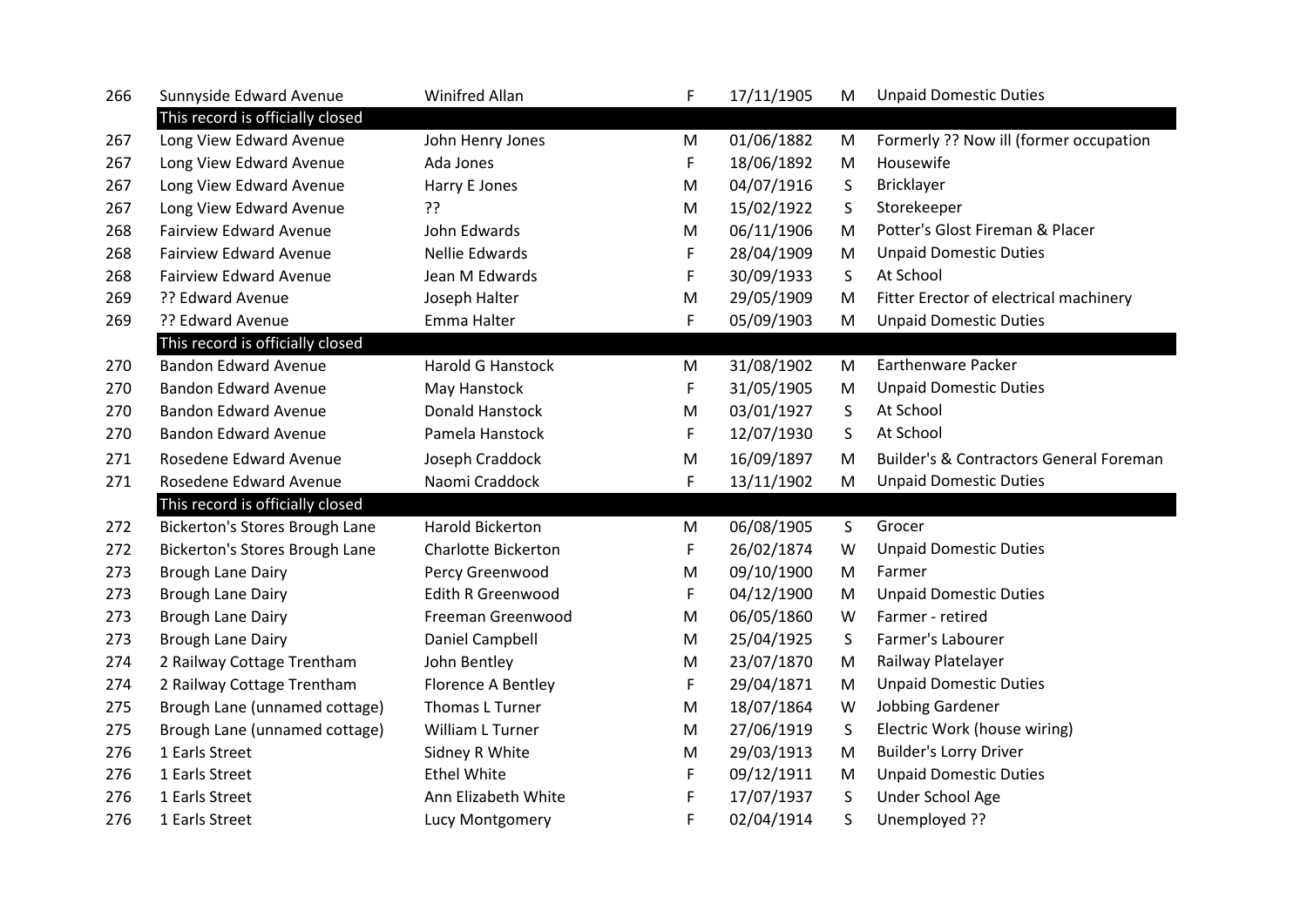| 277 | 2 Earls Street         | Amy Fidler                   | F | 02/08/1879 | W | <b>Unpaid Domestic Duties</b>            |
|-----|------------------------|------------------------------|---|------------|---|------------------------------------------|
| 277 | 2 Earls Street         | Geoffrey G Fidler            | M | 03/06/1913 | S | Travelling transport driver              |
| 278 | 3 Earls Street         | This house is empty          |   |            |   |                                          |
| 279 | 4 Earls Street         | This house is empty          |   |            |   |                                          |
| 280 | 5 Earls Street         | <b>Fanny Morris</b>          | F | 10/12/1868 | W | <b>Unpaid Domestic Duties</b>            |
| 280 | 5 Earls Street         | <b>Edith Marjorie Morris</b> | F | 25/04/1922 | S | Clerk - ??                               |
| 280 | 5 Earls Street         | Alistair Sheppard            | M | 08/09/1916 | S | <b>Professional Golfer</b>               |
| 281 | 6 Earls Street         | Alfred Smith                 | M | 19/07/1882 | M | <b>Elementary School Teacher</b>         |
| 281 | 6 Earls Street         | Effie M Smith                | F | 01/08/1894 | M | <b>Unpaid Domestic Duties</b>            |
| 281 | 6 Earls Street         | Emily M Harvey               | F | 14/06/1864 | W | Unpaid Domestic Duties Retired - private |
| 282 | 7 Earls Street         | This house is empty          |   |            |   |                                          |
| 283 | 8 Earls Street         | This house is empty          |   |            |   |                                          |
| 284 | 9 Earls Street         | Frank G Cartwright           | M | 01/01/1882 | S | <b>Banker's Cashier</b>                  |
| 284 | 9 Earls Street         | Mair Cartwright              | F | 19/02/1880 | S | <b>Unpaid Domestic Duties</b>            |
| 284 | 9 Earls Street         | Charles W Collier            | M | 02/12/1864 | W | <b>Retired Chemists Traveller</b>        |
| 285 | 10 Earls Street        | Kathleen J Bosson            | F | 25/12/1914 | S | <b>Bank Clerk</b>                        |
| 285 | 10 Earls Street        | Elizabeth S Bosson           | F | 02/10/1875 | S | <b>House Duties</b>                      |
| 285 | 10 Earls Street        | Mary C Robbins               | F | 16/05/1912 | S | <b>Bank Clerk</b>                        |
|     | <b>10 Earls Street</b> | <b>Mary E Robbins</b>        | F | 26/06/2019 | S | <b>Teacher</b>                           |
| 285 | 10 Earls Street        | <b>Joy A Higgins</b>         | F | 24/06/1919 | S | <b>Bank Clerk</b>                        |
| 285 | 10 Earls Street        | Teresa L Robbins             | F | 02/01/1914 | S | <b>Domestic Science Teacher</b>          |
| 285 | 10 Earls Street        | Dorothy V Lawrence           | F | 12/07/1915 | S | Shorthand Typist                         |
| 285 | <b>10 Earls Street</b> | <b>Dorothy V Lawrence</b>    | F | 12/07/1915 | S | Shorthand typist                         |
| 286 | 11 Earls Street        | <b>Harry Pedley</b>          | M | 01/06/1889 | M | <b>Grance Quarries - M??</b>             |
| 286 | 11 Earls Street        | Mildred L Pedley             | F | 30/08/1895 | M | <b>Unpaid Domestic Duties</b>            |
| 286 | 11 Earls Street        | Honorine J Pedley            | F | 05/12/1905 | S | At School                                |
| 286 | 11 Earls Street        | Bertram A G Whibley          | M | 09/11/1887 | M | Banker's Clerk - Central Clearing House  |
| 286 | 11 Earls Street        | Doris B Whibley              | F | 15/08/1889 | M | <b>Unpaid Domestic Duties</b>            |
| 287 | 12 Earls Street        | William J Hissey             | М | 14/04/1887 | M | Pointsman on LMS Railway                 |
| 287 | 12 Earls Street        | Mary E Hissey                | F | 03/06/1890 | M | <b>Unpaid Domestic Duties</b>            |
| 287 | 12 Earls Street        | Lawrence W Hissey            | M | 22/01/1918 | S | Fireman LMS Railway                      |
| 287 | 12 Earls Street        | John R Hissey                | M | 08/01/1929 | S | At School                                |

Unnamed new house Earls Street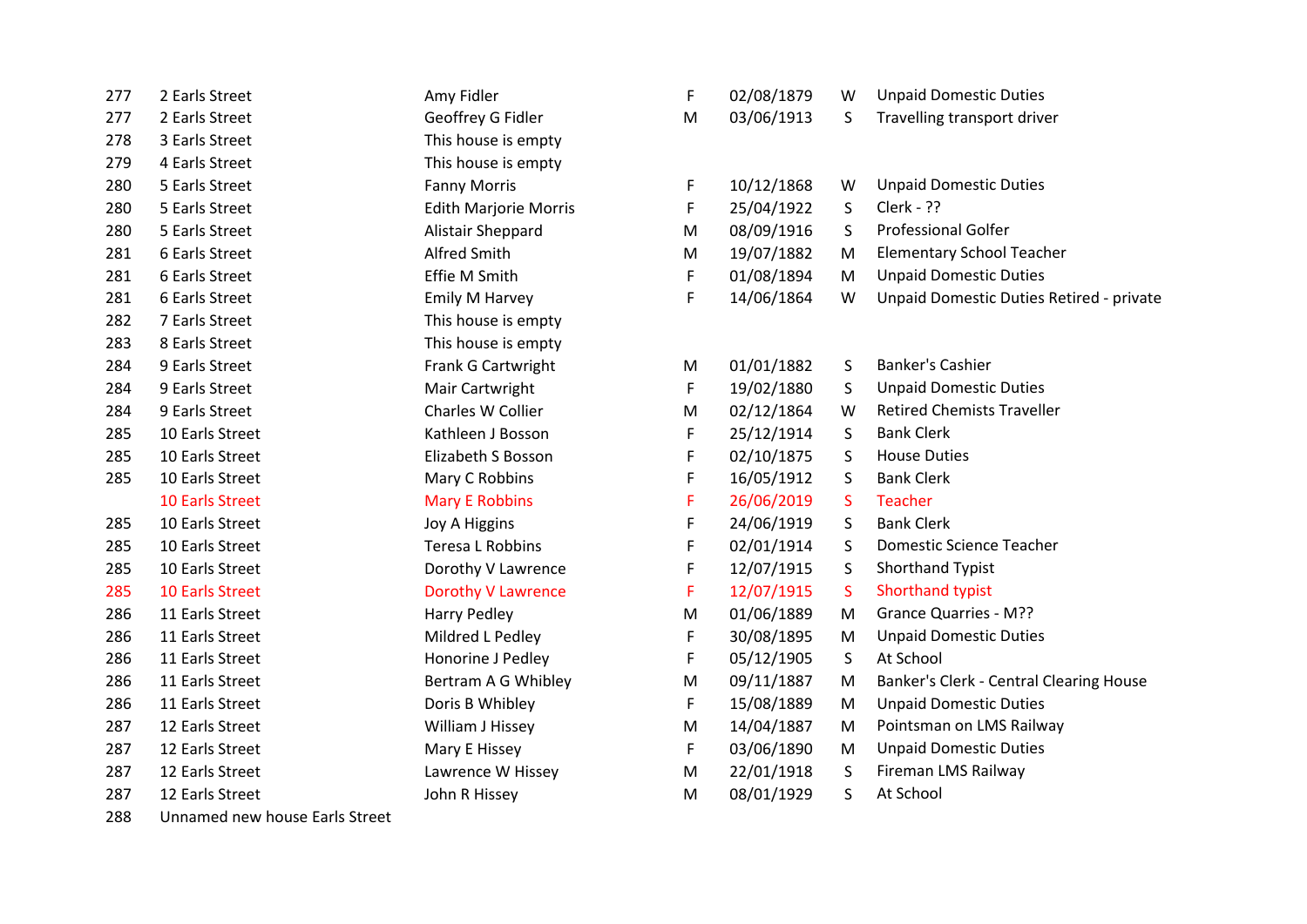| 289 | Unnamed new house Earls Street |  |  |  |
|-----|--------------------------------|--|--|--|
|-----|--------------------------------|--|--|--|

Unnamed new house Earls Street

| 291 | Lorraine Earls Street             | <b>William Clowes</b>  | M | 01/02 1912  | M  | Formerly Plumber now Builder's Labourer     |
|-----|-----------------------------------|------------------------|---|-------------|----|---------------------------------------------|
| 291 | Lorraine Earls Street             | Ivy Clowes             | F | 01/03/1915  | M  | <b>General Maid</b>                         |
| 292 | Ziegfield Earls Street            | Alan G Ward            | M | 18/04/1914  | M  | Lectures in Physics and Mathematics         |
| 292 | Ziegfield Earls Street            | Cicely J Ward          | F | 19/09/1919  | M  | <b>Unpaid Domestic Duties</b>               |
| 293 | <b>Unnamed house Earls Street</b> | <b>Frank Douglas</b>   | M | 16/06/1905  | M  | Solicitor                                   |
| 293 | <b>Unnamed house Earls Street</b> | <b>Ethel E Douglas</b> | F | 28/01/1907  | M  | <b>Unpaid Domestic Duties</b>               |
| 293 | <b>Unnamed house Earls Street</b> | Sidney T Huckle        | M | 16/05/1899  | M  | Scientific Instrument Maker 9after          |
| 294 | Axwell Brough Lane                | Winifred A Frodsham    | F | 14/07/1916  | M  | <b>Unpaid Domestic Duties</b>               |
| 294 | Axwell Brough Lane                | Francis G Frodsham     | M | 17/05/1911  | M  | Benzale & Bye Products Works Assistant      |
| 294 | Axwell Brough Lane                | Joyce M Kaye           | F | 02/09/1918  | S  | Ministry of labour clerical officer         |
|     | This record is officially closed  |                        |   |             |    |                                             |
| 295 | Tarvina Brough Lane               | Dorothy M Richmond     | F | 31/05/1888  | W  | <b>Unpaid Domestic Duties</b>               |
| 295 | Tarvina Brough Lane               | Dorothy A D Richmond   | F | 26/04/1926  | S  | At School                                   |
| 295 | Tarvina Brough Lane               | Jessie E Maddocks      | F | 17/02/1880  | M  | <b>Domestic Duties</b>                      |
| 296 | 6 Brough Lane                     | Lewis V Owen           | M | 21/12/1909  | M  | Master Builder & Contractor (Trade)         |
| 296 | 6 Brough Lane                     | Ada Owen               | F | 02/04/1909  | M  | Housewife                                   |
|     |                                   |                        |   |             |    | Fitter, Assembler, Maintenance, Electrical  |
| 296 | 6 Brough Lane                     | Leonard G Punsey       | M | 18/12/1915  | S  | Mechanic on Photographic Recording          |
| 297 | Dorme Brough Lane                 | <b>Violet Eardley</b>  | F | 31/12/1910  | M  | <b>Shorthand Typist</b>                     |
| 297 | Dorme Brough Lane                 | Jesse B Eardley        | M | 06/10/1910  | M  | Commercial Traveller, hoisery, underwear    |
| 298 | Yew Tree Cottage Brough Lane      | Thirza Hewitt          | F | 26/12/1872  | W  | <b>Unpaid Domestic Duties</b>               |
| 298 | Yew Tree Cottage Brough Lane      | Lily Hewitt            | F | 31/12/1910  | S  | Dictaphone Typist Shorthand Typist          |
| 299 | Heath House Longton Road          | Frank L Bunn           | M | 21/05/1889  | M  | Chief Constable Stoke-on-Trent              |
| 299 | <b>Heath House</b>                | <b>Frank L Bunn</b>    | M | 21/05/1889  | M  | Chief constable                             |
| 299 | Heath House Longton Road          | Happy Bunn             | F | 30/08/1887  | M  | <b>Unpaid Domestic Duties</b>               |
| 300 | Ivydene Longton Road              | Myra Wedgwood          | F | 23/06/1881  | M  | Home Management                             |
| 300 | Ivydene Longton Road              | Aaron P Wedgwood       | M | 02/11/1915  | M  | Supplier of Potters Materials, oils, turps, |
| 301 | Ronans Longton Road               | Elizabeth M Wilson     | F | 09/05/1867  | S  | <b>Private Means</b>                        |
| 301 | Ronans Longton Road               | ?? Booth               | F | 27/08/1870  | ?? | <b>Private Means</b>                        |
| 301 | Ronans Longton Road               | Anne Holdcroft         | F | 24/09/1910  | S  | <b>Domestic Servant</b>                     |
| 302 | Rossclare Longton Road            | <b>Thomas Talbot</b>   | M | ??/??/ 1881 | M  | Director (Traveller) Manufacturer Tile      |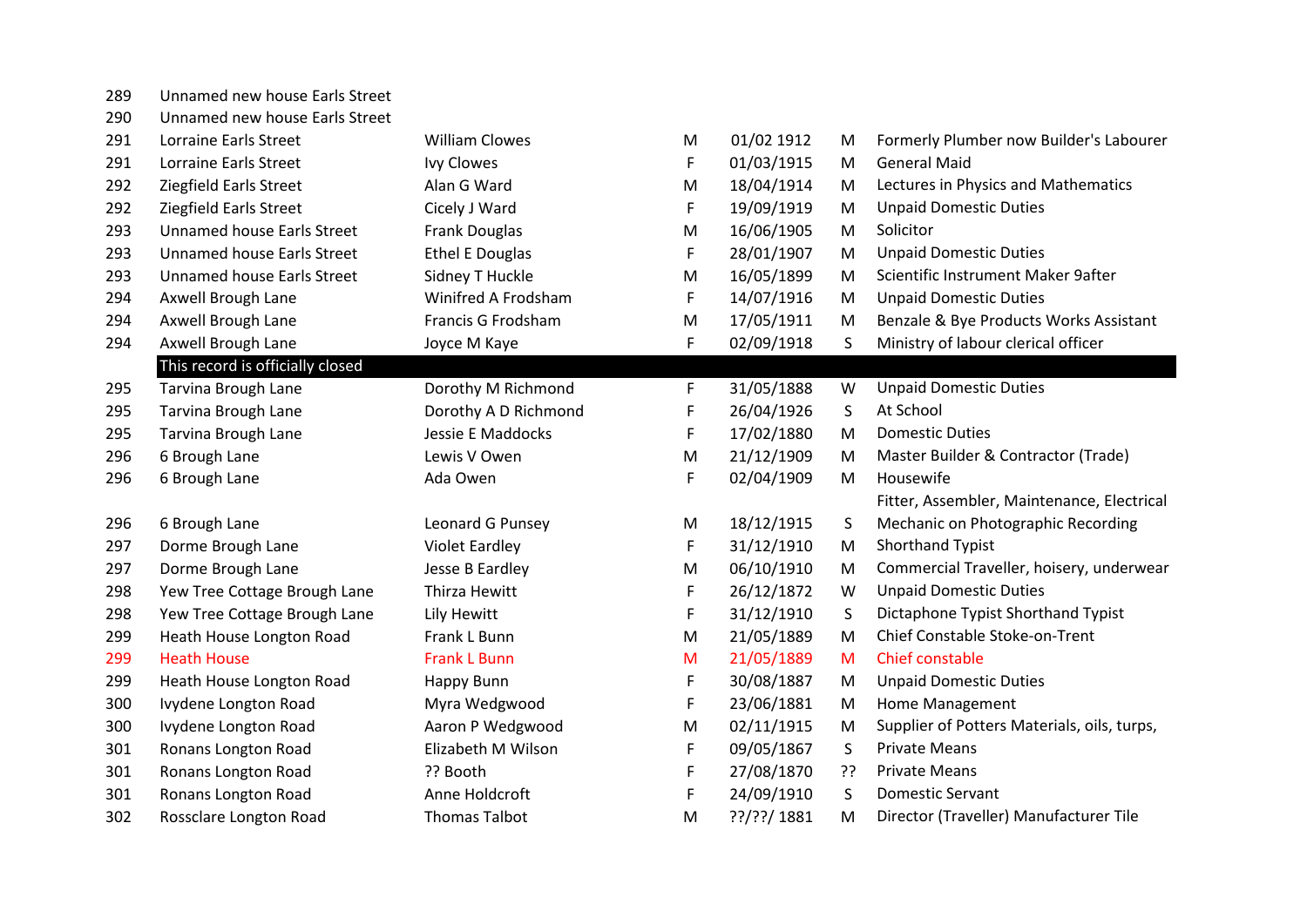| 302 | Rossclare Longton Road                                       | <b>Helen Talbot</b>      | F | 19/10/1880 | М            | <b>Unpaid Domestic Duties</b>                     |
|-----|--------------------------------------------------------------|--------------------------|---|------------|--------------|---------------------------------------------------|
| 302 | Rossclare Longton Road                                       | Ida L Talbot             | F | 18/01/1906 | S            | <b>Elementary School Teacher</b>                  |
| 302 | Rossclare Longton Road                                       | <b>Beatrice M Talbot</b> | F | 28/11/1903 | S            | <b>Elementary School Teacher</b>                  |
| 302 | Rossclare Longton Road                                       | <b>Mary Nixon</b>        | F | 22/01/1880 | S            | <b>Domestic Servant</b>                           |
| 302 | Rossclare Longton Road                                       | David R Turner           | M | 31/05/1909 | M            | Mercantile Assistant East India Merchants         |
| 302 | Rossclare Longton Road                                       | Alice Turner             | F | 19/03/1907 | M            | <b>Unpaid Domestic Duties - ex Nursing Sister</b> |
| 302 | Rossclare Longton Road                                       | Edith T Cadogan          | F | 30/05/1886 | W            | <b>Unpaid Domestic Duties</b>                     |
| 302 | Rossclare Longton Road                                       | Margaret M Cadogan       | F | 20/02/1915 | S.           | Shorthand Typist                                  |
| 303 | <b>Benfield Longton Road</b>                                 | Harry W Mitchell         | M | 29/06/1874 | M            | Shopkeeper - Men's Outfitters                     |
| 303 | <b>Benfield Longton Road</b>                                 | Dorothy Mitchell         | F | 12/01/1893 | М            | Housewife                                         |
| 304 | Iddesleigh Longton Road                                      | <b>Albert Bullock</b>    | M | 06/05/1867 | М            | <b>Public Works Contractor</b>                    |
| 304 | Iddesleigh Longton Road                                      | Mary E Betts             | F | 08/08/1886 | S            | <b>Companion Help</b>                             |
|     |                                                              |                          |   |            |              | Lock Keeper & Lengthsman (L M & S)                |
| 305 | Lock House Barlaston                                         | James Whittingham        | M | 07/11/1879 | M            | Railway Engineering Maintenance &                 |
| 305 | Lock House Barlaston                                         | Ada J Whittingham        | F | 03/07/1884 | м            | <b>Unpaid Domestic Duties</b>                     |
|     | This record is officially closed                             |                          |   |            |              |                                                   |
|     | This record is officially closed                             |                          |   |            |              |                                                   |
| 306 | No record for this schedule                                  |                          |   |            |              |                                                   |
| 307 | No record for this schedule                                  |                          |   |            |              |                                                   |
| 306 | <b>Canal Boat Walton Trent and Mersey Frank Palin</b>        |                          | M | 17/07/1899 | <sub>S</sub> | Canal boatman heavy worker                        |
| 306 | <b>Canal Boat Walton Trent and Mersey Joseph Morris</b>      |                          | M | 22/11/1924 | S.           | Canal boatman heavy worker                        |
|     | This record is officially closed                             |                          |   |            |              |                                                   |
| 307 | <b>Canal Boat Cuthbert Trent and Merse George Morris</b>     |                          | M | 24/06/1894 | M            | Canal boatman heavy worker                        |
| 307 | <b>Canal Boat Cuthbert Trent and Merse Louisa Ann Morris</b> |                          | F | 08/08/1899 | м            | <b>Canal worker</b>                               |
| 308 | Bridge House, Longton Road Hem Het John V Goddard            |                          | M | 25/07/1886 | м            | Earthenware Manufacturer                          |
| 308 | Bridge House, Longton Road Hem Het Dorothy B R Goddard       |                          | F | 08/02/1892 | M            | <b>Unpaid Domestic Duties</b>                     |
| 308 | Bridge House, Longton Road Hem Het Anne P Goddard            |                          | F | 04/09/1919 | S            | Student                                           |
| 308 | Bridge House, Longton Road Hem Het Millicent Salmond         |                          | F | 20/08/1910 | S            | <b>Domestic Servant</b>                           |
| 308 | Bridge House, Longton Road Hem Het Kathleen M Oliver         |                          | F | 22/02/1916 | S            | <b>Domestic Servant</b>                           |
| 308 | Bridge House, Longton Road Hem Hea Vera M A Williamson       |                          | F | 28/02/1924 | S            | <b>Domestic Servant</b>                           |
| 309 | Lynton Longton Road                                          | Ellen R Alcock           | F | 06/08/1864 | w            | <b>Private Means</b>                              |
| 309 | Lynton Longton Road                                          | Maud E Rushton           | F | 16/12/1895 | S            | Parlourmaid                                       |
| 309 | Lynton Longton Road                                          | Elizabeth M Knights      | F | 26/03/1897 | S            | Cook - general                                    |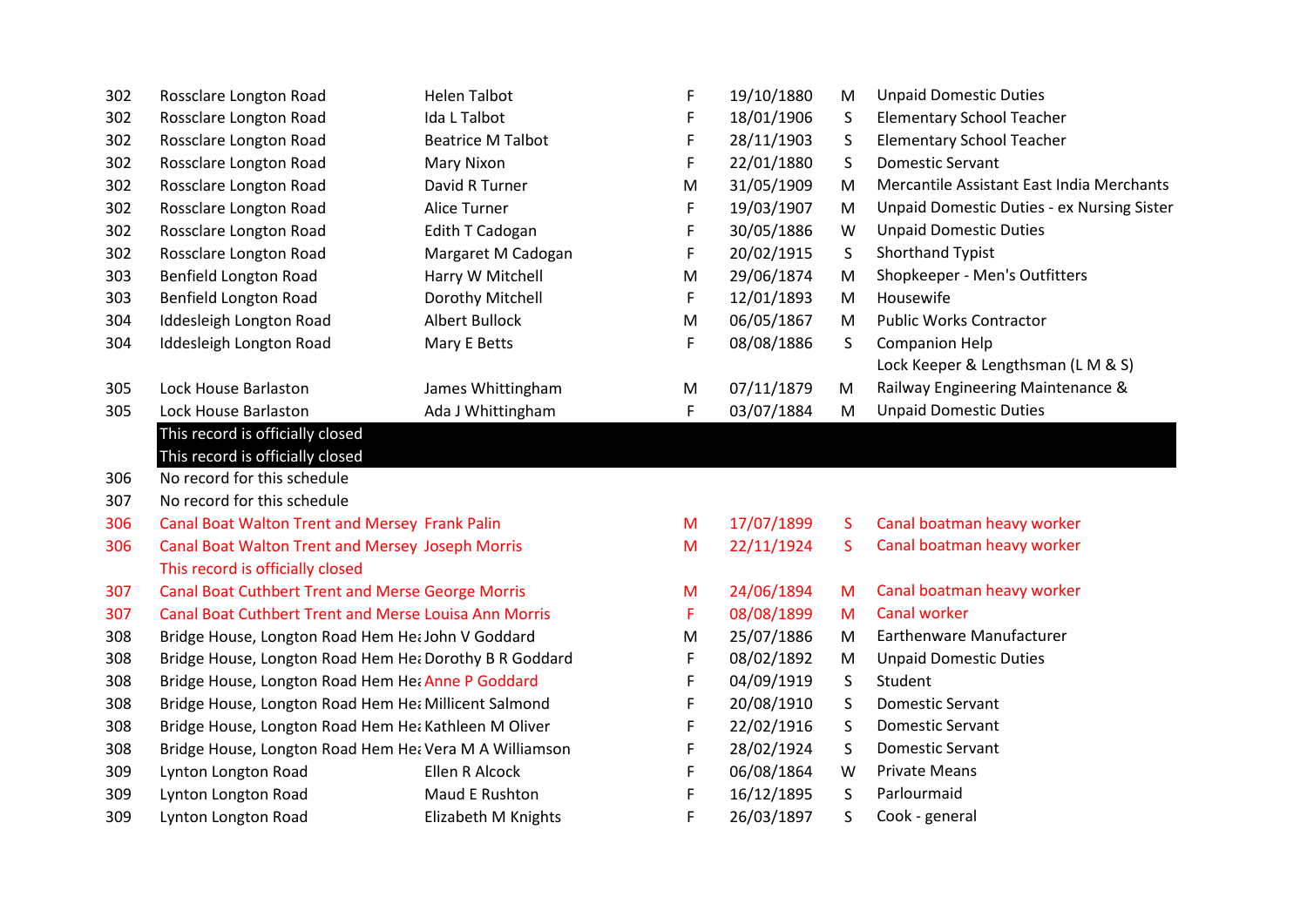| 310 | Linden Meadow Lane               | Mary J Collinson         | F  | 26/11/1890 | S            | <b>Unpaid Domestic Duties</b>          |
|-----|----------------------------------|--------------------------|----|------------|--------------|----------------------------------------|
| 310 | Linden Meadow Lane               | Charles H Tyler          | M  | 19/02/1899 | S            | Motor - driver & mechanic Heavy Worker |
| 311 | Myob Meadow Lane                 | John R Handley           | M  | 19/09/1885 | M            | Farmer & wheelwright - Manager         |
| 311 | Myob Meadow Lane                 | <b>Alice Handley</b>     | F  | 16/05/1886 | M            | Housewife                              |
| 311 | Myob Meadow Lane                 | Maurice J Handley        | M  | 28/07/1919 | S            | Electrician                            |
| 312 | <b>Walton Meadow Lane</b>        | Harriet E Jones          | F  | 31/10/1882 | W            | <b>Unpaid Domestic Duties</b>          |
| 313 | <b>Stanley Meadow Lane</b>       | Annie Pyatt              | F  | 06/02/1871 | M            | <b>Unpaid Domestic Duties</b>          |
| 314 | The Bungalow Meadow Lane         | Charles Pyatt            | M  | 06/04/1877 | M            | Railway Ticket Collector               |
| 315 | Meadow Lane Farm                 | Sarah Shelley            | F  | 29/12/1850 | S            | <b>Household Duties</b>                |
| 315 | <b>Meadow Lane Farm</b>          | Mary Ann Shelley         | F  | 01/05/1880 | M            | <b>Household Duties</b>                |
| 316 | Kodona Meadow Lane               | Jasper G Fletcher        | M  | 14/08/1885 | M            | Employment Exchange Manager            |
| 316 | Kodona Meadow Lane               | Rose L C Fletcher        | F  | 03/08/1884 | M            | <b>Unpaid Domestic Duties</b>          |
| 316 | Kodona Meadow Lane               | Barbara M Fletcher       | F  | 30/01/1922 | S            | <b>Bank Clerk</b>                      |
|     | This record is officially closed |                          |    |            |              |                                        |
| 317 | South View Meadow Lane           | Lydia Rigsby             | F  | 07/01/1884 | S            | Civil Servant - Emploment Exchange     |
| 317 | South View Meadow Lane           | Peter Moran              | M  | 18/01/1922 | S.           | <b>Apprentice Motor Engineering</b>    |
| 318 | <b>Rosehurst Meadow Lane</b>     | Wilfred G Paice          | M  | 06/04/1911 | М            | Public Works Fitter & Mechanic         |
|     | This record is officially closed |                          |    |            |              |                                        |
| 318 | <b>Rosehurst Meadow Lane</b>     | David Paice              | M  | 19/08/192? |              | At School                              |
| 318 | <b>Rosehurst Meadow Lane</b>     | <b>Francis Buck</b>      | M  | 20/08/1879 | M            | Head Cleaner - Glyn Mills & Co Central |
| 319 | <b>Ascot Meadow Lane</b>         | <b>William Boxall</b>    | M  | 24/05/1907 | M            | Motor & Lorry Driver                   |
| 319 | <b>Ascot Meadow Lane</b>         | <b>Alice F Boxall</b>    | F  | 09/02/1909 | M            | <b>Unpaid Domestic Duties</b>          |
| 319 | <b>Ascot Meadow Lane</b>         | Anthony W Boxall         | M  | 18/03/1939 | S            | Under school age                       |
| 319 | <b>Ascot Meadow Lane</b>         | Louis Kenneth Collings   | M  | 07/12/1898 | M            | <b>Bank Clerk</b>                      |
| 319 | <b>Ascot Meadow Lane</b>         | Lilian V Collings        | F  | 17/05/1900 | M            | <b>Unpaid Domestic Duties</b>          |
|     | This record is officially closed |                          |    |            |              |                                        |
| 320 | <b>Bemersley Meadow Lane</b>     | Albert Hawthorne         | M  | 03/12/1885 | M            | Railway District Assistant Manager     |
|     | This record is officially closed |                          |    |            |              |                                        |
| 320 | <b>Bemersley Meadow Lane</b>     | John F Hawthorne         | M  | 14/06/1923 | $\mathsf{S}$ | At School                              |
| 320 | <b>Bemersley Meadow Lane</b>     | Sarah A Hawthorne        | F  | 20/06/1883 | M            | <b>Unpaid Domestic Duties</b>          |
| 320 | <b>Bernaley? Meadow Lane</b>     | <b>Sarah A Hawthorne</b> | F. | 20/06/1883 | M            | <b>Unpaid domestic duties</b>          |
| 321 | Jesmond Dene Meadow Lane         | <b>Fred Lester</b>       | M  | 24/11/1885 | M            | General labourer - LMS Railway Shop    |
| 321 | Jesmond Dene Meadow Lane         | Emma Lester              | F  | 23/07/1884 | M            | Domestic duties - at home              |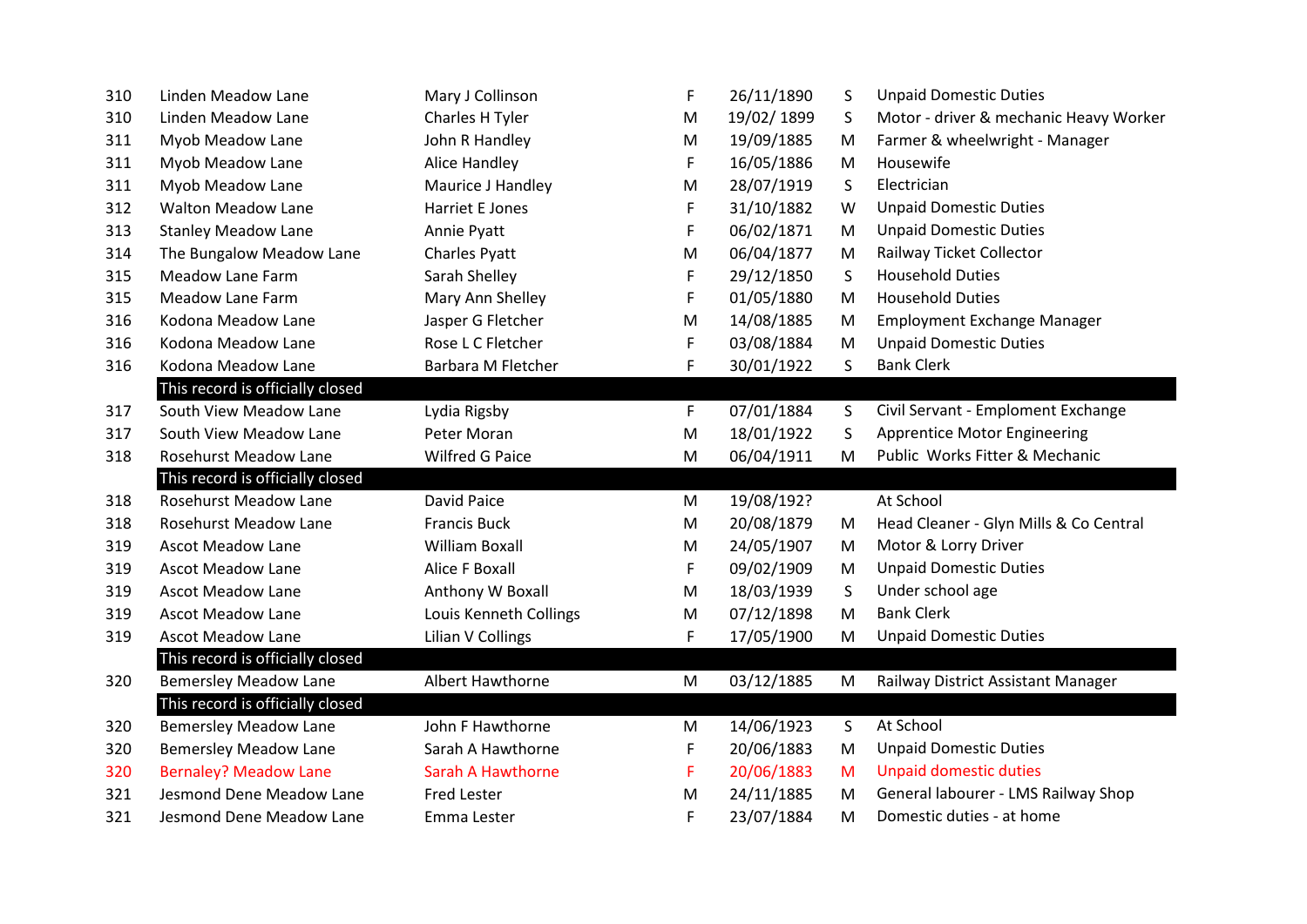| 321 | Jesmond Dene Meadow Lane         | Ellen Maycock          | F | 15/06/1880 | S | Domestic duties - at home                      |
|-----|----------------------------------|------------------------|---|------------|---|------------------------------------------------|
| 322 | <b>Braemar Lindum Avenue</b>     | William H Deane        | M | 24/01/1891 | M | Pottery Manufacturer's Managing ?              |
| 322 | Braemar Lindum Avenue            | Sarah Deane            | F | 22/02/1890 | M | <b>Unpaid Domestic Duties</b>                  |
| 322 | Braemar Lindum Avenue            | Marjorie J Deane       | F | 23/05/1914 | S | Typist                                         |
| 322 | Braemar Lindum Avenue            | Philip A Deane         | M | 15/09/1921 | S | <b>Engineering Student</b>                     |
| 323 | <b>Stranraer Lindum Avenue</b>   | Lizzie Ward            | F | 28/09/1883 | S | <b>Unpaid Domestic Duties</b>                  |
| 323 | <b>Stranraer Lindum Avenue</b>   | Percy John Ward        | M | 17/06/1886 | S | Railway & Canal Clerk                          |
| 323 | <b>Stranraer Lindum Avenue</b>   | Roland C Ward          | М | 22/09/1893 | M | House Painter & Decorator                      |
| 323 | <b>Stranraer Lindum Avenue</b>   | Emma Ward              | F | 29/08/1903 | M | <b>Unpaid Domestic Duties</b>                  |
|     | This record is officially closed |                        |   |            |   |                                                |
| 323 | Stranaer Lindum Avenue           | Edward B J Ward        | М | 10/08/1934 | S | At School                                      |
| 324 | Repton Lindum Avenue             | Eliza Jacobs           | F | 10/06/1866 | W | Domestic Duties (Unpaid)                       |
| 324 | Repton, Lindum Avenue            | <b>Eliza Jacobs</b>    | F | 10/06/1866 | W | <b>Unpaid domestic duties</b>                  |
| 324 | Repton Lindum Avenue             | Ernst Keller           | M | 04/03/1895 | M | Furnace Mason Wedgwood & Co Ltd                |
| 324 | Repton Lindum Avenue             | Friedrich Weber        | М | 16/08/1916 | S | Erector Engineer Wedgwood & Co Ltd             |
| 325 | Fairfield Lindum Avenue          | Ralph Smith            | M | 15/05/1874 | M | Colliery Foreman -pit tub repairs              |
| 325 | Fairfield Lindum Avenue          | Louisa Smith           | F | 29/03/1876 | M | <b>Household Duities</b>                       |
| 325 | Fairfield Lindum Avenue          | <b>Edith Smith</b>     | F | 07/03/1910 | S | Wholesale Mantle & Gowns Buyer                 |
| 325 | <b>Fairfield Lindum Avenue</b>   | Maurice W Kettle       | M | 12/11/1909 | S | <b>Bank Clerk - Central Clearing House</b>     |
| 326 | <b>Strickland Lindum Avenue</b>  | Robert J Burton        | M | 05/08/1878 | M | Sewage Works Manager                           |
| 326 | <b>Strickland Lindum Avenue</b>  | Mary E Burton          | F | 09/10/1877 | M | <b>Unpaid Domestic Duties</b>                  |
| 326 | <b>Strickland Lindum Avenue</b>  | <b>Margaret Burton</b> | F | 03/09/1905 | S | <b>Book Keeper -Secretary</b>                  |
| 327 | <b>Enderley Lindum Avenue</b>    | Albert J Wilson        | M | 15/03/1876 | W | Colliery Wagon Repairs (pit tub) Heavy         |
| 327 | <b>Enderley Lindum Avenue</b>    | Frances A Wilson       | F | 25/10/1896 | S | <b>Household Duities</b>                       |
| 327 | <b>Enderley Lindum Avenue</b>    | Gladys Wilson          | F | 09/04/1899 | S | Draper's Saleswoman                            |
| 328 | Hazelcroft Lindum Avenue         | William Heath          | M | 20/11/1869 | W | Colliery Deputy underground                    |
| 328 | Hazelcroft Lindum Avenue         | <b>William Bentley</b> | M | 13/10/1900 | M | Farm Labourer - Heavy Worker                   |
| 328 | Hazelcroft Lindum Avenue         | Hannah Bentley         | F | 14/03/1904 | M | Household Work & Charwoman                     |
|     | This record is officially closed |                        |   |            |   |                                                |
| 328 | Hazelcroft Lindum Avenue         | Arthur E Redman        | M | 16/03/1912 | S | <b>Builder's Measuring &amp; Cost Surveyor</b> |
| 329 | <b>Hobart Lindum Avenue</b>      | Doris M Blair          | F | 06/05/1902 | S | <b>Bank Official</b>                           |
| 329 | <b>Hobart Lindum Avenue</b>      | George Edwards         | M | 25/12/1924 | M | <b>Bank Official</b>                           |
| 329 | <b>Hobart Lindum Avenue</b>      | Doris Lilian Edwards   | F | 09/05/1904 | M | <b>Unpaid Domestic Duties</b>                  |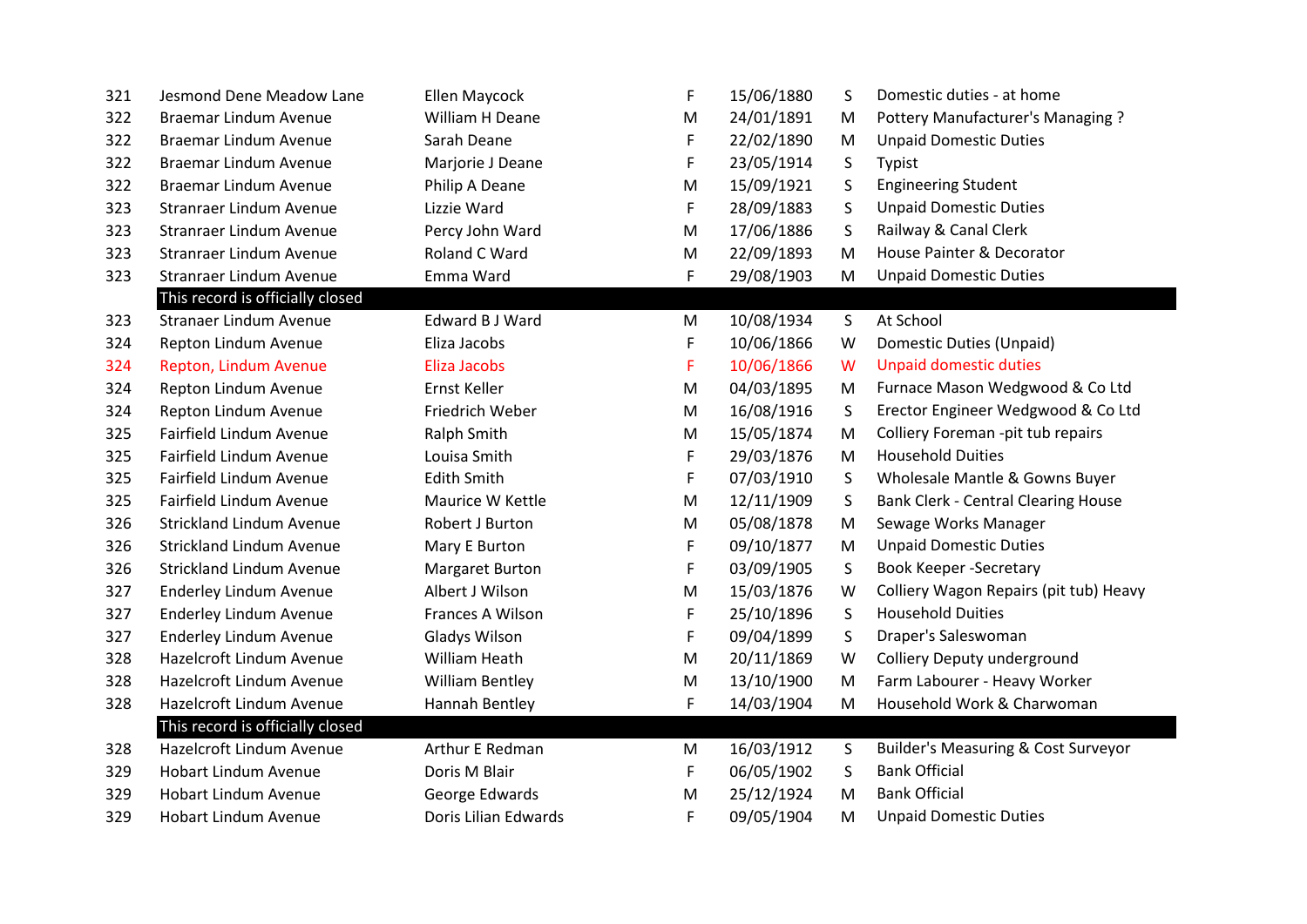| 330 | Beverley Lindum Avenue           | ?? Smith                  | М | 02/06/1910 | M | Engineer (Professional) electrical      |
|-----|----------------------------------|---------------------------|---|------------|---|-----------------------------------------|
| 330 | Beverley Lindum Avenue           | <b>Isabel Smith</b>       | F | 03/11/1913 | M | <b>Unpaid Domestic Duties</b>           |
| 331 | <b>Beaumaris Lindum Avenue</b>   | James Mitchell            | M | 28/12/1881 | M | <b>Totally Disabled Soldier</b>         |
| 331 | <b>Beaumaris Lindum Avenue</b>   | Sarah Mitchell            | F | 23/12/1876 | M | <b>Unpaid Domestic Duties</b>           |
| 331 | <b>Beaumaris Lindum Avenue</b>   | James K Mitchell          | M | 22/09/1911 | S | Gent's Outfitters Buyer                 |
| 331 | <b>Beaumaris Lindum Avenue</b>   | Edgar M Wilson            | M | 17/05/1901 | M | <b>Bank Clerk</b>                       |
| 332 | Elsdon Lindum Avenue             | Donald H Nicholson        | M | 05/06/1900 | M | Chief Private Street Works Assistant    |
| 332 | Elsdon Lindum Avenue             | Elsie Nicholson           | F | 11/08/1898 | M | <b>Unpaid Domestic Duties</b>           |
|     | This record is officially closed |                           |   |            |   |                                         |
|     |                                  |                           |   |            |   | Director Dan Lewis & Sons Ltd Wholesale |
| 333 | Denstone Lindum Avenue           | Evan P B Cocks            | М | 15/11/1894 | M | Grocers & Bakers (in charge Longton     |
| 333 | Denstone Lindum Avenue           | Lilian M Cocks            | F | 09/12/1886 | M | <b>Unpaid Domestic Duties</b>           |
| 333 | Denstone Lindum Avenue           | <b>Barbara M Cocks</b>    | F | 23/01/1926 | S | At School                               |
| 334 | Branksome Lindum Avenue          | <b>Harold Brown</b>       | M | 02/04/1898 | M | Engineer's fitter - omnibus garage      |
| 334 | Branksome Lindum Avenue          | Violet Brown              | F | 21/12/1898 | M | <b>Unpaid Domestic Duties</b>           |
| 335 | Dunholme Lindum Avenue           | Adelaide M Bentley        | F | 25/05/1877 | M | <b>Unpaid Domestic Duties</b>           |
| 335 | Dunholme Lindum Avenue           | Millicent M Bentley       | F | 11/01/1907 | S | Pottery Manufacturer's Ledger Clerk     |
| 335 | Dunholme Lindum Avenue           | <b>Reginald C Bentley</b> | M | 10/05/1901 | S | <b>Bank Cashier</b>                     |
| 335 | Dunholme Lindum Avenue           | <b>Gladys May Bentley</b> | F | 10/05/1904 | S | <b>Assurance Clerk</b>                  |
| 336 | Avalon Lindum Avenue             | John C Burford            | M | 01/05/1901 | M | <b>Bank Clerk</b>                       |
| 336 | Avalon Lindum Avenue             | <b>Beatrice M Burford</b> | F | 13/09/1902 | M | <b>Unpaid Domestic Duties</b>           |
| 337 | Gresley Lindum Avenue            | Constance L Downing       | F | 05/10/1909 | S | <b>Teacher of Domestic Sciences</b>     |
| 337 | Gresley Lindum Avenue            | Sydney B Downing          | M | 04/02/1916 | S | Manager of Tile Works                   |
| 337 | Gresley Lindum Avenue            | Margaret E Akeroyd        | F | 12/11/1914 |   | Unpaid domestic duties                  |
| 338 | St Malo Meadow Lane              | <b>Gilbert Adams</b>      | M | 29/08/1894 | M | Civil Engineer (Rly)                    |
| 338 | St Malo Meadow Lane              | Hilda F Adams             | F | 13/02/1893 | M | <b>Unpaid Domestic Duties</b>           |
| 339 | Lindum Paddocks Meadow Lane      | <b>William Mould</b>      | M | 21/12/1867 | M | <b>Builder &amp; Contractor</b>         |
| 339 | Lindum Paddocks Meadow Lane      | Amy Mould                 | F | 17/05/1873 | M | <b>Unpaid Domestic Duties</b>           |
| 339 | Lindum Paddocks Meadow Lane      | <b>Barbara Mould</b>      | F | 07/12/1918 | S | Hairdressing                            |
| 340 | The Woodlands Longton Road       | Charles J Barnes          | M | 02/12/1894 | M | Ceramic Colour Manufacturer             |
| 340 | The Woodlands Longton Road       | <b>Ethel Barnes</b>       | F | 20/02/1893 | M | <b>Unpaid Domestic Duties</b>           |
| 340 | The Woodlands Longton Road       | <b>Rita P Barnes</b>      | F | 13/11/1921 | S | UnpaidDomestic Duties - seeking work,   |
| 340 | The Woodlands Longton Road       | Roshanna Bailey           | F | 21/10/1920 | S | <b>Paid Domestic Duties</b>             |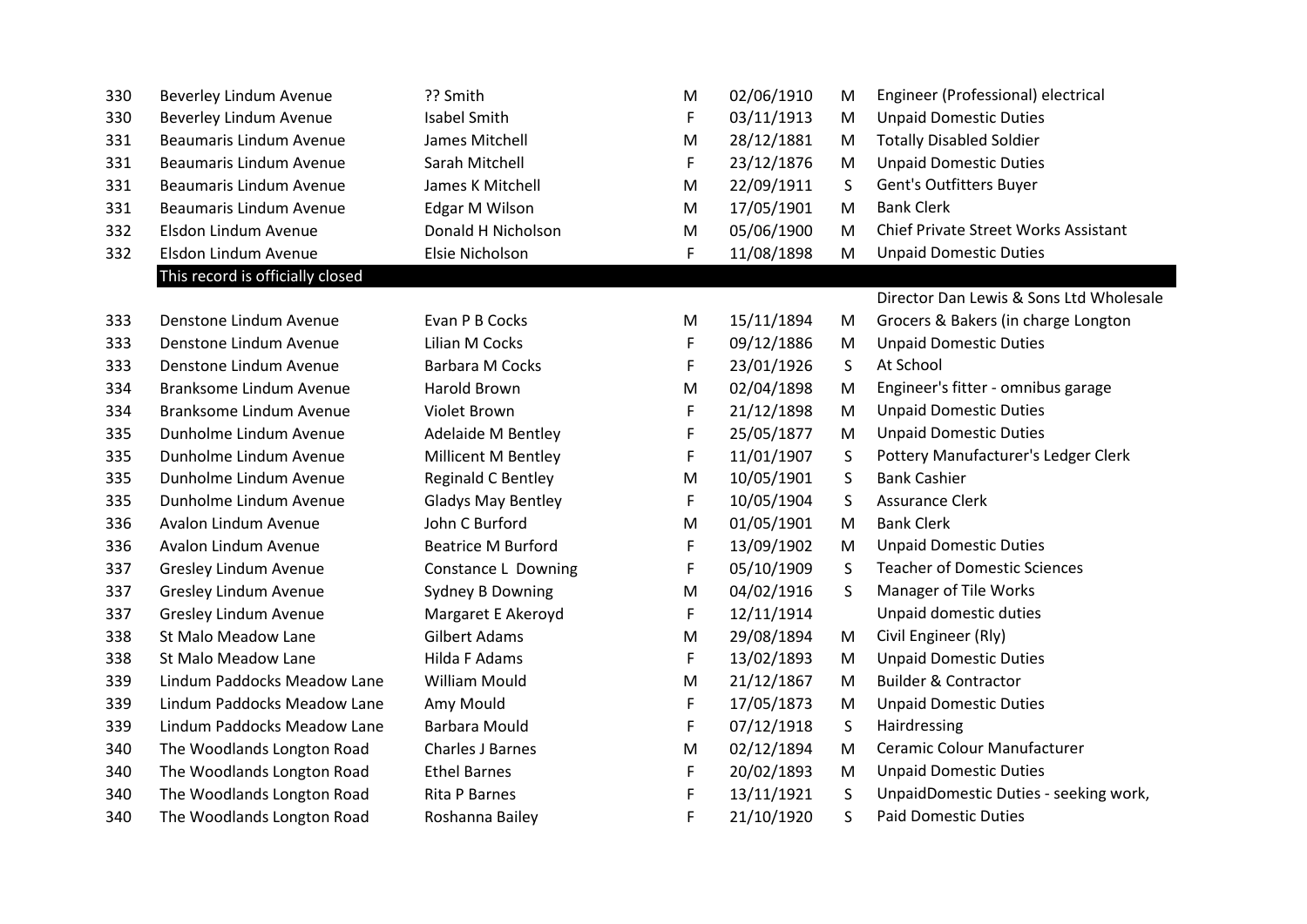| 341 | Woodside Longton Road                                 | Ada L Templeman           | F  | 15/03/1863 | W  | <b>Private Means</b>                     |  |  |
|-----|-------------------------------------------------------|---------------------------|----|------------|----|------------------------------------------|--|--|
| 341 | Woodside Longton Road                                 | Muriel L Templeman        | F  | 25/08/1891 | S  | <b>Private Means</b>                     |  |  |
| 342 | Meadowside Longton Road                               | John H Shenton            | M  | 16/12/1869 | M  | Garden Flower-pot Maker                  |  |  |
| 342 | Meadowside Longton Road                               | Evelyn A Shenton          | F  | 01/11/1890 | M  | <b>Unpaid Domestic Duties</b>            |  |  |
| 342 | Meadowside Longton Road                               | Hilda Jessie Morgan       | F  | 14/10/1893 | S  | Civil Servant - Employment Exchange      |  |  |
| 342 | Meadowside Longton Road                               | <b>Basil E Neal</b>       | M  | 29/06/1898 | M  | Bank Clerk stationed at Central Clearing |  |  |
| 342 | Meadowside Longton Road                               | Doris R Neal              | F  | 27/07/1899 | M  | <b>Unpaid Domestic Duties</b>            |  |  |
| 343 | Norwood Longton Road                                  | <b>Constance E Wilcox</b> | F  | 23/08/1902 | M  | Housewife (Unpaid)                       |  |  |
| 343 | Norwood Longton Road                                  | Reginald T Wilcox         | M  | 05/05/1904 | M  | Insurance Inspector                      |  |  |
|     | This record is officially closed                      |                           |    |            |    |                                          |  |  |
| 343 | Norwood Longton Road                                  | Shelagh C Wilcox          | F. | 30/08/1937 | S. | Under School Age                         |  |  |
|     | This record is officially closed                      |                           |    |            |    |                                          |  |  |
| 343 | Norwood Longton Road                                  | Margaret Ede              | F  | 31/08/1921 | S. | Childrens nurse                          |  |  |
| 344 | Sunnyside Longton Road                                | <b>Edward B Ellis</b>     | M  | 02/02/1911 | M  | Director of a firm manufacturing wall &  |  |  |
| 344 | Sunnyside Longton Road                                | Jane L Ellis              | F  | 02/05/1914 | M  | Director of a firm manufacturing wall &  |  |  |
|     | This record is officially closed                      |                           |    |            |    |                                          |  |  |
| 344 | Sunnyside Longton Road                                | Gladys Horw? (Haworth)    | F  | 15/06/1902 | S  | <b>Children's Nurse</b>                  |  |  |
| 344 | Sunnyside                                             | <b>Gladys Haworth</b>     | F  | 05/06/1902 | S  | <b>Childrens nurse</b>                   |  |  |
| 344 | Sunnyside Longton Road                                | <b>Edith A Allerton</b>   | F  | 31/03/1893 | M  | <b>Domestic Servant</b>                  |  |  |
| 345 | Hollyhedges                                           | <b>William Mountford</b>  | M  | 19/09/1871 | M  | Potters Manager - China & Earthenware    |  |  |
| 345 | Hollyhedges                                           | <b>Edith Mountford</b>    | F  | 18/12/1880 | M  | <b>Unpaid Domestic Duties</b>            |  |  |
| 345 | Hollyhedges                                           | Charles W D Mountford     | M  | 10/06/1913 | S  | Pottery Clerk                            |  |  |
| 345 | Hollyhedges                                           | Winifred L Povey          | F  | 23/12/1916 | S  | <b>Domestic Servant</b>                  |  |  |
| 346 | King George V Memorial Home for the Joseph Box        |                           | M  | 06/07/1875 | S  | <b>Blind person</b>                      |  |  |
| 346 | King George V Memorial Home for the Frank H Lysons    |                           |    | 19/11/1857 | W  | <b>Blind person</b>                      |  |  |
| 346 | King George V Memorial Home for the William C Weston  |                           |    | 18/10/1871 | S  | <b>Blind person</b>                      |  |  |
| 346 | King George V Memorial Home for the Isaac Williams    |                           | M  | 10/11/1860 | W  | <b>Blind person</b>                      |  |  |
| 346 | King George V Memorial Home for the Walter A Rushton  |                           |    | 25/06/1863 | W  | <b>Blind person</b>                      |  |  |
| 346 | King George V Memorial Home for the John W Foster     |                           | M  | 25/02/1863 | W  | <b>Blind person</b>                      |  |  |
| 346 | King George V Memorial Home for the William Mountford |                           | M  | 29/11/1867 | M  | Blind person                             |  |  |
| 346 | King George V Memorial Home for the Annie Pickin      |                           | F  | 29/11/1867 | W  | <b>Blind person</b>                      |  |  |
| 346 | King George V Memorial Home for the Hannah Hulme      |                           | F  | 17/02/1865 | S  | <b>Blind person</b>                      |  |  |
| 346 | King George V Memorial Home for the Gertrude Bryan    |                           | F  | 04/12/1879 | S  | <b>Blind person</b>                      |  |  |